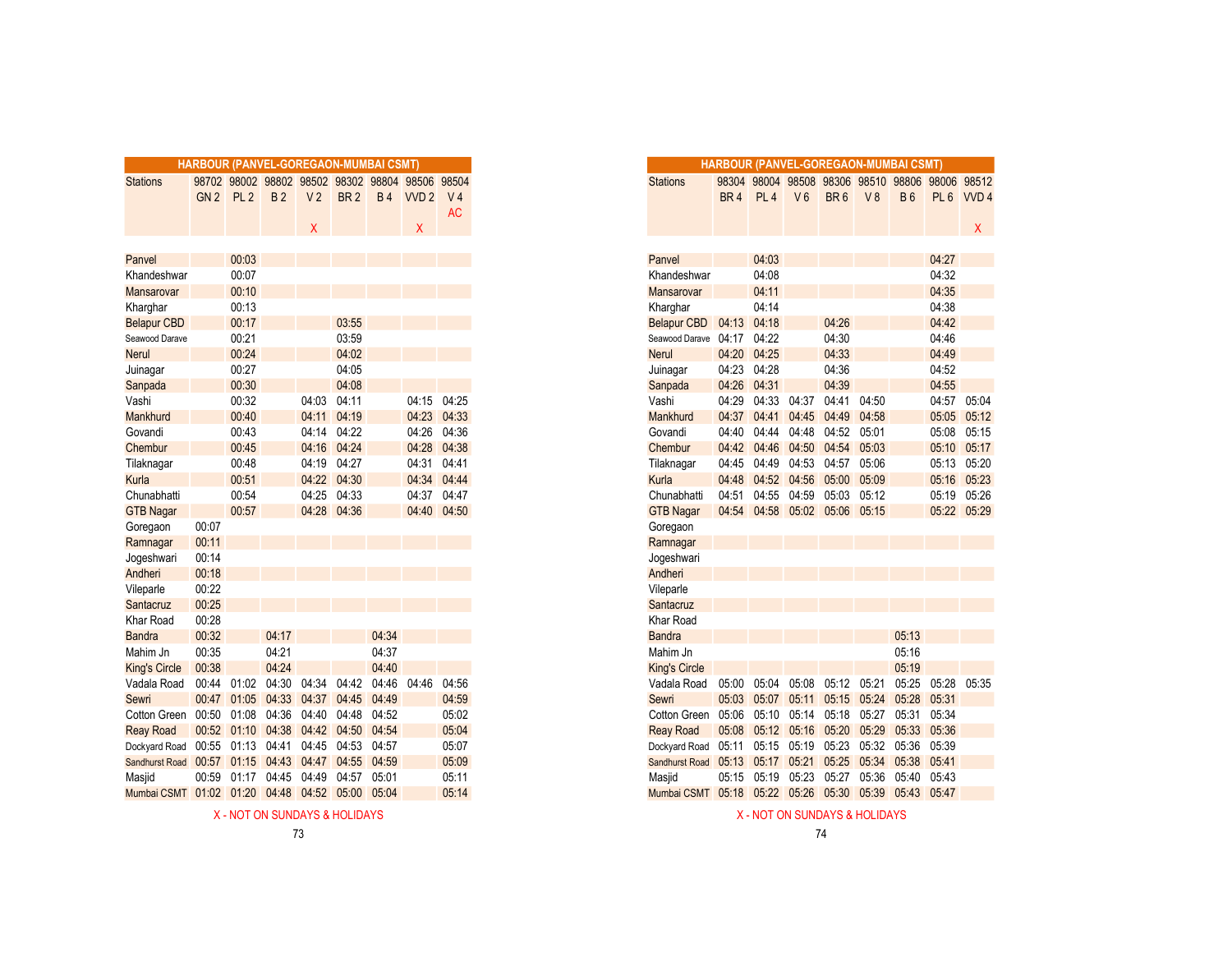|                       |       |             |                 |        | HARBOUR (PANVEL-GOREGAON-MUMBAI CSMT) |       |                                                                    |       |
|-----------------------|-------|-------------|-----------------|--------|---------------------------------------|-------|--------------------------------------------------------------------|-------|
| <b>Stations</b>       |       | TPL 2 BR 8  |                 | $V$ 10 | PL <sub>8</sub>                       |       | 99002 98308 98704 98514 98008 98706 99004 98516<br>GN 6 TPL 4 V 12 |       |
|                       |       |             | GN <sub>4</sub> |        |                                       |       |                                                                    |       |
|                       |       |             |                 | X      |                                       |       |                                                                    |       |
|                       |       |             |                 |        |                                       |       |                                                                    |       |
| Panvel                | 04:33 |             |                 |        | 04:49                                 |       | 04:53                                                              |       |
| Khandeshwar           | 04:38 |             |                 |        | 04:54                                 |       | 04:58                                                              |       |
| <b>Mansarovar</b>     | 04:41 |             |                 |        | 04:57                                 |       | 05:01                                                              |       |
| Kharghar              | 04:44 |             |                 |        | 05:00                                 |       | 05:04                                                              |       |
| Belapur CBD 04:48     |       | 04:53       |                 |        | 05:04                                 |       | 05:08                                                              |       |
| Seawood Darave 04:52  |       | 04:57       |                 |        | 05:08                                 |       | 05:12                                                              |       |
| <b>Nerul</b>          |       | 04:56 05:00 |                 |        | 05:11                                 |       | 05:16                                                              |       |
| Juinagar              |       | 05:03       |                 |        | 05:14                                 |       |                                                                    |       |
| Sanpada               |       | 05:06       |                 |        | 05:17                                 |       |                                                                    |       |
| Vashi                 |       | 05:08       |                 | 05:15  | 05:19                                 |       |                                                                    | 05:27 |
| Mankhurd              |       | 05:16       |                 | 05:23  | 05:27                                 |       |                                                                    | 05:35 |
| Govandi               |       | 05:19       |                 | 05:26  | 05:30                                 |       |                                                                    | 05:38 |
| Chembur               |       | 05:21       |                 | 05:28  | 05:32                                 |       |                                                                    | 05:40 |
| Tilaknagar            |       | 05:24       |                 | 05:31  | 05:35                                 |       |                                                                    | 05:43 |
| Kurla                 |       | 05:27       |                 | 05:34  | 05:38                                 |       |                                                                    | 05:46 |
| Chunabhatti           |       | 05:30       |                 | 05:37  | 05:41                                 |       |                                                                    | 05:49 |
| <b>GTB Nagar</b>      |       | 05:33       |                 | 05:40  | 05:44                                 |       |                                                                    | 05:52 |
| Goregaon              |       |             | 05:05           |        |                                       | 05:17 |                                                                    |       |
| Ramnagar              |       |             | 05:09           |        |                                       | 05:21 |                                                                    |       |
| Jogeshwari            |       |             | 05:12           |        |                                       | 05:24 |                                                                    |       |
| Andheri               |       |             | 05:16           |        |                                       | 05:28 |                                                                    |       |
| Vileparle             |       |             | 05:20           |        |                                       | 05:32 |                                                                    |       |
| Santacruz             |       |             | 05:23           |        |                                       | 05:35 |                                                                    |       |
| Khar Road             |       |             | 05:26           |        |                                       | 05:38 |                                                                    |       |
| <b>Bandra</b>         |       |             | 05:30           |        |                                       | 05:42 |                                                                    |       |
| Mahim Jn              |       |             | 05:33           |        |                                       | 05:45 |                                                                    |       |
| <b>King's Circle</b>  |       |             | 05:36           |        |                                       | 05:48 |                                                                    |       |
| Vadala Road           |       | 05:38       | 05:42           | 05:46  | 05:50                                 | 05:54 |                                                                    | 05:58 |
| Sewri                 |       | 05:41       | 05:45           | 05:49  | 05:53                                 | 05:57 |                                                                    | 06:01 |
| Cotton Green          |       | 05:44       | 05:48           |        | 05:52 05:56                           | 06:00 |                                                                    | 06:04 |
| <b>Reay Road</b>      |       | 05:46       | 05:50           | 05:54  | 05:58                                 | 06:02 |                                                                    | 06:06 |
| Dockyard Road         |       | 05:49       | 05:53           | 05:57  | 06:01                                 | 06:05 |                                                                    | 06:09 |
| <b>Sandhurst Road</b> |       | 05:51       | 05:55           | 05:59  | 06:03                                 | 06:07 |                                                                    | 06:11 |
| Masjid                |       | 05:53       | 05:57           | 06:01  | 06:05                                 | 06:09 |                                                                    | 06:13 |
| Mumbai CSMT           |       |             |                 |        | 05.56 06.00 06.04 06.08 06.12         |       |                                                                    | 06.16 |

|                      |             |       |             | <b>HARBOUR (PANVEL-GOREGAON-MUMBAI CSMT)</b> |                 |       |                                                 |       |
|----------------------|-------------|-------|-------------|----------------------------------------------|-----------------|-------|-------------------------------------------------|-------|
| <b>Stations</b>      |             |       |             |                                              |                 |       | 99002 98308 98704 98514 98008 98706 99004 98516 |       |
|                      | TPL 2 BR 8  |       | GN 4 V 10   |                                              | PL <sub>8</sub> |       | GN 6 TPL 4 V 12                                 |       |
|                      |             |       |             |                                              |                 |       |                                                 |       |
|                      |             |       |             | Χ                                            |                 |       |                                                 |       |
|                      |             |       |             |                                              |                 |       |                                                 |       |
| Panvel               | 04:33       |       |             |                                              | 04:49           |       | 04:53                                           |       |
| Khandeshwar          | 04:38       |       |             |                                              | 04:54           |       | 04:58                                           |       |
| Mansarovar           | 04:41       |       |             |                                              | 04:57           |       | 05:01                                           |       |
| Kharghar             | 04:44       |       |             |                                              | 05:00           |       | 05:04                                           |       |
| <b>Belapur CBD</b>   | 04:48 04:53 |       |             |                                              | 05:04           |       | 05:08                                           |       |
| Seawood Darave 04:52 |             | 04:57 |             |                                              | 05:08           |       | 05:12                                           |       |
| <b>Nerul</b>         | 04:56       | 05:00 |             |                                              | 05:11           |       | 05:16                                           |       |
| Juinagar             |             | 05:03 |             |                                              | 05:14           |       |                                                 |       |
| Sanpada              |             | 05:06 |             |                                              | 05:17           |       |                                                 |       |
| Vashi                |             | 05:08 |             | 05:15                                        | 05:19           |       |                                                 | 05:27 |
| <b>Mankhurd</b>      |             | 05:16 |             | 05:23                                        | 05:27           |       |                                                 | 05:35 |
| Govandi              |             | 05:19 |             | 05:26                                        | 05:30           |       |                                                 | 05:38 |
| Chembur              |             | 05:21 |             | 05:28                                        | 05:32           |       |                                                 | 05:40 |
| Tilaknagar           |             | 05:24 |             | 05:31                                        | 05:35           |       |                                                 | 05:43 |
| Kurla                |             | 05:27 |             |                                              | 05:34 05:38     |       |                                                 | 05:46 |
| Chunabhatti          |             | 05:30 |             | 05:37                                        | 05:41           |       |                                                 | 05:49 |
| <b>GTB Nagar</b>     |             | 05:33 |             |                                              | 05:40 05:44     |       |                                                 | 05:52 |
| Goregaon             |             |       | 05:05       |                                              |                 | 05:17 |                                                 |       |
| Ramnagar             |             |       | 05:09       |                                              |                 | 05:21 |                                                 |       |
| Jogeshwari           |             |       | 05:12       |                                              |                 | 05:24 |                                                 |       |
| Andheri              |             |       | 05:16       |                                              |                 | 05:28 |                                                 |       |
| Vileparle            |             |       | 05:20       |                                              |                 | 05:32 |                                                 |       |
| Santacruz            |             |       | 05:23       |                                              |                 | 05:35 |                                                 |       |
| Khar Road            |             |       | 05:26       |                                              |                 | 05:38 |                                                 |       |
| <b>Bandra</b>        |             |       | 05:30       |                                              |                 | 05:42 |                                                 |       |
| Mahim Jn             |             |       | 05:33       |                                              |                 | 05:45 |                                                 |       |
| <b>King's Circle</b> |             |       | 05:36       |                                              |                 | 05:48 |                                                 |       |
| Vadala Road          |             | 05:38 | 05:42 05:46 |                                              | 05:50           | 05:54 |                                                 | 05:58 |
| Sewri                |             | 05:41 | 05:45       | 05:49                                        | 05:53           | 05:57 |                                                 | 06:01 |
| Cotton Green         |             | 05:44 | 05:48       | 05:52 05:56                                  |                 | 06:00 |                                                 | 06:04 |
| Reay Road            |             | 05:46 | 05:50       |                                              | 05:54 05:58     | 06:02 |                                                 | 06:06 |
| Dockyard Road        |             | 05:49 | 05:53       | 05:57                                        | 06:01           | 06:05 |                                                 | 06:09 |
| Sandhurst Road       |             | 05:51 | 05:55       | 05:59                                        | 06:03           | 06:07 |                                                 | 06:11 |
| Masjid               |             | 05:53 | 05:57       | 06:01                                        | 06:05           | 06:09 |                                                 | 06:13 |
| Mumbai CSMT          |             | 05:56 | 06:00       | 06:04                                        | 06:08           | 06:12 |                                                 | 06:16 |

X - NOT ON SUNDAYS & HOLIDAYS A COLORYS CONSUMING SALES AND THE SALES AND A SUNDAYS A HOLIDAYS A HOLIDAYS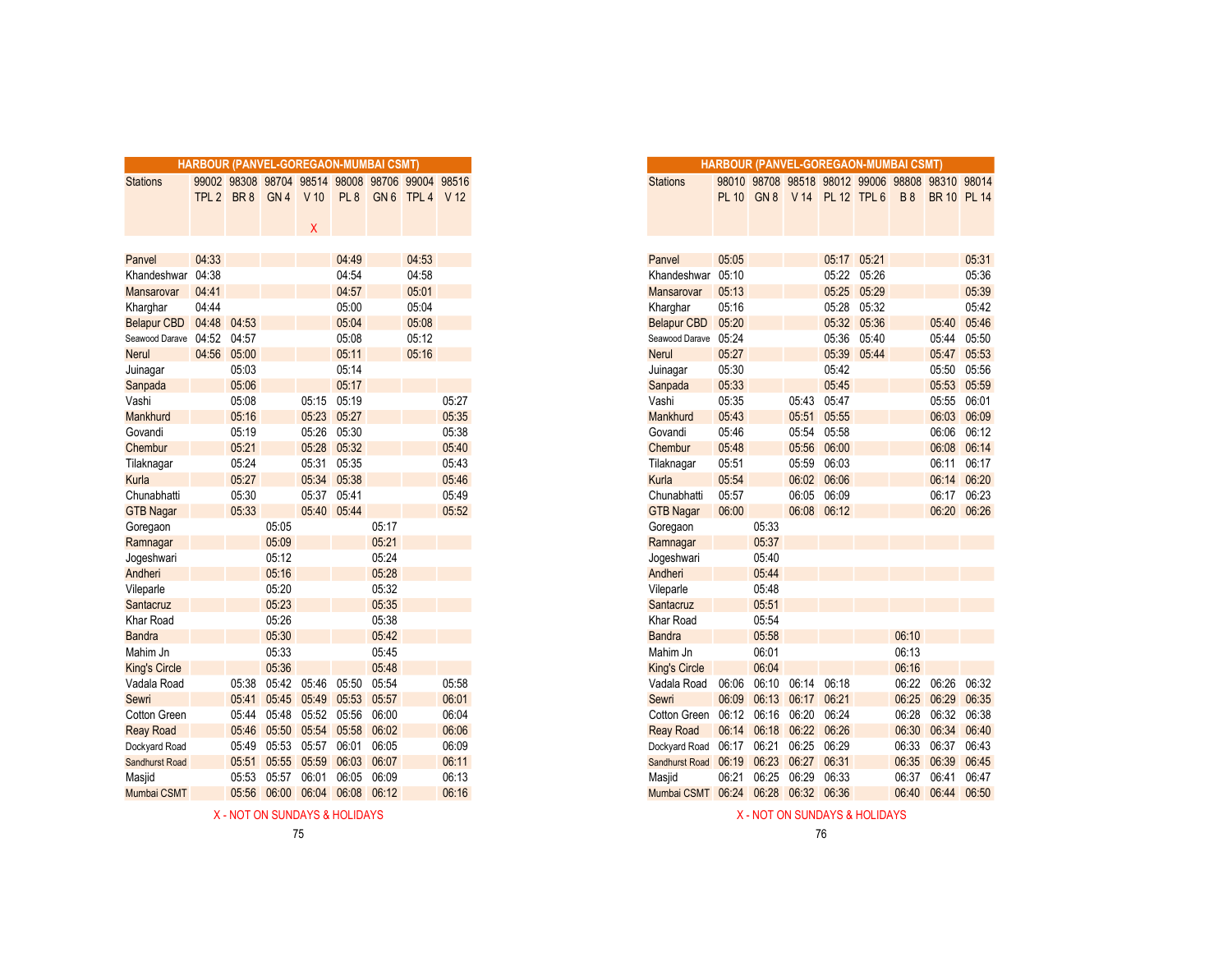|                      | HARBOUR (PANVEL-GOREGAON-MUMBAI CSMT) |       |             |                                                 |       |       |             |             |
|----------------------|---------------------------------------|-------|-------------|-------------------------------------------------|-------|-------|-------------|-------------|
| <b>Stations</b>      |                                       |       |             | 98710 98312 98016 99008 98520 98712 98314 98810 |       |       |             |             |
|                      |                                       |       |             | GN 10 BRVD 2 PL 16 TPL 8 V 16 GN 12 BR 12 B 10  |       |       |             |             |
|                      |                                       |       |             | AC                                              |       |       |             |             |
|                      | $\mathsf{X}$                          | X     |             | X                                               |       |       |             |             |
|                      |                                       |       |             |                                                 |       |       |             |             |
| Panvel               |                                       |       | 05:40       | 05:44                                           |       |       |             |             |
| Khandeshwar          |                                       |       | 05:45       | 05:49                                           |       |       |             |             |
| Mansarovar           |                                       |       | 05:48       | 05:52                                           |       |       |             |             |
| Kharghar             |                                       |       | 05:51       | 05:55                                           |       |       |             |             |
| <b>Belapur CBD</b>   |                                       | 05:50 | 05:55       | 05:59                                           |       |       | 06:08       |             |
| Seawood Darave       |                                       | 05:54 | 05:59       | 06:03                                           |       |       | 06:12       |             |
| <b>Nerul</b>         |                                       | 05:57 |             | 06:02 06:07                                     |       |       | 06:15       |             |
| Juinagar             |                                       | 06:00 | 06:05       |                                                 |       |       | 06:18       |             |
| Sanpada              |                                       | 06:03 | 06:08       |                                                 |       |       | 06:21       |             |
| Vashi                |                                       | 06:05 | 06:10       |                                                 | 06:16 |       | 06:23       |             |
| Mankhurd             |                                       | 06:13 | 06:18       |                                                 | 06:24 |       | 06:31       |             |
| Govandi              |                                       | 06:16 | 06:21       |                                                 | 06:27 |       | 06:34       |             |
| Chembur              |                                       | 06:18 | 06:23       |                                                 | 06:29 |       | 06:36       |             |
| Tilaknagar           |                                       | 06:21 | 06:26       |                                                 | 06:32 |       | 06:39       |             |
| Kurla                |                                       | 06:24 | 06:29       |                                                 | 06:35 |       | 06:42       |             |
| Chunabhatti          |                                       | 06:27 | 06:32       |                                                 | 06:38 |       | 06:45       |             |
| <b>GTB Nagar</b>     |                                       |       | 06:30 06:35 |                                                 | 06:41 |       | 06:48       |             |
| Goregaon             | 05:59                                 |       |             |                                                 |       | 06:14 |             |             |
| Ramnagar             | 06:03                                 |       |             |                                                 |       | 06:18 |             |             |
| Jogeshwari           | 06:06                                 |       |             |                                                 |       | 06:21 |             |             |
| Andheri              | 06:10                                 |       |             |                                                 |       | 06:25 |             |             |
| Vileparle            | 06:14                                 |       |             |                                                 |       | 06:29 |             |             |
| Santacruz            | 06:17                                 |       |             |                                                 |       | 06:32 |             |             |
| Khar Road            | 06:20                                 |       |             |                                                 |       | 06:35 |             |             |
| <b>Bandra</b>        | 06:24                                 |       |             |                                                 |       | 06:39 |             | 06:45       |
| Mahim Jn             | 06:27                                 |       |             |                                                 |       | 06:42 |             | 06:49       |
| <b>King's Circle</b> | 06:30                                 |       |             |                                                 |       | 06:45 |             | 06:52       |
| Vadala Road          | 06:36                                 | 06:36 | 06:41       |                                                 | 06:47 | 06:51 | 06:54       | 06:59       |
| Sewri                | 06:39                                 |       | 06:44       |                                                 | 06:50 | 06:54 | 06:57       | 07:02       |
| Cotton Green         | 06:42                                 |       | 06:47       |                                                 | 06:53 | 06:57 | 07:00       | 07:05       |
| <b>Reay Road</b>     | 06:44                                 |       | 06:49       |                                                 | 06:55 | 06:59 |             | 07:02 07:07 |
| Dockyard Road        | 06:47                                 |       | 06:52       |                                                 | 06:58 | 07:02 | 07:05       | 07:10       |
| Sandhurst Road 06:49 |                                       |       | 06:54       |                                                 | 07:00 | 07:04 |             | 07:07 07:12 |
| Masjid               | 06:51                                 |       | 06:56       |                                                 | 07:02 | 07:06 | 07:09       | 07:14       |
| Mumbai CSMT          | 06:54                                 |       | 06:59       |                                                 | 07:05 | 07:09 | 07:13 07:17 |             |

X - NOT ON SUNDAYS & HOLIDAYS ASSOCIATED AND A SUNDAYS ASSOCIATED ASSOCIATED ASSOCIATED AND A SUNDAYS ASSOCIATED AND A SUNDAYS ASSOCIATED AND A SUNDAYS ASSOCIATED AND A SUNDAYS ASSOCIATED AND A SUNDAYS ASSOCIATED AND A SUN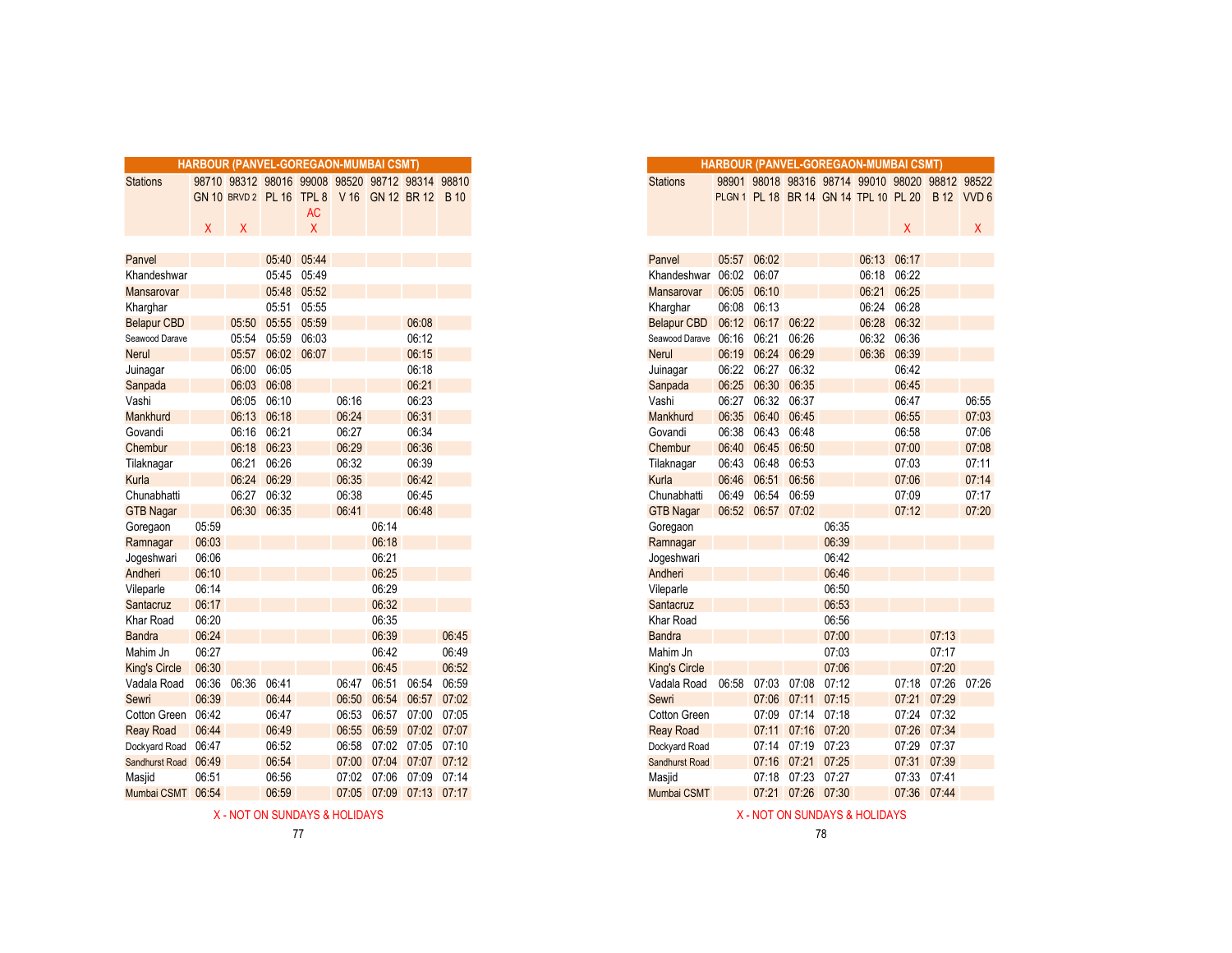|                                  |       |                   |       |       |       | <b>HARBOUR (PANVEL-GOREGAON-MUMBAI CSMT)</b>    |                   |             |
|----------------------------------|-------|-------------------|-------|-------|-------|-------------------------------------------------|-------------------|-------------|
| <b>Stations</b>                  |       |                   |       |       |       | 98022 98716 98524 99012 98814 98024 98026 98318 |                   |             |
|                                  |       |                   |       |       |       | PL 22 GN 16 V 18 TPL 12 B 14 PLVD 2 PL 24 BR 16 |                   |             |
|                                  |       |                   |       |       |       |                                                 | <b>AC</b>         |             |
|                                  |       |                   |       |       |       |                                                 |                   | Χ           |
|                                  |       |                   |       |       |       |                                                 |                   |             |
| Panvel                           | 06:29 |                   |       | 06:37 |       | 06:41                                           | 06:45             |             |
| Khandeshwar                      | 06:34 |                   |       | 06:42 |       | 06:46                                           | 06:50             |             |
| Mansarovar                       | 06:37 |                   |       | 06:45 |       |                                                 | 06:49 06:53       |             |
| Kharghar                         | 06:40 |                   |       | 06:48 |       | 06:52                                           | 06:56             |             |
| <b>Belapur CBD</b>               | 06:44 |                   |       | 06:52 |       |                                                 | 06:56 07:00       | 07:04       |
| Seawood Darave 06:48             |       |                   |       | 06:56 |       |                                                 | 07:00 07:04       | 07:08       |
| <b>Nerul</b>                     | 06:51 |                   |       | 07:00 |       |                                                 | 07:03 07:07 07:11 |             |
| Juinagar                         | 06:54 |                   |       |       |       | 07:06                                           | 07:10 07:14       |             |
| Sanpada                          | 06:57 |                   |       |       |       |                                                 | 07:09 07:13 07:17 |             |
| Vashi                            | 06:59 |                   | 07:07 |       |       | 07:11                                           | 07:15 07:19       |             |
| Mankhurd                         | 07:07 |                   | 07:15 |       |       |                                                 | 07:19 07:23 07:27 |             |
| Govandi                          | 07:10 |                   | 07:18 |       |       |                                                 | 07:22 07:26 07:30 |             |
| Chembur                          | 07:12 |                   | 07:20 |       |       |                                                 | 07:24 07:28 07:32 |             |
| Tilaknagar                       | 07:15 |                   | 07:23 |       |       | 07:27                                           | 07:31 07:35       |             |
| Kurla                            | 07:18 |                   | 07:26 |       |       |                                                 | 07:30 07:34 07:38 |             |
| Chunabhatti                      | 07:21 |                   | 07:29 |       |       | 07:33                                           | 07:37 07:41       |             |
| <b>GTB Nagar</b>                 | 07:24 |                   | 07:32 |       |       |                                                 | 07:36 07:40 07:44 |             |
| Goregaon                         |       | 06:57             |       |       |       |                                                 |                   |             |
| Ramnagar                         |       | 07:01             |       |       |       |                                                 |                   |             |
| Jogeshwari                       |       | 07:04             |       |       |       |                                                 |                   |             |
| Andheri                          |       | 07:08             |       |       |       |                                                 |                   |             |
| Vileparle                        |       | 07:12             |       |       |       |                                                 |                   |             |
| Santacruz                        |       | 07:15             |       |       |       |                                                 |                   |             |
| Khar Road                        |       | 07:18             |       |       |       |                                                 |                   |             |
| <b>Bandra</b>                    |       | 07:22             |       |       | 07:29 |                                                 |                   |             |
| Mahim Jn                         |       | 07:25             |       |       | 07:33 |                                                 |                   |             |
| <b>King's Circle</b>             |       | 07:28             |       |       | 07:36 |                                                 |                   |             |
| Vadala Road                      |       | 07:30 07:34       | 07:38 |       |       | 07:42 07:42                                     | 07:46             | 07:50       |
| Sewri                            |       | 07:33 07:37 07:41 |       |       | 07:45 |                                                 |                   | 07:49 07:53 |
| Cotton Green                     |       | 07:36 07:40 07:44 |       |       | 07:48 |                                                 |                   | 07:52 07:56 |
| <b>Reay Road</b>                 |       | 07:38 07:42 07:46 |       |       | 07:50 |                                                 |                   | 07:54 07:58 |
| Dockyard Road 07:41              |       | 07:45             | 07:49 |       | 07:53 |                                                 | 07:57             | 08:01       |
| Sandhurst Road 07:43 07:47 07:51 |       |                   |       |       | 07:55 |                                                 | 07:59             | 08:03       |
| Masjid                           |       | 07:45 07:49       | 07:53 |       | 07:57 |                                                 | 08:01             | 08:05       |
| Mumbai CSMT 07:48 07:52 07:56    |       |                   |       |       | 08:00 |                                                 | 08:04             | 08:08       |

X - NOT ON SUNDAYS & HOLIDAYS AND SUNDAYS A HOLIDAYS AND SUNDAYS A HOLIDAYS A HOLIDAYS

|                               |                   |                   |       | HARBOUR (PANVEL-GOREGAON-MUMBAI CSMT)           |       |                         |                   |             |
|-------------------------------|-------------------|-------------------|-------|-------------------------------------------------|-------|-------------------------|-------------------|-------------|
| <b>Stations</b>               |                   |                   |       | 98022 98716 98524 99012 98814 98024 98026 98318 |       |                         |                   |             |
|                               |                   |                   |       | PL 22 GN 16 V 18 TPL 12 B 14 PLVD 2 PL 24 BR 16 |       |                         |                   |             |
|                               |                   |                   |       |                                                 |       |                         | <b>AC</b>         |             |
|                               |                   |                   |       |                                                 |       |                         |                   | X           |
|                               |                   |                   |       |                                                 |       |                         |                   |             |
| Panvel                        | 06:29             |                   |       | 06:37                                           |       |                         | 06:41 06:45       |             |
| Khandeshwar                   | 06:34             |                   |       | 06:42                                           |       |                         | 06:46 06:50       |             |
| Mansarovar                    | 06:37             |                   |       | 06:45                                           |       |                         | 06:49 06:53       |             |
| Kharghar                      | 06:40             |                   |       | 06:48                                           |       | 06:52 06:56             |                   |             |
| <b>Belapur CBD</b>            | 06:44             |                   |       | 06:52                                           |       |                         | 06:56 07:00 07:04 |             |
| Seawood Darave                | 06:48             |                   |       | 06:56                                           |       |                         | 07:00 07:04 07:08 |             |
| Nerul                         | 06:51             |                   |       | 07:00                                           |       |                         | 07:03 07:07 07:11 |             |
| Juinagar                      | 06:54             |                   |       |                                                 |       |                         | 07:06 07:10 07:14 |             |
| Sanpada                       | 06:57             |                   |       |                                                 |       |                         | 07:09 07:13 07:17 |             |
| Vashi                         | 06:59             |                   | 07:07 |                                                 |       |                         | 07:11 07:15 07:19 |             |
| Mankhurd                      | 07:07             |                   | 07:15 |                                                 |       |                         | 07:19 07:23 07:27 |             |
| Govandi                       | 07:10             |                   | 07:18 |                                                 |       |                         | 07:22 07:26 07:30 |             |
| Chembur                       | 07:12             |                   | 07:20 |                                                 |       |                         | 07:24 07:28 07:32 |             |
| Tilaknagar                    | 07:15             |                   | 07:23 |                                                 |       |                         | 07:27 07:31       | 07:35       |
| Kurla                         | 07:18             |                   | 07:26 |                                                 |       |                         | 07:30 07:34       | 07:38       |
| Chunabhatti                   | 07:21             |                   | 07:29 |                                                 |       |                         | 07:33 07:37 07:41 |             |
| <b>GTB Nagar</b>              | 07:24             |                   | 07:32 |                                                 |       |                         | 07:36 07:40 07:44 |             |
| Goregaon                      |                   | 06:57             |       |                                                 |       |                         |                   |             |
| Ramnagar                      |                   | 07:01             |       |                                                 |       |                         |                   |             |
| Jogeshwari                    |                   | 07:04             |       |                                                 |       |                         |                   |             |
| Andheri                       |                   | 07:08             |       |                                                 |       |                         |                   |             |
| Vileparle                     |                   | 07:12             |       |                                                 |       |                         |                   |             |
| Santacruz                     |                   | 07:15             |       |                                                 |       |                         |                   |             |
| Khar Road                     |                   | 07:18             |       |                                                 |       |                         |                   |             |
| Bandra                        |                   | 07:22             |       |                                                 | 07:29 |                         |                   |             |
| Mahim Jn                      |                   | 07:25             |       |                                                 | 07:33 |                         |                   |             |
| <b>King's Circle</b>          |                   | 07:28             |       |                                                 | 07:36 |                         |                   |             |
| Vadala Road                   | 07:30             | 07:34 07:38       |       |                                                 |       | 07:42 07:42 07:46 07:50 |                   |             |
| Sewri                         | 07:33             | 07:37             | 07:41 |                                                 | 07:45 |                         |                   | 07:49 07:53 |
| Cotton Green                  | 07:36             | 07:40             | 07:44 |                                                 | 07:48 |                         |                   | 07:52 07:56 |
| <b>Reay Road</b>              |                   | 07:38 07:42 07:46 |       |                                                 | 07:50 |                         | 07:54             | 07:58       |
| Dockyard Road                 | 07:41 07:45 07:49 |                   |       |                                                 | 07:53 |                         |                   | 07:57 08:01 |
| Sandhurst Road                | 07:43 07:47 07:51 |                   |       |                                                 | 07:55 |                         | 07:59             | 08:03       |
| Masjid                        | 07:45             | 07:49             | 07:53 |                                                 | 07:57 |                         | 08:01             | 08:05       |
| Mumbai CSMT 07:48 07:52 07:56 |                   |                   |       |                                                 | 08:00 |                         |                   | 08:04 08:08 |
|                               |                   |                   |       |                                                 |       |                         |                   |             |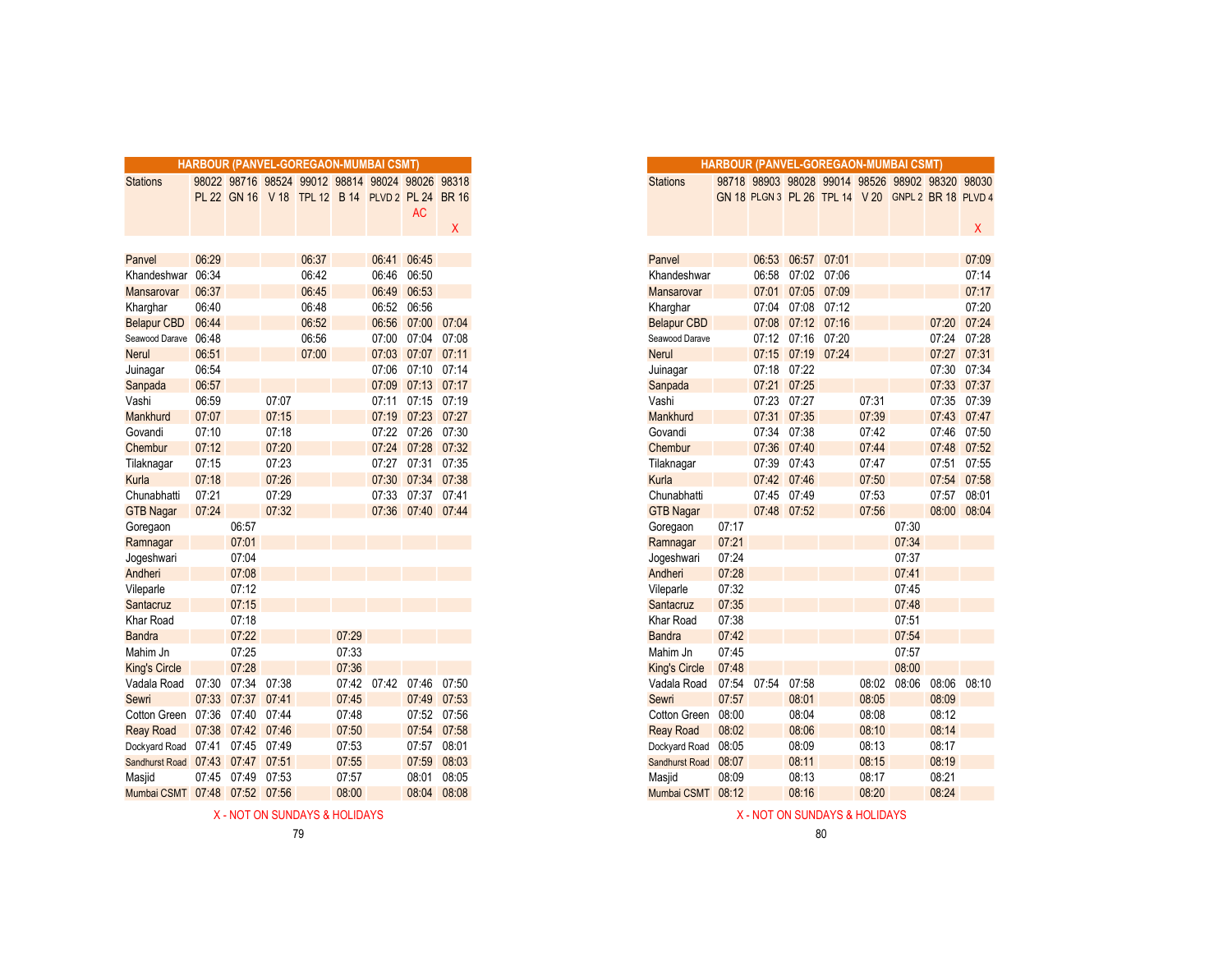|                      | HARBOUR (PANVEL-GOREGAON-MUMBAI CSMT) |              |             |                                           |             |       |                   |              |
|----------------------|---------------------------------------|--------------|-------------|-------------------------------------------|-------------|-------|-------------------|--------------|
| <b>Stations</b>      | 98816                                 |              |             | 98032 98528 99016 98034 98720 98602 98036 |             |       |                   |              |
|                      | <b>B</b> 16                           | <b>PL 28</b> |             | V 22 TPL 16 PLVD 6 GN 20                  |             |       | M <sub>2</sub>    | <b>PL 30</b> |
|                      |                                       |              |             |                                           |             |       |                   |              |
|                      |                                       |              |             |                                           | X           |       |                   |              |
|                      |                                       |              |             |                                           |             |       |                   |              |
| Panvel               |                                       | 07:14        |             |                                           | 07:18 07:22 |       |                   | 07:31        |
| Khandeshwar          |                                       | 07:19        |             | 07:23                                     | 07:27       |       |                   | 07:36        |
| <b>Mansarovar</b>    |                                       | 07:22        |             | 07:26                                     | 07:30       |       |                   | 07:39        |
| Kharghar             |                                       | 07:25        |             | 07:29                                     | 07:33       |       |                   | 07:42        |
| <b>Belapur CBD</b>   |                                       | 07:29        |             | 07:33                                     | 07:37       |       |                   | 07:46        |
| Seawood Darave       |                                       | 07:33        |             | 07:37                                     | 07:41       |       |                   | 07:50        |
| <b>Nerul</b>         |                                       | 07:36        |             | 07:41                                     | 07:44       |       |                   | 07:53        |
| Juinagar             |                                       | 07:39        |             |                                           | 07:47       |       |                   | 07:56        |
| Sanpada              |                                       | 07:42        |             |                                           | 07:50       |       |                   | 07:59        |
| Vashi                |                                       | 07:44        | 07:48       |                                           | 07:52       |       |                   | 08:01        |
| Mankhurd             |                                       | 07:52        | 07:56       |                                           | 08:00       |       | 08:05             | 08:09        |
| Govandi              |                                       | 07:55        | 07:59       |                                           | 08:03       |       |                   | 08:08 08:12  |
| Chembur              |                                       | 07:57        | 08:01       |                                           | 08:05       |       | 08:10             | 08:14        |
| Tilaknagar           |                                       | 08:00        | 08:04       |                                           | 08:08       |       |                   | 08:13 08:17  |
| Kurla                |                                       |              | 08:03 08:07 |                                           | 08:11       |       |                   | 08:16 08:20  |
| Chunabhatti          |                                       | 08:06        | 08:10       |                                           | 08:14       |       | 08:19             | 08:23        |
| <b>GTB Nagar</b>     |                                       | 08:09        | 08:13       |                                           | 08:17       |       |                   | 08:22 08:26  |
| Goregaon             |                                       |              |             |                                           |             | 07:47 |                   |              |
| Ramnagar             |                                       |              |             |                                           |             | 07:51 |                   |              |
| Jogeshwari           |                                       |              |             |                                           |             | 07:54 |                   |              |
| Andheri              |                                       |              |             |                                           |             | 07:58 |                   |              |
| Vileparle            |                                       |              |             |                                           |             | 08:02 |                   |              |
| Santacruz            |                                       |              |             |                                           |             | 08:05 |                   |              |
| Khar Road            |                                       |              |             |                                           |             | 08:08 |                   |              |
| <b>Bandra</b>        | 07:58                                 |              |             |                                           |             | 08:12 |                   |              |
| Mahim Jn             | 08:02                                 |              |             |                                           |             | 08:15 |                   |              |
| <b>King's Circle</b> | 08:05                                 |              |             |                                           |             | 08:18 |                   |              |
| Vadala Road          | 08:11                                 | 08:15        | 08:19       |                                           | 08:24       | 08:24 | 08:28             | 08:32        |
| Sewri                | 08:14                                 | 08:18        | 08:22       |                                           |             | 08:27 | 08:31             | 08:35        |
| Cotton Green         | 08:17                                 | 08:21        | 08:25       |                                           |             | 08:30 | 08:34             | 08:38        |
| <b>Reay Road</b>     |                                       | 08:19 08:23  | 08:27       |                                           |             | 08:32 | 08:36             | 08:40        |
|                      | 08:22 08:26                           |              | 08:30       |                                           |             | 08:35 | 08:39             | 08:43        |
| Dockyard Road        |                                       | 08:28        | 08:32       |                                           |             | 08:37 | 08:41             | 08:45        |
| Sandhurst Road 08:24 |                                       |              | 08:34       |                                           |             |       | 08:43             | 08:47        |
| Masjid               | 08:26                                 | 08:30        |             |                                           |             | 08:39 |                   |              |
| Mumbai CSMT 08:29    |                                       | 08:33 08:37  |             |                                           |             |       | 08:42 08:46 08:50 |              |

X - NOT ON SUNDAYS & HOLIDAYS X - NOT ON SUNDAYS & HOLIDAYS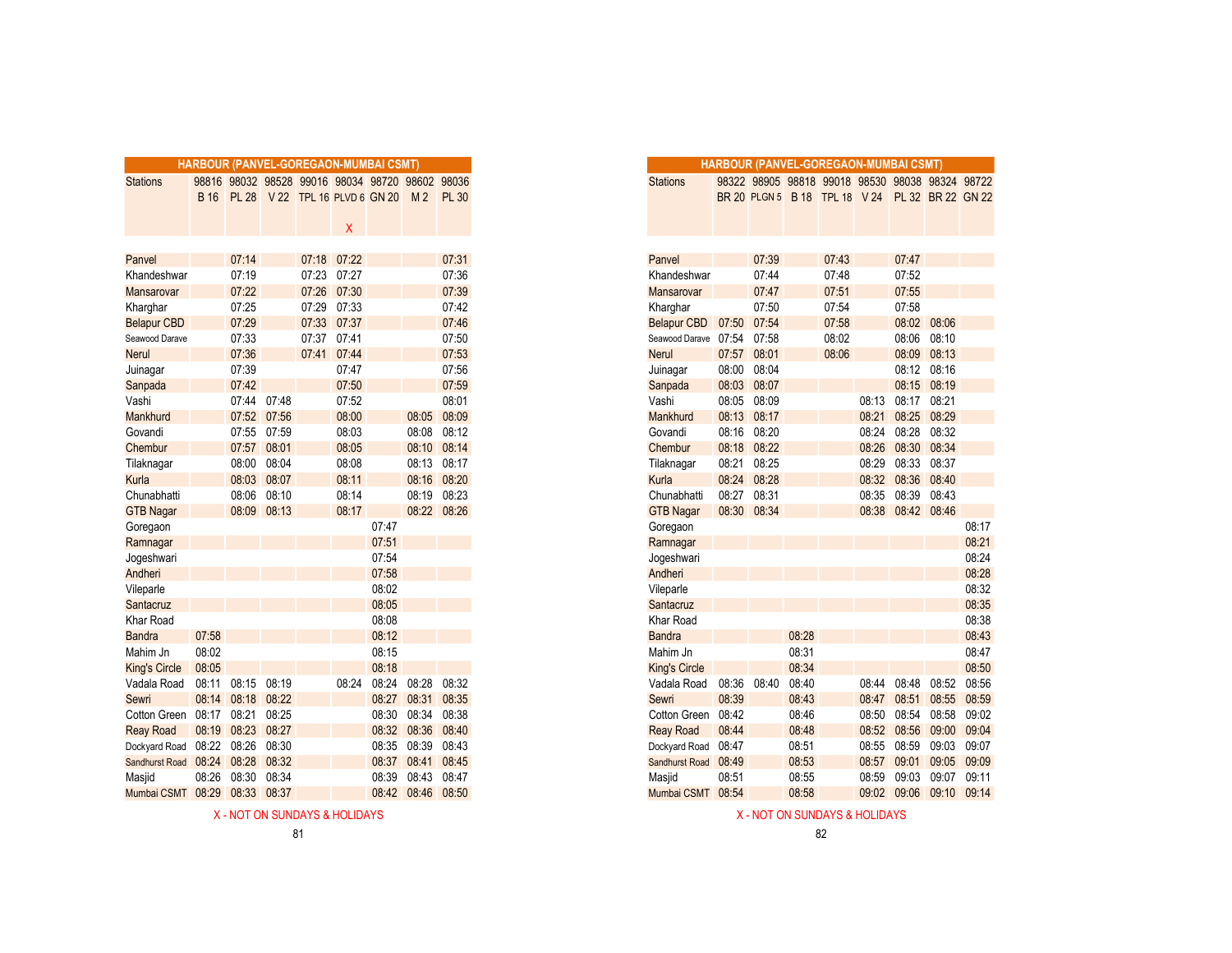|                                |             |                      | HARBOUR (PANVEL-GOREGAON-MUMBAI CSMT)           |       |             |                   |             |                |
|--------------------------------|-------------|----------------------|-------------------------------------------------|-------|-------------|-------------------|-------------|----------------|
| <b>Stations</b>                |             |                      | 98040 98042 99020 98532 98820 98044 98604 99022 |       |             |                   |             |                |
|                                |             |                      | PLVD 8 PL 34 TPL 20 V 26                        |       |             | <b>B</b> 20 PL 36 |             | M 4 TPL 22     |
|                                |             | S                    |                                                 |       |             |                   |             |                |
|                                |             | X                    |                                                 |       |             |                   | X           |                |
|                                |             |                      | 08:04                                           |       |             |                   |             |                |
| Panvel<br>Khandeshwar          |             | 07:55 07:59<br>08:04 | 08:09                                           |       |             | 08:09<br>08:14    |             | 08:15<br>08:20 |
|                                | 08:00       | 08:03 08:07          | 08:12                                           |       |             | 08:17             |             | 08:23          |
| <b>Mansarovar</b>              |             | 08:06 08:10          | 08:15                                           |       |             | 08:20             |             | 08:26          |
| Kharghar<br><b>Belapur CBD</b> | 08:10 08:14 |                      | 08:19                                           |       |             | 08:24             |             | 08:30          |
| Seawood Darave                 | 08:14       | 08:18                | 08:23                                           |       |             | 08:28             |             | 08:34          |
| <b>Nerul</b>                   |             | 08:17 08:21          | 08:27                                           |       |             | 08:31             |             | 08:38          |
| Juinagar                       | 08:20 08:24 |                      |                                                 |       |             | 08:34             |             |                |
| Sanpada                        | 08:23 08:27 |                      |                                                 |       |             | 08:37             |             |                |
| Vashi                          | 08:25 08:29 |                      |                                                 | 08:33 |             | 08:39             |             |                |
| Mankhurd                       | 08:33 08:37 |                      |                                                 | 08:41 |             | 08:48             | 08:53       |                |
| Govandi                        | 08:36 08:40 |                      |                                                 | 08:44 |             | 08:51             | 08:56       |                |
| Chembur                        | 08:38       | 08:42                |                                                 | 08:46 |             | 08:53             | 08:58       |                |
| Tilaknagar                     | 08:41       | 08:45                |                                                 | 08:49 |             | 08:56             | 09:01       |                |
| Kurla                          | 08:44 08:48 |                      |                                                 | 08:52 |             |                   | 08:59 09:04 |                |
| Chunabhatti                    | 08:47 08:51 |                      |                                                 | 08:55 |             | 09:02             | 09:07       |                |
| <b>GTB Nagar</b>               | 08:50 08:54 |                      |                                                 | 08:58 |             |                   | 09:05 09:10 |                |
| Goregaon                       |             |                      |                                                 |       |             |                   |             |                |
| Ramnagar                       |             |                      |                                                 |       |             |                   |             |                |
| Jogeshwari                     |             |                      |                                                 |       |             |                   |             |                |
| Andheri                        |             |                      |                                                 |       |             |                   |             |                |
| Vileparle                      |             |                      |                                                 |       |             |                   |             |                |
| Santacruz                      |             |                      |                                                 |       |             |                   |             |                |
| Khar Road                      |             |                      |                                                 |       |             |                   |             |                |
| <b>Bandra</b>                  |             |                      |                                                 |       | 08:53       |                   |             |                |
| Mahim Jn                       |             |                      |                                                 |       | 08:57       |                   |             |                |
| <b>King's Circle</b>           |             |                      |                                                 |       | 09:01       |                   |             |                |
| Vadala Road                    | 08:56       | 09:00                |                                                 |       | 09:04 09:07 | 09:11             | 09:16       |                |
| Sewri                          |             | 09:03                |                                                 | 09:07 | 09:10       | 09:14             | 09:19       |                |
| Cotton Green                   |             | 09:06                |                                                 | 09:10 | 09:13       | 09:17             | 09:22       |                |
| <b>Reay Road</b>               |             | 09:08                |                                                 | 09:12 | 09:15       | 09:19 09:24       |             |                |
| Dockyard Road                  |             | 09:11                |                                                 | 09:15 | 09:18       | 09:22             | 09:27       |                |
| Sandhurst Road                 |             | 09:13                |                                                 | 09:17 | 09:20       | 09:24             | 09:29       |                |
| Masjid                         |             | 09:15                |                                                 | 09:19 | 09:22       | 09:26             | 09:31       |                |
| Mumbai CSMT                    |             | 09:18                |                                                 | 09:22 | 09:26       | 09:30 09:34       |             |                |

X - NOT ON SUN & HOLIDAYS \$ 3 coaches CSMT end for ladies X - NOT ON SUNDAYS & HOLIDAYS

| <b>Stations</b><br>98044 98604 99022<br>98040 98042 99020 98532 98820<br>PLVD 8 PL 34 TPL 20 V 26<br><b>PL 36</b><br>TPL <sub>22</sub><br><b>B</b> 20<br>M <sub>4</sub><br>\$<br>X<br>X<br>Panvel<br>07:59<br>08:04<br>08:09<br>07:55<br>08:00<br>08:04<br>08:09<br>08:14<br>Khandeshwar<br>08:07<br>08:12<br>08:17<br>08:03<br>Mansarovar<br>08:06<br>08:10<br>08:15<br>08:20<br>Kharghar<br>08:19<br>08:10<br>08:14<br>08:24<br><b>Belapur CBD</b><br>08:14<br>08:18<br>08:23<br>08:28<br>Seawood Darave<br>08:31<br>08:17 08:21<br>08:27<br>Nerul<br>08:20<br>08:24<br>08:34<br>Juinagar<br>08:37<br>08:23<br>08:27<br>Sanpada<br>08:25<br>08:29<br>08:39<br>08:33<br>Vashi<br>08:53<br>08:33<br>08:37<br>08:41<br>08:48<br><b>Mankhurd</b><br>08:36<br>08:40<br>08:44<br>08:51<br>08:56<br>Govandi<br>08:38<br>08:42<br>08:53<br>08:46<br>08:58<br>Chembur<br>08:56<br>08:41<br>08:45<br>08:49<br>09:01<br>Tilaknagar<br>08:44 08:48<br>08:52<br>08:59<br>09:04<br>Kurla<br>08:51<br>08:55<br>09:02 09:07<br>Chunabhatti<br>08:47<br>08:50 08:54<br>08:58<br>09:05 09:10<br><b>GTB Nagar</b> |
|--------------------------------------------------------------------------------------------------------------------------------------------------------------------------------------------------------------------------------------------------------------------------------------------------------------------------------------------------------------------------------------------------------------------------------------------------------------------------------------------------------------------------------------------------------------------------------------------------------------------------------------------------------------------------------------------------------------------------------------------------------------------------------------------------------------------------------------------------------------------------------------------------------------------------------------------------------------------------------------------------------------------------------------------------------------------------------------------------|
| 08:15<br>08:20<br>08:23<br>08:26<br>08:30<br>08:34<br>08:38                                                                                                                                                                                                                                                                                                                                                                                                                                                                                                                                                                                                                                                                                                                                                                                                                                                                                                                                                                                                                                      |
|                                                                                                                                                                                                                                                                                                                                                                                                                                                                                                                                                                                                                                                                                                                                                                                                                                                                                                                                                                                                                                                                                                  |
|                                                                                                                                                                                                                                                                                                                                                                                                                                                                                                                                                                                                                                                                                                                                                                                                                                                                                                                                                                                                                                                                                                  |
|                                                                                                                                                                                                                                                                                                                                                                                                                                                                                                                                                                                                                                                                                                                                                                                                                                                                                                                                                                                                                                                                                                  |
|                                                                                                                                                                                                                                                                                                                                                                                                                                                                                                                                                                                                                                                                                                                                                                                                                                                                                                                                                                                                                                                                                                  |
|                                                                                                                                                                                                                                                                                                                                                                                                                                                                                                                                                                                                                                                                                                                                                                                                                                                                                                                                                                                                                                                                                                  |
|                                                                                                                                                                                                                                                                                                                                                                                                                                                                                                                                                                                                                                                                                                                                                                                                                                                                                                                                                                                                                                                                                                  |
|                                                                                                                                                                                                                                                                                                                                                                                                                                                                                                                                                                                                                                                                                                                                                                                                                                                                                                                                                                                                                                                                                                  |
|                                                                                                                                                                                                                                                                                                                                                                                                                                                                                                                                                                                                                                                                                                                                                                                                                                                                                                                                                                                                                                                                                                  |
|                                                                                                                                                                                                                                                                                                                                                                                                                                                                                                                                                                                                                                                                                                                                                                                                                                                                                                                                                                                                                                                                                                  |
|                                                                                                                                                                                                                                                                                                                                                                                                                                                                                                                                                                                                                                                                                                                                                                                                                                                                                                                                                                                                                                                                                                  |
|                                                                                                                                                                                                                                                                                                                                                                                                                                                                                                                                                                                                                                                                                                                                                                                                                                                                                                                                                                                                                                                                                                  |
|                                                                                                                                                                                                                                                                                                                                                                                                                                                                                                                                                                                                                                                                                                                                                                                                                                                                                                                                                                                                                                                                                                  |
|                                                                                                                                                                                                                                                                                                                                                                                                                                                                                                                                                                                                                                                                                                                                                                                                                                                                                                                                                                                                                                                                                                  |
|                                                                                                                                                                                                                                                                                                                                                                                                                                                                                                                                                                                                                                                                                                                                                                                                                                                                                                                                                                                                                                                                                                  |
|                                                                                                                                                                                                                                                                                                                                                                                                                                                                                                                                                                                                                                                                                                                                                                                                                                                                                                                                                                                                                                                                                                  |
|                                                                                                                                                                                                                                                                                                                                                                                                                                                                                                                                                                                                                                                                                                                                                                                                                                                                                                                                                                                                                                                                                                  |
|                                                                                                                                                                                                                                                                                                                                                                                                                                                                                                                                                                                                                                                                                                                                                                                                                                                                                                                                                                                                                                                                                                  |
|                                                                                                                                                                                                                                                                                                                                                                                                                                                                                                                                                                                                                                                                                                                                                                                                                                                                                                                                                                                                                                                                                                  |
| Goregaon                                                                                                                                                                                                                                                                                                                                                                                                                                                                                                                                                                                                                                                                                                                                                                                                                                                                                                                                                                                                                                                                                         |
| Ramnagar                                                                                                                                                                                                                                                                                                                                                                                                                                                                                                                                                                                                                                                                                                                                                                                                                                                                                                                                                                                                                                                                                         |
| Jogeshwari                                                                                                                                                                                                                                                                                                                                                                                                                                                                                                                                                                                                                                                                                                                                                                                                                                                                                                                                                                                                                                                                                       |
| Andheri                                                                                                                                                                                                                                                                                                                                                                                                                                                                                                                                                                                                                                                                                                                                                                                                                                                                                                                                                                                                                                                                                          |
| Vileparle                                                                                                                                                                                                                                                                                                                                                                                                                                                                                                                                                                                                                                                                                                                                                                                                                                                                                                                                                                                                                                                                                        |
| Santacruz                                                                                                                                                                                                                                                                                                                                                                                                                                                                                                                                                                                                                                                                                                                                                                                                                                                                                                                                                                                                                                                                                        |
| Khar Road                                                                                                                                                                                                                                                                                                                                                                                                                                                                                                                                                                                                                                                                                                                                                                                                                                                                                                                                                                                                                                                                                        |
| 08:53<br><b>Bandra</b>                                                                                                                                                                                                                                                                                                                                                                                                                                                                                                                                                                                                                                                                                                                                                                                                                                                                                                                                                                                                                                                                           |
| 08:57<br>Mahim Jn                                                                                                                                                                                                                                                                                                                                                                                                                                                                                                                                                                                                                                                                                                                                                                                                                                                                                                                                                                                                                                                                                |
| 09:01<br><b>King's Circle</b>                                                                                                                                                                                                                                                                                                                                                                                                                                                                                                                                                                                                                                                                                                                                                                                                                                                                                                                                                                                                                                                                    |
| 09:11<br>08:56<br>09:00<br>09:07<br>09:16<br>Vadala Road<br>09:04                                                                                                                                                                                                                                                                                                                                                                                                                                                                                                                                                                                                                                                                                                                                                                                                                                                                                                                                                                                                                                |
| 09:03<br>Sewri<br>09:07<br>09:10<br>09:14<br>09:19                                                                                                                                                                                                                                                                                                                                                                                                                                                                                                                                                                                                                                                                                                                                                                                                                                                                                                                                                                                                                                               |
| 09:06<br>09:13<br>09:17<br>09:22<br>Cotton Green<br>09:10                                                                                                                                                                                                                                                                                                                                                                                                                                                                                                                                                                                                                                                                                                                                                                                                                                                                                                                                                                                                                                        |
| 09:08<br>09:12 09:15 09:19 09:24<br><b>Reay Road</b>                                                                                                                                                                                                                                                                                                                                                                                                                                                                                                                                                                                                                                                                                                                                                                                                                                                                                                                                                                                                                                             |
| 09:22<br>09:27<br>Dockyard Road<br>09:11<br>09:15 09:18                                                                                                                                                                                                                                                                                                                                                                                                                                                                                                                                                                                                                                                                                                                                                                                                                                                                                                                                                                                                                                          |
| 09:13<br>09:24<br>09:29<br>Sandhurst Road<br>09:17<br>09:20                                                                                                                                                                                                                                                                                                                                                                                                                                                                                                                                                                                                                                                                                                                                                                                                                                                                                                                                                                                                                                      |
| 09:26<br>09:15<br>09:19<br>09:22<br>09:31<br>Masjid                                                                                                                                                                                                                                                                                                                                                                                                                                                                                                                                                                                                                                                                                                                                                                                                                                                                                                                                                                                                                                              |
| 09:18<br>09:22 09:26 09:30 09:34<br>Mumbai CSMT                                                                                                                                                                                                                                                                                                                                                                                                                                                                                                                                                                                                                                                                                                                                                                                                                                                                                                                                                                                                                                                  |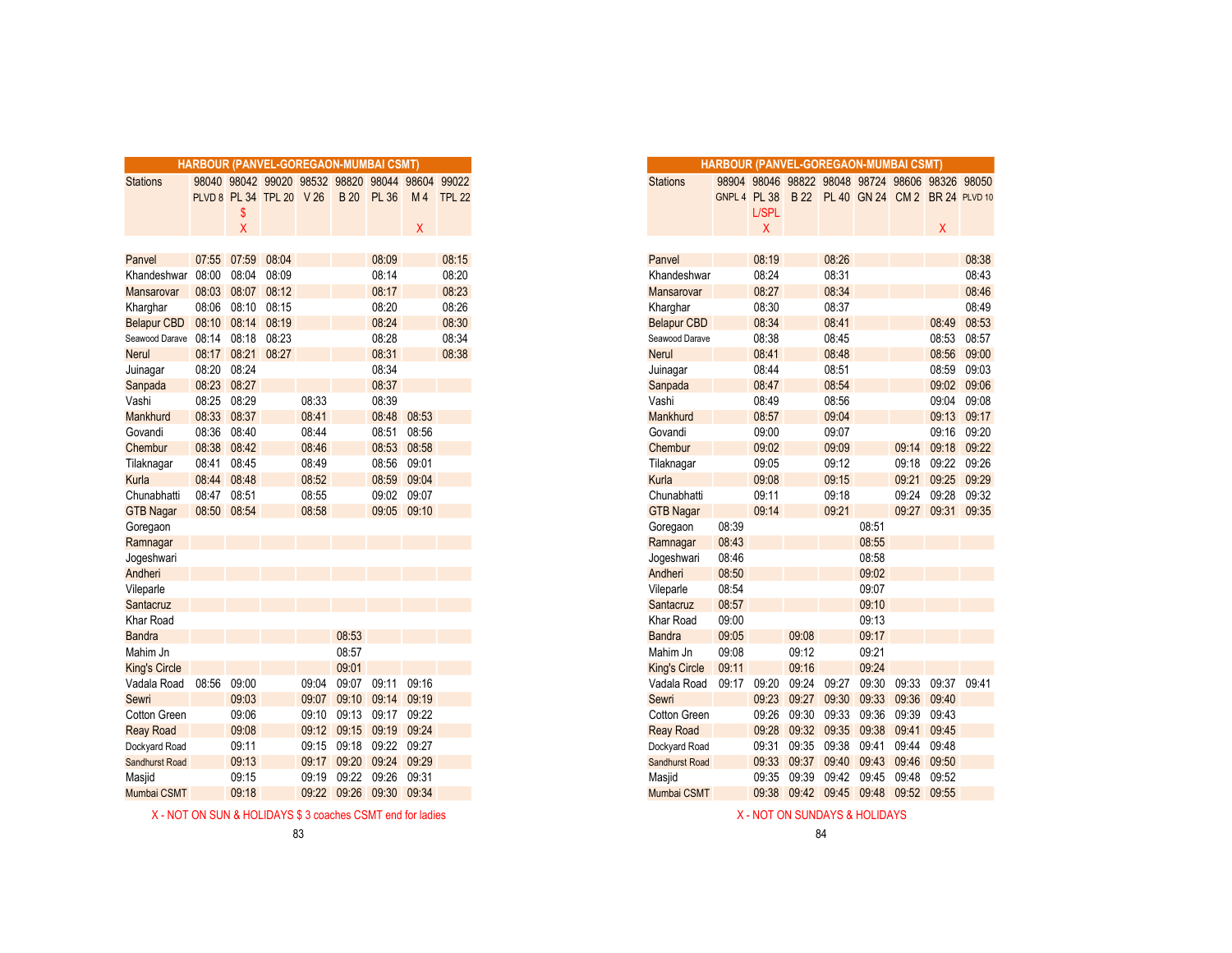|                       |             |                 |             |       | <b>HARBOUR (PANVEL-GOREGAON-MUMBAI CSMT)</b> |                   |       |             |
|-----------------------|-------------|-----------------|-------------|-------|----------------------------------------------|-------------------|-------|-------------|
| <b>Stations</b>       | 98824       |                 |             |       | 98534 98052 98726 98054 98328 98056 99024    |                   |       |             |
|                       | <b>B24</b>  | V <sub>28</sub> |             |       | PL 42 GN 26 PLVD 12 BR 26 PL 44 TPL 24       |                   |       |             |
|                       |             |                 |             |       |                                              |                   |       |             |
|                       |             | \$              |             |       | X                                            |                   |       | \$          |
|                       |             |                 |             |       |                                              |                   |       |             |
| Panvel                |             |                 | 08:45       |       | 08:49                                        |                   | 08:56 | 09:01       |
| Khandeshwar           |             |                 | 08:50       |       | 08:54                                        |                   | 09:01 | 09:06       |
| Mansarovar            |             |                 | 08:53       |       | 08:57                                        |                   | 09:04 | 09:09       |
| Kharghar              |             |                 | 08:56       |       | 09:00                                        |                   | 09:07 | 09:12       |
| <b>Belapur CBD</b>    |             |                 | 09:00       |       | 09:04                                        | 09:07             | 09:11 | 09:16       |
| Seawood Darave        |             |                 | 09:04       |       | 09:08                                        | 09:11             | 09:15 | 09:20       |
| <b>Nerul</b>          |             |                 | 09:07       |       | 09:11                                        | 09:14             |       | 09:18 09:24 |
| Juinagar              |             |                 | 09:10       |       | 09:14                                        | 09:17             | 09:21 |             |
| Sanpada               |             |                 | 09:13       |       | 09:17                                        | 09:20             | 09:24 |             |
| Vashi                 |             |                 | 09:12 09:16 |       | 09:20                                        | 09:23             | 09:27 |             |
| Mankhurd              |             | 09:21           | 09:25       |       | 09:29                                        | 09:32             | 09:36 |             |
| Govandi               |             | 09:24           | 09:28       |       | 09:32                                        | 09:35             | 09:39 |             |
| Chembur               |             | 09:26           | 09:30       |       | 09:34                                        | 09:37             | 09:41 |             |
| Tilaknagar            |             | 09:29           | 09:33       |       | 09:37                                        | 09:40             | 09:44 |             |
| Kurla                 |             | 09:32           | 09:36       |       | 09:40                                        | 09:43             | 09:47 |             |
| Chunabhatti           |             | 09:35           | 09:39       |       | 09:43                                        | 09:46             | 09:50 |             |
| <b>GTB Nagar</b>      |             |                 | 09:38 09:42 |       |                                              | 09:46 09:49 09:53 |       |             |
| Goregaon              |             |                 |             | 09:13 |                                              |                   |       |             |
| Ramnagar              |             |                 |             | 09:17 |                                              |                   |       |             |
| Jogeshwari            |             |                 |             | 09:20 |                                              |                   |       |             |
| Andheri               |             |                 |             | 09:24 |                                              |                   |       |             |
| Vileparle             |             |                 |             | 09:28 |                                              |                   |       |             |
| Santacruz             |             |                 |             | 09:31 |                                              |                   |       |             |
| Khar Road             |             |                 |             | 09:34 |                                              |                   |       |             |
| <b>Bandra</b>         | 09:27       |                 |             | 09:38 |                                              |                   |       |             |
| Mahim Jn              | 09:31       |                 |             | 09:42 |                                              |                   |       |             |
| <b>King's Circle</b>  | 09:34       |                 |             | 09:45 |                                              |                   |       |             |
| Vadala Road           | 09:41       | 09:44           | 09:48       | 09:52 | 09:52                                        | 09:56             | 10:00 |             |
| Sewri                 | 09:44       | 09:47           | 09:51       | 09:55 |                                              | 09:59             | 10:03 |             |
| Cotton Green          | 09:47 09:50 |                 | 09:54       | 09:58 |                                              | 10:02             | 10:06 |             |
| <b>Reay Road</b>      | 09:49       |                 | 09:52 09:56 | 10:00 |                                              | 10:04             | 10:08 |             |
| Dockyard Road         | 09:52       | 09:55           | 09:59       | 10:03 |                                              | 10:07             | 10:11 |             |
| <b>Sandhurst Road</b> | 09:54       | 09:57           | 10:01       | 10:05 |                                              | 10:09             | 10:13 |             |
| Masjid                | 09:56       | 09:59           | 10:03       | 10:07 |                                              | 10:11             | 10:15 |             |
| Mumbai CSMT           | 09:59       | 10:02           | 10:06       | 10:10 |                                              | 10:14             | 10:18 |             |

X - NOT ON SUN & HOLIDAYS \$ 3 coaches CSMT end for ladies X - NOT ON SUNDAYS & HOLIDAYS

|                       |            |                 |       |       | HARBOUR (PANVEL-GOREGAON-MUMBAI CSMT)     |                   |                   |       |
|-----------------------|------------|-----------------|-------|-------|-------------------------------------------|-------------------|-------------------|-------|
|                       |            |                 |       |       |                                           |                   |                   |       |
| <b>Stations</b>       | 98824      |                 |       |       | 98534 98052 98726 98054 98328 98056 99024 |                   |                   |       |
|                       | <b>B24</b> | V <sub>28</sub> |       |       | PL 42 GN 26 PLVD 12 BR 26 PL 44 TPL 24    |                   |                   |       |
|                       |            | \$              |       |       | Χ                                         |                   |                   | \$    |
|                       |            |                 |       |       |                                           |                   |                   |       |
| Panvel                |            |                 | 08:45 |       | 08:49                                     |                   | 08:56             | 09:01 |
| Khandeshwar           |            |                 | 08:50 |       | 08:54                                     |                   | 09:01             | 09:06 |
| <b>Mansarovar</b>     |            |                 | 08:53 |       | 08:57                                     |                   | 09:04             | 09:09 |
| Kharghar              |            |                 | 08:56 |       | 09:00                                     |                   | 09:07             | 09:12 |
| <b>Belapur CBD</b>    |            |                 | 09:00 |       | 09:04                                     | 09:07             | 09:11             | 09:16 |
| Seawood Darave        |            |                 | 09:04 |       | 09:08                                     | 09:11             | 09:15             | 09:20 |
| Nerul                 |            |                 | 09:07 |       | 09:11                                     |                   | 09:14 09:18 09:24 |       |
| Juinagar              |            |                 | 09:10 |       | 09:14                                     | 09:17             | 09:21             |       |
| Sanpada               |            |                 | 09:13 |       | 09:17                                     | 09:20             | 09:24             |       |
| Vashi                 |            | 09:12           | 09:16 |       | 09:20                                     | 09:23             | 09:27             |       |
| Mankhurd              |            | 09:21           | 09:25 |       | 09:29                                     | 09:32             | 09:36             |       |
| Govandi               |            | 09:24           | 09:28 |       |                                           | 09:32 09:35       | 09:39             |       |
| Chembur               |            | 09:26           | 09:30 |       | 09:34                                     | 09:37             | 09:41             |       |
| Tilaknagar            |            | 09:29           | 09:33 |       | 09:37                                     | 09:40             | 09:44             |       |
| Kurla                 |            | 09:32           | 09:36 |       | 09:40                                     | 09:43             | 09:47             |       |
| Chunabhatti           |            | 09:35           | 09:39 |       | 09:43                                     | 09:46             | 09:50             |       |
| <b>GTB Nagar</b>      |            | 09:38           | 09:42 |       |                                           | 09:46 09:49 09:53 |                   |       |
| Goregaon              |            |                 |       | 09:13 |                                           |                   |                   |       |
| Ramnagar              |            |                 |       | 09:17 |                                           |                   |                   |       |
|                       |            |                 |       | 09:20 |                                           |                   |                   |       |
| Jogeshwari<br>Andheri |            |                 |       | 09:24 |                                           |                   |                   |       |
| Vileparle             |            |                 |       | 09:28 |                                           |                   |                   |       |
| Santacruz             |            |                 |       | 09:31 |                                           |                   |                   |       |
| Khar Road             |            |                 |       | 09:34 |                                           |                   |                   |       |
| <b>Bandra</b>         | 09:27      |                 |       | 09:38 |                                           |                   |                   |       |
| Mahim Jn              | 09:31      |                 |       | 09:42 |                                           |                   |                   |       |
| <b>King's Circle</b>  | 09:34      |                 |       | 09:45 |                                           |                   |                   |       |
| Vadala Road           | 09:41      | 09:44           | 09:48 | 09:52 | 09:52                                     | 09:56             | 10:00             |       |
| Sewri                 | 09:44      | 09:47           | 09:51 | 09:55 |                                           | 09:59             | 10:03             |       |
| Cotton Green          | 09:47      | 09:50           | 09:54 | 09:58 |                                           | 10:02             | 10:06             |       |
| <b>Reay Road</b>      | 09:49      | 09:52           | 09:56 | 10:00 |                                           | 10:04             | 10:08             |       |
| Dockyard Road         | 09:52      | 09:55           | 09:59 | 10:03 |                                           | 10:07             | 10:11             |       |
| <b>Sandhurst Road</b> | 09:54      | 09:57           | 10:01 | 10:05 |                                           | 10:09             | 10:13             |       |
| Masjid                | 09:56      | 09:59           | 10:03 | 10:07 |                                           | 10:11             | 10:15             |       |
| Mumbai CSMT           | 09:59      | 10:02           | 10:06 | 10:10 |                                           |                   | 10:14 10:18       |       |
|                       |            |                 |       |       |                                           |                   |                   |       |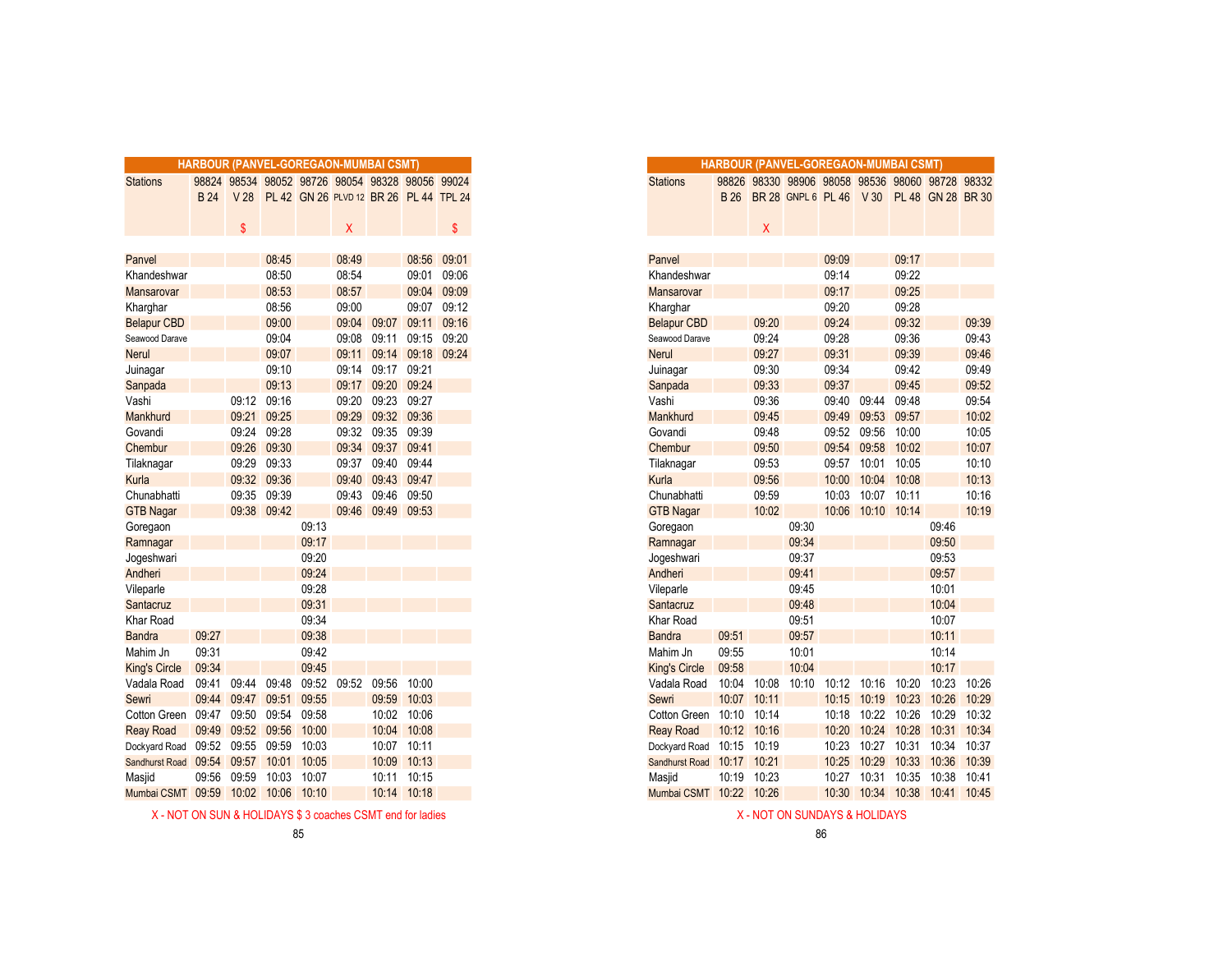|                      |                |                      | <b>HARBOUR (PANVEL-GOREGAON-MUMBAI CSMT)</b>    |       |                |             |                          |             |
|----------------------|----------------|----------------------|-------------------------------------------------|-------|----------------|-------------|--------------------------|-------------|
| <b>Stations</b>      |                |                      | 98062 98064 98828 98538 98066 98730 98068 98540 |       |                |             |                          |             |
|                      |                | <b>PL 50 PLVD 14</b> | <b>B</b> 28                                     | V32   |                |             | PL 52 GN 30 PLVD 16 V 34 |             |
|                      |                |                      |                                                 |       | <b>AC</b>      |             |                          |             |
|                      |                | X                    |                                                 |       |                |             | X.                       | X.          |
|                      |                |                      |                                                 |       |                |             |                          |             |
| Panvel               | 09:28          | 09:32                |                                                 |       | 09:40          |             | 09:44                    |             |
| Khandeshwar          | 09:33          | 09:37                |                                                 |       | 09:45          |             | 09:49                    |             |
| Mansarovar           | 09:36          | 09:40                |                                                 |       | 09:48          |             | 09:52                    |             |
| Kharghar             | 09:39          | 09:43<br>09:47       |                                                 |       | 09:51<br>09:55 |             | 09:55<br>09:59           |             |
| Belapur CBD          | 09:43<br>09:47 | 09:51                |                                                 |       |                |             |                          |             |
| Seawood Darave       | 09:50          | 09:54                |                                                 |       | 09:59<br>10:02 |             | 10:03<br>10:06           |             |
| <b>Nerul</b>         | 09:53 09:57    |                      |                                                 |       | 10:05          |             | 10:09                    |             |
| Juinagar             | 09:56          | 10:00                |                                                 |       | 10:08          |             | 10:12                    |             |
| Sanpada<br>Vashi     | 09:58          | 10:02                |                                                 | 10:07 | 10:11          |             | 10:15                    | 10:19       |
| Mankhurd             | 10:06          | 10:10                |                                                 | 10:15 | 10:19          |             | 10:23                    | 10:27       |
| Govandi              | 10:09          | 10:13                |                                                 | 10:18 | 10:22          |             | 10:26                    | 10:30       |
| Chembur              | 10:11          | 10:15                |                                                 | 10:20 | 10:24          |             | 10:28                    | 10:32       |
| Tilaknagar           | 10:14          | 10:18                |                                                 | 10:23 | 10:27          |             | 10:31                    | 10:35       |
| Kurla                | 10:17          | 10:21                |                                                 | 10:26 | 10:30          |             | 10:34                    | 10:38       |
| Chunabhatti          | 10:20          | 10:24                |                                                 | 10:29 | 10:33          |             |                          | 10:37 10:41 |
| <b>GTB Nagar</b>     |                | 10:23 10:27          |                                                 |       | 10:32 10:36    |             |                          | 10:40 10:44 |
| Goregaon             |                |                      |                                                 |       |                | 10:06       |                          |             |
| Ramnagar             |                |                      |                                                 |       |                | 10:10       |                          |             |
| Jogeshwari           |                |                      |                                                 |       |                | 10:13       |                          |             |
| Andheri              |                |                      |                                                 |       |                | 10:17       |                          |             |
| Vileparle            |                |                      |                                                 |       |                | 10:21       |                          |             |
| Santacruz            |                |                      |                                                 |       |                | 10:24       |                          |             |
| Khar Road            |                |                      |                                                 |       |                | 10:27       |                          |             |
| <b>Bandra</b>        |                |                      | 10:20                                           |       |                | 10:31       |                          |             |
| Mahim Jn             |                |                      | 10:24                                           |       |                | 10:35       |                          |             |
| <b>King's Circle</b> |                |                      | 10:28                                           |       |                | 10:38       |                          |             |
| Vadala Road          | 10:30          | 10:34                | 10:34                                           | 10:38 | 10:42          | 10:45       |                          | 10:47 10:50 |
| Sewri                | 10:33          |                      | 10:37                                           | 10:41 | 10:45          | 10:48       |                          | 10:53       |
| Cotton Green         | 10:36          |                      | 10:40                                           | 10:44 | 10:48          | 10:51       |                          | 10:56       |
| <b>Reay Road</b>     | 10:38          |                      | 10:42                                           | 10:46 | 10:50          | 10:53       |                          | 10:58       |
| Dockyard Road        | 10:41          |                      | 10:45                                           | 10:49 | 10:53          | 10:56       |                          | 11:01       |
| Sandhurst Road       | 10:43          |                      | 10:47                                           | 10:51 | 10:55          | 10:58       |                          | 11:03       |
| Masjid               | 10:45          |                      | 10:49                                           | 10:53 |                | 10:57 11:00 |                          | 11:05       |
| Mumbai CSMT          | 10:48          |                      | 10:52                                           | 10:56 | 11:00          | 11:04       |                          | 11:08       |

|       | <b>RBOUR (PANVEL-GOREGAON-MUMBAI CSMT)</b>      |       |                 |             |                          |              |              |
|-------|-------------------------------------------------|-------|-----------------|-------------|--------------------------|--------------|--------------|
|       | 98062 98064 98828 98538 98066 98730 98068 98540 |       |                 |             |                          |              |              |
|       | PL 50 PLVD 14 B 28                              |       | V <sub>32</sub> |             | PL 52 GN 30 PLVD 16 V 34 |              |              |
|       |                                                 |       |                 | <b>AC</b>   |                          |              |              |
|       | X                                               |       |                 |             |                          | $\mathsf{X}$ | $\mathsf{X}$ |
|       |                                                 |       |                 |             |                          |              |              |
| 09:28 | 09:32                                           |       |                 | 09:40       |                          | 09:44        |              |
| 09:33 | 09:37                                           |       |                 | 09:45       |                          | 09:49        |              |
| 09:36 | 09:40                                           |       |                 | 09:48       |                          | 09:52        |              |
| 09:39 | 09:43                                           |       |                 | 09:51       |                          | 09:55        |              |
| 09:43 | 09:47                                           |       |                 | 09:55       |                          | 09:59        |              |
| 09:47 | 09:51                                           |       |                 | 09:59       |                          | 10:03        |              |
| 09:50 | 09:54                                           |       |                 | 10:02       |                          | 10:06        |              |
| 09:53 | 09:57                                           |       |                 | 10:05       |                          | 10:09        |              |
| 09:56 | 10:00                                           |       |                 | 10:08       |                          | 10:12        |              |
| 09:58 | 10:02                                           |       | 10:07           | 10:11       |                          | 10:15        | 10:19        |
|       | 10:06 10:10                                     |       | 10:15           | 10:19       |                          | 10:23        | 10:27        |
| 10:09 | 10:13                                           |       | 10:18           | 10:22       |                          | 10:26        | 10:30        |
| 10:11 | 10:15                                           |       | 10:20           | 10:24       |                          | 10:28        | 10:32        |
| 10:14 | 10:18                                           |       | 10:23           | 10:27       |                          | 10:31        | 10:35        |
| 10:17 | 10:21                                           |       | 10:26           | 10:30       |                          | 10:34        | 10:38        |
| 10:20 | 10:24                                           |       | 10:29           | 10:33       |                          | 10:37        | 10:41        |
|       | 10:23 10:27                                     |       |                 | 10:32 10:36 |                          |              | 10:40 10:44  |
|       |                                                 |       |                 |             | 10:06                    |              |              |
|       |                                                 |       |                 |             | 10:10                    |              |              |
|       |                                                 |       |                 |             | 10:13                    |              |              |
|       |                                                 |       |                 |             | 10:17                    |              |              |
|       |                                                 |       |                 |             | 10:21                    |              |              |
|       |                                                 |       |                 |             | 10:24                    |              |              |
|       |                                                 | 10:20 |                 |             | 10:27<br>10:31           |              |              |
|       |                                                 | 10:24 |                 |             | 10:35                    |              |              |
|       |                                                 | 10:28 |                 |             | 10:38                    |              |              |
|       | 10:30 10:34                                     | 10:34 | 10:38           | 10:42       | 10:45                    | 10:47        | 10:50        |
| 10:33 |                                                 | 10:37 |                 | 10:41 10:45 | 10:48                    |              | 10:53        |
| 10:36 |                                                 | 10:40 | 10:44           | 10:48       | 10:51                    |              | 10:56        |
| 10:38 |                                                 | 10:42 | 10:46           | 10:50       | 10:53                    |              | 10:58        |
| 10:41 |                                                 | 10:45 | 10:49           | 10:53       | 10:56                    |              | 11:01        |
| 10:43 |                                                 | 10:47 | 10:51           | 10:55       | 10:58                    |              | 11:03        |
| 10:45 |                                                 | 10:49 | 10:53           | 10:57 11:00 |                          |              | 11:05        |
|       |                                                 |       |                 |             |                          |              |              |

X - NOT ON SUNDAYS & HOLIDAYS A MOLIDAYS AND A SUNDAYS A HOLIDAYS A HOLIDAYS A HOLIDAYS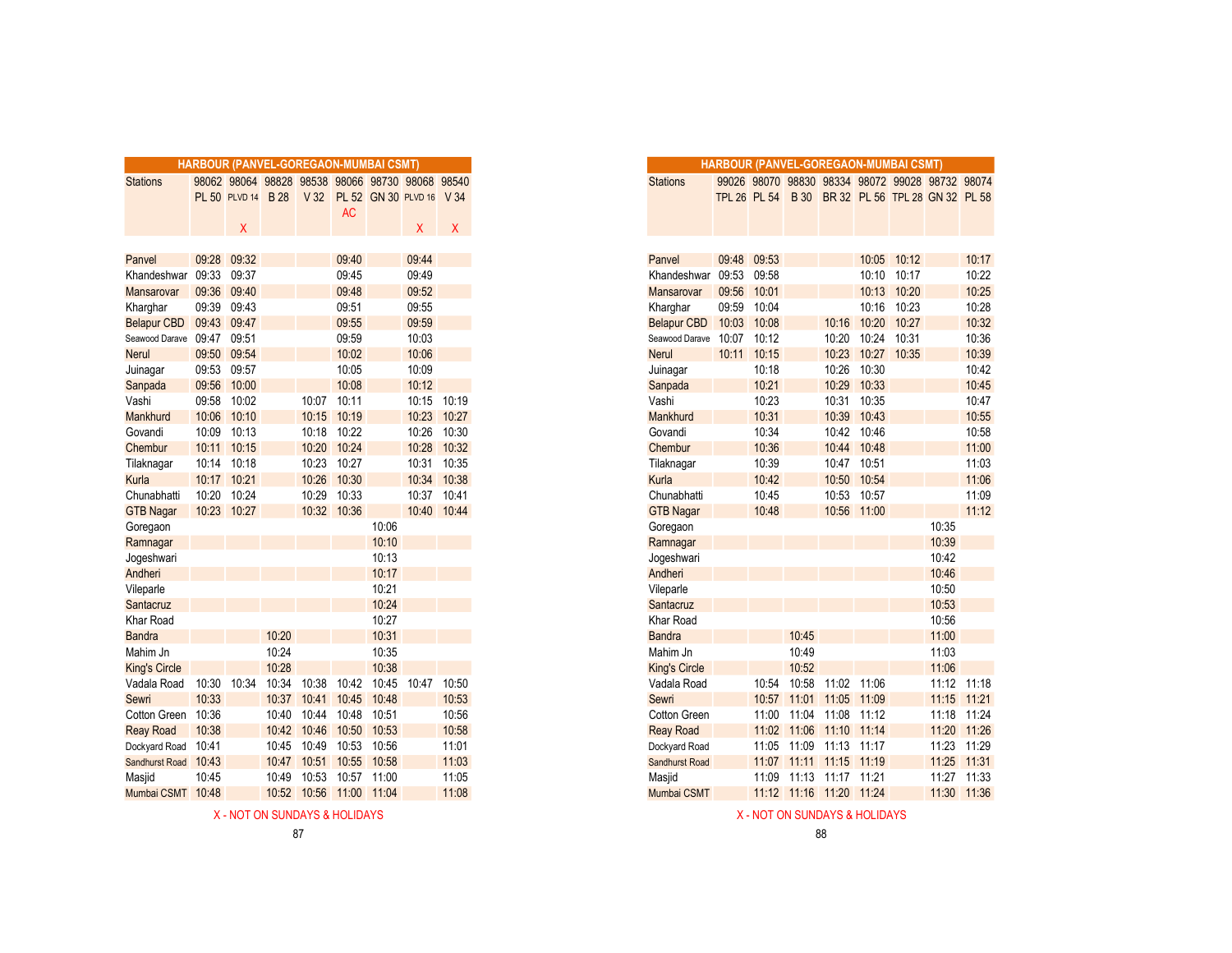|                         | <b>HARBOUR (PANVEL-GOREGAON-MUMBAI CSMT)</b> |             |                   |                   |                                                    |             |       |             |
|-------------------------|----------------------------------------------|-------------|-------------------|-------------------|----------------------------------------------------|-------------|-------|-------------|
| <b>Stations</b>         |                                              |             |                   |                   | 98076 98336 98832 98078 98907 99030 98734 98338    |             |       |             |
|                         |                                              |             |                   |                   | PLVD 18 BR 34 B 32 PL 60 PLGN 7 TPL 30 GN 34 BR 36 |             |       |             |
|                         |                                              |             |                   |                   |                                                    |             |       |             |
|                         |                                              |             |                   |                   |                                                    |             |       | X           |
|                         |                                              |             |                   |                   |                                                    |             |       |             |
| Panvel                  | 10:21                                        |             |                   | 10:33             | 10:37                                              | 10:41       |       |             |
| Khandeshwar             | 10:26                                        |             |                   | 10:38             |                                                    | 10:42 10:46 |       |             |
| Mansarovar              | 10:29                                        |             |                   | 10:41             | 10:45                                              | 10:49       |       |             |
| Kharghar                | 10:32                                        |             |                   | 10:44             | 10:48                                              | 10:52       |       |             |
| Belapur CBD 10:36       |                                              | 10:40       |                   | 10:48             | 10:52                                              | 10:56       |       | 10:59       |
| Seawood Darave 10:40    |                                              | 10:44       |                   | 10:52             | 10:56                                              | 11:00       |       | 11:04       |
| <b>Nerul</b>            | 10:43 10:47                                  |             |                   | 10:55             |                                                    | 10:59 11:04 |       | 11:07       |
| Juinagar                |                                              | 10:46 10:50 |                   | 10:58             | 11:02                                              |             |       | 11:10       |
| Sanpada                 | 10:49                                        | 10:53       |                   |                   | 11:01 11:05                                        |             |       | 11:13       |
| Vashi                   |                                              | 10:51 10:55 |                   | 11:03             | 11:07                                              |             |       | 11:15       |
| Mankhurd                |                                              | 10:59 11:03 |                   |                   | 11:11 11:15                                        |             |       | 11:23       |
| Govandi                 |                                              | 11:02 11:06 |                   |                   | 11:14 11:18                                        |             |       | 11:26       |
| Chembur                 |                                              | 11:04 11:08 |                   |                   | 11:16 11:20                                        |             |       | 11:28       |
| Tilaknagar              | 11:07 11:11                                  |             |                   |                   | 11:19 11:23                                        |             |       | 11:31       |
| Kurla                   | 11:10                                        | 11:14       |                   | 11:22             | 11:26                                              |             |       | 11:34       |
| Chunabhatti             | 11:13 11:17                                  |             |                   | 11:25             | 11:29                                              |             |       | 11:37       |
| <b>GTB Nagar</b>        | 11:16 11:20                                  |             |                   |                   | 11:28 11:32                                        |             |       | 11:40       |
| Goregaon                |                                              |             |                   |                   |                                                    |             | 11:00 |             |
| Ramnagar                |                                              |             |                   |                   |                                                    |             | 11:04 |             |
| Jogeshwari              |                                              |             |                   |                   |                                                    |             | 11:07 |             |
| Andheri                 |                                              |             |                   |                   |                                                    |             | 11:11 |             |
| Vileparle               |                                              |             |                   |                   |                                                    |             | 11:15 |             |
| Santacruz               |                                              |             |                   |                   |                                                    |             | 11:18 |             |
| Khar Road               |                                              |             |                   |                   |                                                    |             | 11:21 |             |
| <b>Bandra</b>           |                                              |             | 11:17             |                   |                                                    |             | 11:25 |             |
| Mahim Jn                |                                              |             | 11:21             |                   |                                                    |             | 11:29 |             |
| <b>King's Circle</b>    |                                              |             | 11:24             |                   |                                                    |             | 11:32 |             |
| Vadala Road 11:23 11:26 |                                              |             |                   | 11:30 11:34 11:39 |                                                    |             |       | 11:38 11:46 |
| Sewri                   |                                              | 11:29       | 11:33 11:37       |                   |                                                    |             |       | 11:41 11:49 |
| <b>Cotton Green</b>     |                                              |             | 11:32 11:36       | 11:40             |                                                    |             |       | 11:44 11:52 |
| <b>Reay Road</b>        |                                              | 11:34       | 11:38             | 11:42             |                                                    |             |       | 11:46 11:54 |
| Dockyard Road           |                                              | 11:37       | 11:41 11:45       |                   |                                                    |             |       | 11:49 11:57 |
| Sandhurst Road          |                                              | 11:39       | 11:43 11:47       |                   |                                                    |             |       | 11:51 11:59 |
| Masjid                  |                                              |             | 11:41 11:45 11:49 |                   |                                                    |             | 11:53 | 12:01       |
| Mumbai CSMT             |                                              | 11:44       | 11:48 11:52       |                   |                                                    |             | 11:56 | 12:04       |

|    |             |             |                   |                   | <b>HARBOUR (PANVEL-GOREGAON-MUMBAI CSMT)</b>       |       |                 |
|----|-------------|-------------|-------------------|-------------------|----------------------------------------------------|-------|-----------------|
|    |             |             |                   |                   | 98076 98336 98832 98078 98907 99030 98734 98338    |       |                 |
|    |             |             |                   |                   | PLVD 18 BR 34 B 32 PL 60 PLGN 7 TPL 30 GN 34 BR 36 |       |                 |
|    |             |             |                   |                   |                                                    |       |                 |
|    |             |             |                   |                   |                                                    |       | $\mathsf{X}^-$  |
|    |             |             |                   |                   |                                                    |       |                 |
|    | 10:21       |             |                   |                   | 10:33 10:37 10:41                                  |       |                 |
|    | ar 10:26    |             |                   | 10:38             | 10:42 10:46                                        |       |                 |
|    | 10:29       |             |                   |                   | 10:41 10:45 10:49                                  |       |                 |
|    | 10:32       |             |                   | 10:44             | 10:48 10:52                                        |       |                 |
| D. | 10:36       | 10:40       |                   |                   | 10:48 10:52 10:56                                  |       | 10:59           |
| ve | 10:40       | 10:44       |                   |                   | 10:52 10:56 11:00                                  |       | 11:04           |
|    |             | 10:43 10:47 |                   |                   | 10:55 10:59 11:04                                  |       | 11:07           |
|    |             | 10:46 10:50 |                   |                   | 10:58 11:02                                        |       | 11:10           |
|    |             | 10:49 10:53 |                   |                   | 11:01 11:05                                        |       | 11:13           |
|    | 10:51 10:55 |             |                   |                   | 11:03 11:07                                        |       | 11:15           |
|    |             | 10:59 11:03 |                   |                   | 11:11 11:15                                        |       | 11:23           |
|    |             | 11:02 11:06 |                   |                   | 11:14 11:18                                        |       | 11:26           |
|    |             | 11:04 11:08 |                   |                   | 11:16 11:20                                        |       | 11:28           |
|    | 11:07 11:11 |             |                   |                   | 11:19 11:23                                        |       | 11:31           |
|    | 11:10 11:14 |             |                   |                   | 11:22 11:26                                        |       | 11:34           |
|    | 11:13 11:17 |             |                   |                   | 11:25 11:29                                        |       | 11:37           |
|    | 11:16 11:20 |             |                   | 11:28             | 11:32                                              |       | 11:40           |
|    |             |             |                   |                   |                                                    | 11:00 |                 |
|    |             |             |                   |                   |                                                    | 11:04 |                 |
|    |             |             |                   |                   |                                                    | 11:07 |                 |
|    |             |             |                   |                   |                                                    | 11:11 |                 |
|    |             |             |                   |                   |                                                    | 11:15 |                 |
|    |             |             |                   |                   |                                                    | 11:18 |                 |
|    |             |             |                   |                   |                                                    | 11:21 |                 |
|    |             |             | 11:17             |                   |                                                    | 11:25 |                 |
|    |             |             | 11:21             |                   |                                                    | 11:29 |                 |
|    |             |             | 11:24             |                   |                                                    | 11:32 |                 |
| d  | 11:23       | 11:26       |                   | 11:30 11:34 11:39 |                                                    | 11:38 | 11:46           |
|    |             | 11:29       | 11:33 11:37       |                   |                                                    |       | 11:41 11:49     |
| эn |             |             | 11:32 11:36 11:40 |                   |                                                    |       | 11:44 11:52     |
|    |             |             | 11:34 11:38 11:42 |                   |                                                    |       | 11:46 11:54     |
| эd |             | 11:37       | 11:41 11:45       |                   |                                                    |       | 11:49 11:57     |
| ad |             | 11:39       | 11:43 11:47       |                   |                                                    |       | 11:51 11:59     |
|    |             |             | 11:41 11:45 11:49 |                   |                                                    |       | 11:53 12:01     |
| ΛT |             |             | 11:44 11:48 11:52 |                   |                                                    |       | $11.56$ $12.04$ |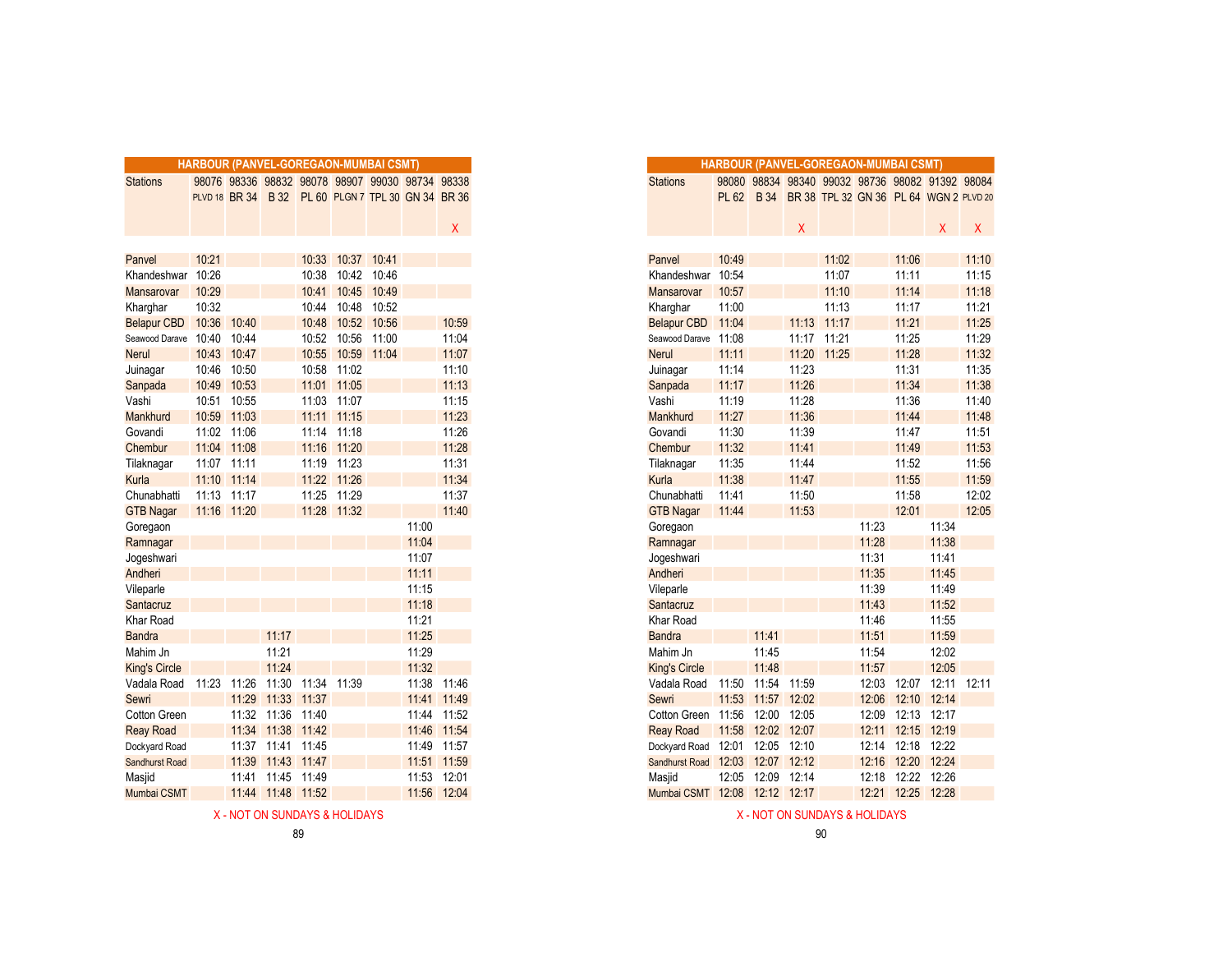|                                  | <b>HARBOUR (PANVEL-GOREGAON-MUMBAI CSMT)</b> |                   |       |       |             |       |                                                                                                     |             |
|----------------------------------|----------------------------------------------|-------------------|-------|-------|-------------|-------|-----------------------------------------------------------------------------------------------------|-------------|
| <b>Stations</b>                  |                                              |                   |       |       |             |       | 98086 98342 98088 98836 98090 98738 98344 98092<br>PL 66 BR 40 PLVD 22 B 36 PL 68 GN 38 BR 42 PL 70 |             |
|                                  |                                              |                   |       |       |             |       |                                                                                                     |             |
|                                  |                                              |                   |       |       |             |       | X                                                                                                   |             |
|                                  |                                              |                   |       |       |             |       |                                                                                                     |             |
| Panvel                           | 11:16                                        |                   | 11:28 |       | 11:32       |       |                                                                                                     | 11:43       |
| Khandeshwar 11:21                |                                              |                   | 11:33 |       | 11:37       |       |                                                                                                     | 11:48       |
| <b>Mansarovar</b>                | 11:24                                        |                   | 11:36 |       | 11:40       |       |                                                                                                     | 11:51       |
| Kharghar                         | 11:27                                        |                   | 11:39 |       | 11:43       |       |                                                                                                     | 11:54       |
| Belapur CBD 11:31 11:39          |                                              |                   | 11:43 |       | 11:47       |       |                                                                                                     | 11:54 11:58 |
| Seawood Darave 11:35 11:43 11:47 |                                              |                   |       |       | 11:51       |       |                                                                                                     | 11:58 12:02 |
| <b>Nerul</b>                     |                                              | 11:38 11:46 11:50 |       |       | 11:54       |       |                                                                                                     | 12:01 12:05 |
| Juinagar                         |                                              | 11:41 11:49 11:53 |       |       | 11:57       |       | 12:04 12:08                                                                                         |             |
| Sanpada                          |                                              | 11:44 11:52 11:56 |       |       | 12:00       |       |                                                                                                     | 12:07 12:11 |
| Vashi                            | 11:46                                        | 11:54             | 11:58 |       | 12:02       |       | 12:09                                                                                               | 12:13       |
| Mankhurd                         | 11:54                                        | 12:02             | 12:06 |       | 12:10       |       | 12:17 12:21                                                                                         |             |
| Govandi                          | 11:57                                        | 12:05 12:09       |       |       | 12:13       |       |                                                                                                     | 12:20 12:24 |
| Chembur                          | 11:59                                        | 12:07 12:11       |       |       | 12:15       |       |                                                                                                     | 12:22 12:26 |
| Tilaknagar                       | 12:02                                        | 12:10 12:14       |       |       | 12:18       |       | 12:25                                                                                               | 12:29       |
| Kurla                            | 12:05                                        | 12:13             | 12:17 |       | 12:21       |       |                                                                                                     | 12:28 12:32 |
| Chunabhatti                      | 12:08                                        | 12:16             | 12:20 |       | 12:24       |       | 12:31                                                                                               | 12:35       |
| <b>GTB Nagar</b>                 |                                              | 12:11 12:19 12:23 |       |       | 12:27       |       |                                                                                                     | 12:34 12:38 |
| Goregaon                         |                                              |                   |       |       |             | 11:54 |                                                                                                     |             |
| Ramnagar                         |                                              |                   |       |       |             | 11:59 |                                                                                                     |             |
| Jogeshwari                       |                                              |                   |       |       |             | 12:02 |                                                                                                     |             |
| Andheri                          |                                              |                   |       |       |             | 12:06 |                                                                                                     |             |
| Vileparle                        |                                              |                   |       |       |             | 12:11 |                                                                                                     |             |
| Santacruz                        |                                              |                   |       |       |             | 12:15 |                                                                                                     |             |
| <b>Khar Road</b>                 |                                              |                   |       |       |             | 12:18 |                                                                                                     |             |
| <b>Bandra</b>                    |                                              |                   |       | 12:16 |             | 12:23 |                                                                                                     |             |
| Mahim Jn                         |                                              |                   |       | 12:20 |             | 12:27 |                                                                                                     |             |
| <b>King's Circle</b>             |                                              |                   |       | 12:23 |             | 12:30 |                                                                                                     |             |
| Vadala Road                      |                                              | 12:17 12:25       | 12:29 | 12:29 | 12:33       | 12:36 | 12:40                                                                                               | 12:44       |
| Sewri                            |                                              | 12:20 12:28       |       | 12:32 | 12:36       | 12:39 | 12:43 12:47                                                                                         |             |
| Cotton Green 12:23               |                                              | 12:31             |       | 12:35 | 12:39       |       | 12:42 12:46 12:50                                                                                   |             |
| <b>Reay Road</b>                 |                                              | 12:25 12:33       |       | 12:37 |             |       | 12:41 12:44 12:48 12:52                                                                             |             |
| Dockyard Road                    | 12:28 12:36                                  |                   |       | 12:40 | 12:44       | 12:47 | 12:51                                                                                               | 12:55       |
| Sandhurst Road 12:30             |                                              | 12:38             |       | 12:42 | 12:46       | 12:49 | 12:53 12:57                                                                                         |             |
| Masjid                           |                                              | 12:32 12:40       |       |       | 12:44 12:48 | 12:51 | 12:55                                                                                               | 12:59       |
| Mumbai CSMT 12:35 12:43          |                                              |                   |       |       |             |       | 12.47 12:51 12:54 12:58 13:02                                                                       |             |

X - NOT ON SUNDAYS & HOLIDAYS ASSOCIATED AND A SUNDAYS ASSOCIATED ASSOCIATED ASSOCIATED AND A SUNDAYS ASSOCIATED AND A SUNDAYS ASSOCIATED AND A SUNDAYS ASSOCIATED AND A SUNDAYS ASSOCIATED AND A SUNDAYS ASSOCIATED AND A SUN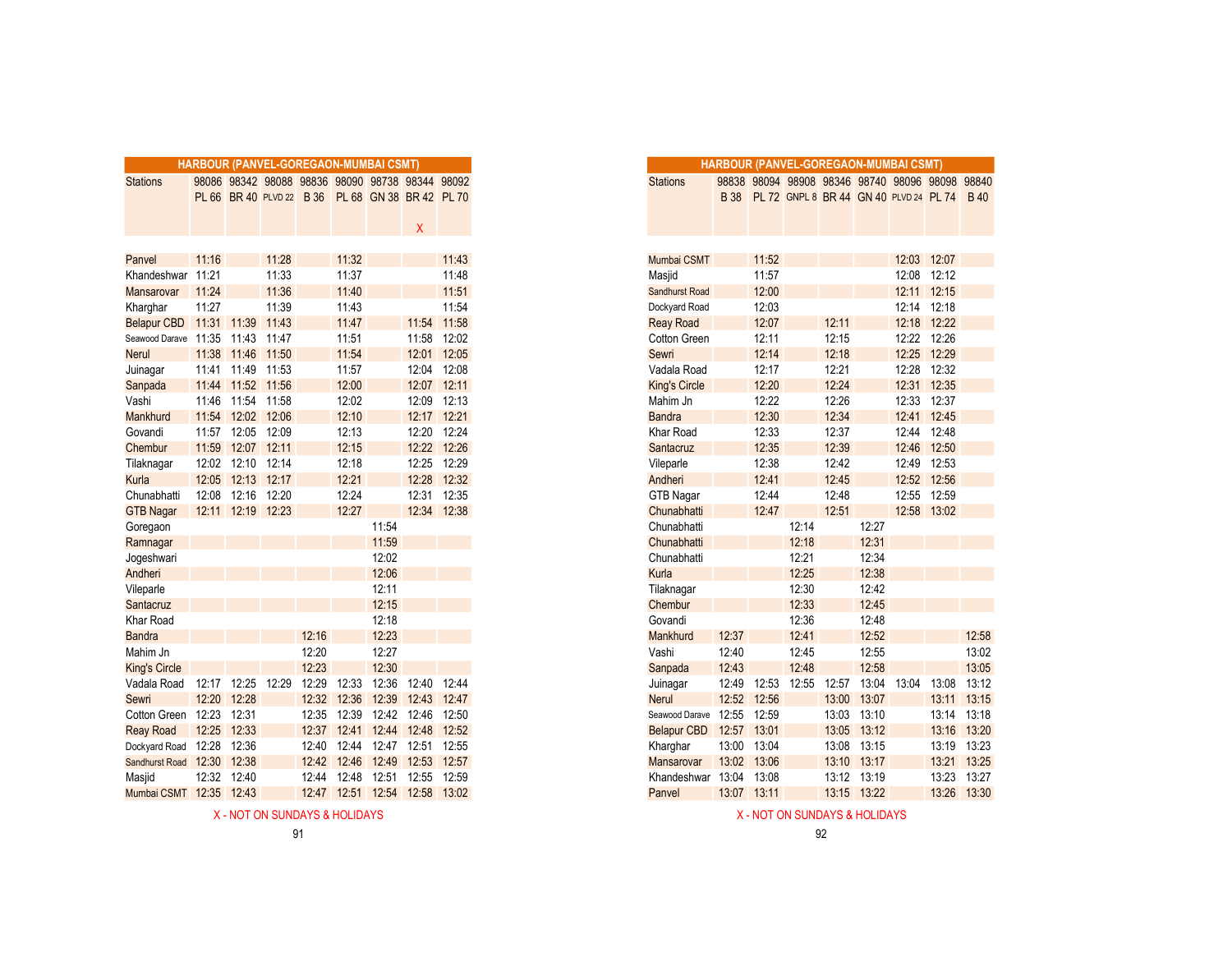|                      |       |             |       | <b>HARBOUR (PANVEL-GOREGAON-MUMBAI CSMT)</b>    |       |       |             |                      |
|----------------------|-------|-------------|-------|-------------------------------------------------|-------|-------|-------------|----------------------|
| <b>Stations</b>      |       |             |       | 98348 99034 98100 98742 98350 98842 98102 98104 |       |       |             |                      |
|                      |       |             |       | BR 46 TPL 34 PL 76 GN 42 BR 48 B 42             |       |       |             | <b>PL 78 PLVD 26</b> |
|                      |       |             |       |                                                 |       |       | <b>AC</b>   |                      |
|                      |       |             |       |                                                 |       |       |             |                      |
|                      |       |             |       |                                                 |       |       |             |                      |
| Mumbai CSMT          |       | 12:19       | 12:24 |                                                 |       |       |             | 12:41 12:49          |
| Masjid               |       | 12:24       | 12:29 |                                                 |       |       | 12:46       | 12:54                |
| Sandhurst Road       |       | 12:27       | 12:32 |                                                 |       |       | 12:49       | 12:57                |
| Dockyard Road        |       | 12:30       | 12:35 |                                                 |       |       |             | 12:52 13:00          |
| <b>Reay Road</b>     |       | 12:29 12:34 | 12:39 |                                                 | 12:48 |       |             | 12:56 13:04          |
| Cotton Green 12:33   |       | 12:38       | 12:43 |                                                 | 12:52 |       |             | 13:00 13:08          |
| Sewri                | 12:36 | 12:42 12:46 |       |                                                 | 12:55 |       |             | 13:03 13:11          |
| Vadala Road          | 12:39 |             | 12:49 |                                                 | 12:58 |       |             | 13:06 13:14          |
| <b>King's Circle</b> | 12:42 |             | 12:52 |                                                 | 13:01 |       |             | 13:09 13:17          |
| Mahim Jn             | 12:44 |             | 12:54 |                                                 | 13:03 |       | 13:11       | 13:19                |
| <b>Bandra</b>        | 12:52 |             | 13:02 |                                                 | 13:11 |       |             | 13:19 13:27          |
| Khar Road            | 12:55 |             | 13:05 |                                                 | 13:14 |       |             | 13:22 13:30          |
| Santacruz            | 12:57 |             | 13:07 |                                                 | 13:16 |       |             | 13:24 13:32          |
| Vileparle            | 13:00 |             | 13:10 |                                                 | 13:19 |       |             | 13:27 13:35          |
| Andheri              | 13:03 |             | 13:13 |                                                 | 13:22 |       | 13:30       | 13:38                |
| <b>GTB Nagar</b>     | 13:06 |             | 13:16 |                                                 | 13:25 |       |             | 13:33 13:41          |
| Chunabhatti          | 13:09 |             | 13:19 |                                                 | 13:28 |       |             | 13:36 13:44          |
| Chunabhatti          |       |             |       | 12:53                                           |       |       |             |                      |
| Chunabhatti          |       |             |       | 12:57                                           |       |       |             |                      |
| Chunabhatti          |       |             |       | 13:00                                           |       |       |             |                      |
| Kurla                |       |             |       | 13:04                                           |       |       |             |                      |
| Tilaknagar           |       |             |       | 13:08                                           |       |       |             |                      |
| Chembur              |       |             |       | 13:11                                           |       |       |             |                      |
| Govandi              |       |             |       | 13:14                                           |       |       |             |                      |
| Mankhurd             |       |             |       | 13:18                                           |       | 13:24 |             |                      |
| Vashi                |       |             |       | 13:21                                           |       | 13:28 |             |                      |
| Sanpada              |       |             |       | 13:24                                           |       | 13:32 |             |                      |
| Juinagar             | 13:16 |             | 13:25 | 13:30                                           | 13:34 | 13:38 |             | 13:42 13:50          |
| <b>Nerul</b>         | 13:19 |             | 13:28 | 13:33                                           | 13:37 | 13:41 | 13:45       |                      |
| Seawood Darave 13:22 |       |             | 13:31 | 13:36                                           | 13:40 | 13:44 | 13:48       |                      |
| Belapur CBD 13:24    |       |             | 13:33 | 13:38                                           | 13:42 | 13:46 | 13:50       |                      |
| Kharghar             | 13:27 |             | 13:36 | 13:41                                           | 13:45 | 13:49 | 13:53       |                      |
| <b>Mansarovar</b>    | 13:29 |             | 13:38 | 13:43                                           | 13:47 |       | 13:51 13:55 |                      |
| Khandeshwar 13:31    |       |             | 13:40 | 13:45                                           | 13:49 | 13:53 | 13:57       |                      |
| Panvel               | 13:34 |             | 13:43 | 13:48                                           | 13:52 | 13:56 | 14:00       |                      |
|                      |       |             |       |                                                 |       |       |             |                      |

| X - NOT ON SUNDAYS & HOLIDAYS | X - NOT ON SUNDAYS & HOLIDAYS |
|-------------------------------|-------------------------------|
|-------------------------------|-------------------------------|

|                       | HARBOUR (PANVEL-GOREGAON-MUMBAI CSMT) |       |       |                                                   |                         |             |             |             |
|-----------------------|---------------------------------------|-------|-------|---------------------------------------------------|-------------------------|-------------|-------------|-------------|
|                       |                                       |       |       |                                                   |                         |             |             |             |
| <b>Stations</b>       |                                       |       |       | 98348 99034 98100 98742 98350 98842 98102 98104   |                         |             |             |             |
|                       |                                       |       |       | BR 46 TPL 34 PL 76 GN 42 BR 48 B 42 PL 78 PLVD 26 |                         |             | <b>AC</b>   |             |
|                       |                                       |       |       |                                                   |                         |             |             |             |
|                       |                                       |       |       |                                                   |                         |             |             |             |
| Mumbai CSMT           |                                       | 12:19 | 12:24 |                                                   |                         |             | 12:41       | 12:49       |
| Masjid                |                                       | 12:24 | 12:29 |                                                   |                         |             | 12:46       | 12:54       |
| <b>Sandhurst Road</b> |                                       | 12:27 | 12:32 |                                                   |                         |             |             | 12:49 12:57 |
| Dockyard Road         |                                       | 12:30 | 12:35 |                                                   |                         |             |             | 12:52 13:00 |
| <b>Reay Road</b>      | 12:29                                 | 12:34 | 12:39 |                                                   | 12:48                   |             |             | 12:56 13:04 |
| Cotton Green 12:33    |                                       | 12:38 | 12:43 |                                                   | 12:52                   |             | 13:00       | 13:08       |
| Sewri                 | 12:36                                 | 12:42 | 12:46 |                                                   | 12:55                   |             | 13:03       | 13:11       |
| Vadala Road           | 12:39                                 |       | 12:49 |                                                   | 12:58                   |             | 13:06       | 13:14       |
| <b>King's Circle</b>  | 12:42                                 |       | 12:52 |                                                   | 13:01                   |             |             | 13:09 13:17 |
| Mahim Jn              | 12:44                                 |       | 12:54 |                                                   | 13:03                   |             |             | 13:11 13:19 |
| <b>Bandra</b>         | 12:52                                 |       | 13:02 |                                                   | 13:11                   |             |             | 13:19 13:27 |
| Khar Road             | 12:55                                 |       | 13:05 |                                                   | 13:14                   |             |             | 13:22 13:30 |
| Santacruz             | 12:57                                 |       | 13:07 |                                                   | 13:16                   |             |             | 13:24 13:32 |
| Vileparle             | 13:00                                 |       | 13:10 |                                                   | 13:19                   |             |             | 13:27 13:35 |
| Andheri               | 13:03                                 |       | 13:13 |                                                   | 13:22                   |             |             | 13:30 13:38 |
| <b>GTB Nagar</b>      | 13:06                                 |       | 13:16 |                                                   | 13:25                   |             |             | 13:33 13:41 |
| Chunabhatti           | 13:09                                 |       | 13:19 |                                                   | 13:28                   |             | 13:36       | 13:44       |
| Chunabhatti           |                                       |       |       | 12:53                                             |                         |             |             |             |
| Chunabhatti           |                                       |       |       | 12:57                                             |                         |             |             |             |
| Chunabhatti           |                                       |       |       | 13:00                                             |                         |             |             |             |
| Kurla                 |                                       |       |       | 13:04                                             |                         |             |             |             |
| Tilaknagar            |                                       |       |       | 13:08                                             |                         |             |             |             |
| Chembur               |                                       |       |       | 13:11                                             |                         |             |             |             |
| Govandi               |                                       |       |       | 13:14                                             |                         |             |             |             |
| Mankhurd              |                                       |       |       | 13:18                                             |                         | 13:24       |             |             |
| Vashi                 |                                       |       |       | 13:21                                             |                         | 13:28       |             |             |
| Sanpada               |                                       |       |       | 13:24                                             |                         | 13:32       |             |             |
| Juinagar              | 13:16                                 |       | 13:25 | 13:30                                             | 13:34                   | 13:38       | 13:42 13:50 |             |
| Nerul                 | 13:19                                 |       | 13:28 | 13:33                                             | 13:37                   | 13:41 13:45 |             |             |
| Seawood Darave        | 13:22                                 |       | 13:31 | 13:36                                             | 13:40                   | 13:44       | 13:48       |             |
| <b>Belapur CBD</b>    | 13:24                                 |       | 13:33 |                                                   | 13:38 13:42 13:46 13:50 |             |             |             |
| Kharghar              | 13:27                                 |       | 13:36 | 13:41                                             | 13:45                   | 13:49       | 13:53       |             |
| <b>Mansarovar</b>     | 13:29                                 |       | 13:38 |                                                   | 13:43 13:47             | 13:51 13:55 |             |             |
| Khandeshwar           | 13:31                                 |       | 13:40 | 13:45                                             | 13:49                   | 13:53 13:57 |             |             |
| Panvel                | 13:34                                 |       |       | 13:43 13:48 13:52 13:56 14:00                     |                         |             |             |             |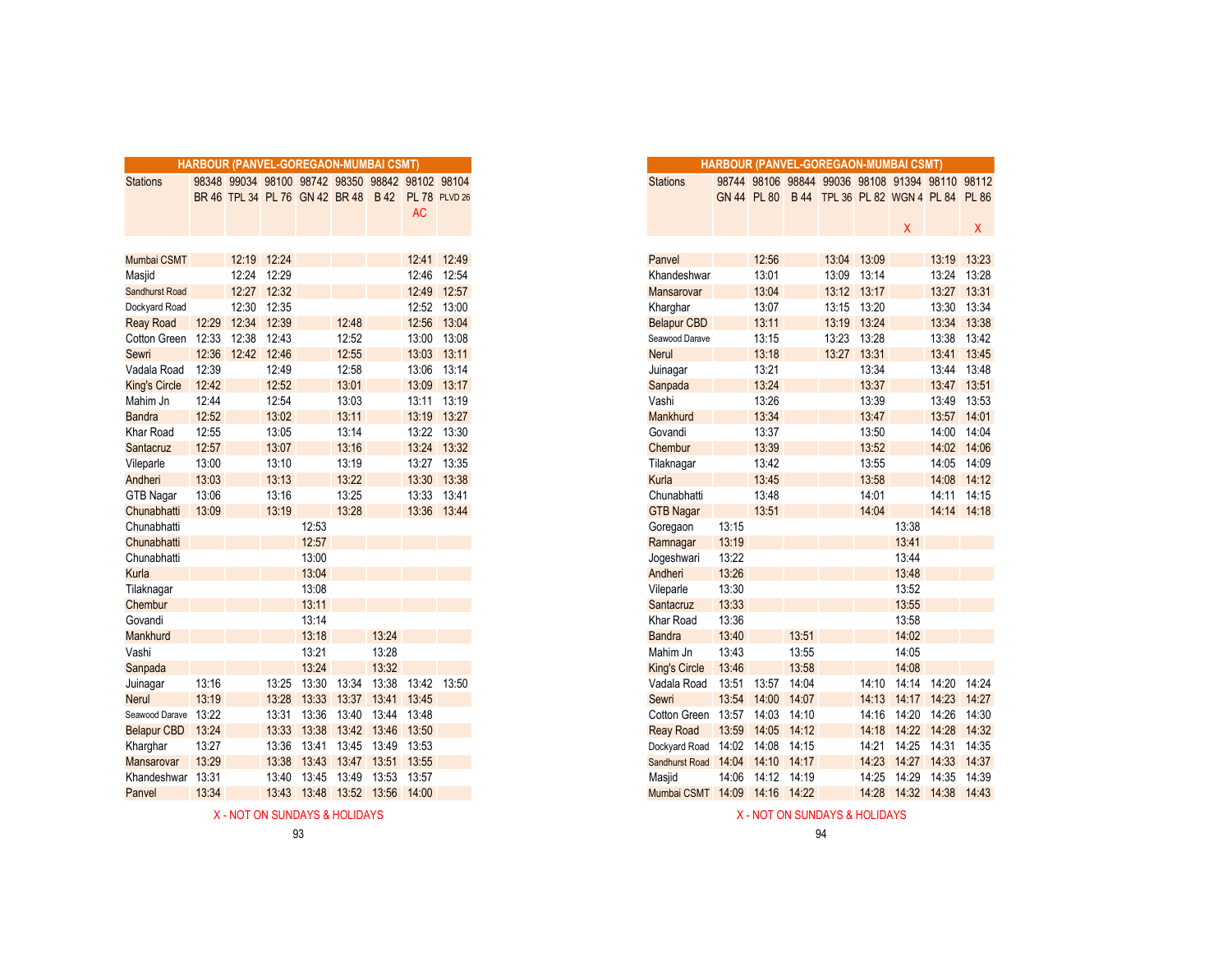|                       |              |             |       |             | <b>HARBOUR (PANVEL-GOREGAON-MUMBAI CSMT)</b>    |             |             |             |
|-----------------------|--------------|-------------|-------|-------------|-------------------------------------------------|-------------|-------------|-------------|
| <b>Stations</b>       |              |             |       |             | 98352 98846 98114 98116 98746 98118 98354 98848 |             |             |             |
|                       | <b>BRVD4</b> | <b>B</b> 46 |       |             | PL 88 PL 90 GN 46 PL 92 BR 50 B 48              |             |             |             |
|                       |              |             |       |             |                                                 |             |             |             |
|                       |              |             | X     |             |                                                 | X           |             |             |
|                       |              |             |       |             |                                                 |             |             |             |
| Panvel                |              |             | 13:33 | 13:37       |                                                 | 13:45       |             |             |
| Khandeshwar           |              |             |       | 13:38 13:42 |                                                 | 13:50       |             |             |
| Mansarovar            |              |             | 13:41 | 13:45       |                                                 | 13:53       |             |             |
| Kharghar              |              |             | 13:44 | 13:48       |                                                 | 13:56       |             |             |
| Belapur CBD 13:41     |              |             | 13:48 | 13:52       |                                                 | 14:00       | 14:04       |             |
| Seawood Darave 13:46  |              |             |       | 13:52 13:56 |                                                 | 14:04       | 14:08       |             |
| <b>Nerul</b>          | 13:49        |             | 13:55 | 13:59       |                                                 | 14:07       | 14:11       |             |
| Juinagar              | 13:52        |             | 13:58 | 14:02       |                                                 | 14:10       | 14:14       |             |
| Sanpada               | 13:55        |             | 14:01 | 14:05       |                                                 | 14:13       | 14:17       |             |
| Vashi                 | 13:57        |             | 14:03 | 14:07       |                                                 | 14:15       | 14:19       |             |
| Mankhurd              | 14:05        |             | 14:11 | 14:15       |                                                 | 14:23       | 14:27       |             |
| Govandi               | 14:08        |             | 14:14 | 14:18       |                                                 | 14:26       | 14:30       |             |
| Chembur               | 14:10        |             | 14:16 | 14:20       |                                                 | 14:28       | 14:32       |             |
| Tilaknagar            | 14:13        |             | 14:19 | 14:23       |                                                 | 14:31       | 14:35       |             |
| Kurla                 | 14:16        |             | 14:22 | 14:26       |                                                 | 14:34       | 14:38       |             |
| Chunabhatti           | 14:19        |             | 14:25 | 14:29       |                                                 | 14:37       | 14:41       |             |
| <b>GTB Nagar</b>      | 14:22        |             |       | 14:28 14:32 |                                                 |             | 14:40 14:44 |             |
| Goregaon              |              |             |       |             | 14:05                                           |             |             |             |
| Ramnagar              |              |             |       |             | 14:09                                           |             |             |             |
| Jogeshwari            |              |             |       |             | 14:12                                           |             |             |             |
| Andheri               |              |             |       |             | 14:16                                           |             |             |             |
| Vileparle             |              |             |       |             | 14:20                                           |             |             |             |
| Santacruz             |              |             |       |             | 14:23                                           |             |             |             |
| Khar Road             |              |             |       |             | 14:26                                           |             |             |             |
| <b>Bandra</b>         |              | 14:17       |       |             | 14:30                                           |             |             | 14:41       |
| Mahim Jn              |              | 14:21       |       |             | 14:33                                           |             |             | 14:45       |
| <b>King's Circle</b>  |              | 14:24       |       |             | 14:36                                           |             |             | 14:48       |
| Vadala Road 14:29     |              | 14:30       | 14:34 | 14:38       | 14:42                                           | 14:46       | 14:50       | 14:54       |
| Sewri                 |              | 14:33       | 14:37 | 14:41       | 14:45                                           | 14:49       | 14:53       | 14:57       |
| Cotton Green          |              | 14:36       | 14:40 | 14:44       | 14:48                                           | 14:52       | 14:56       | 15:00       |
| <b>Reay Road</b>      |              | 14:38       | 14:42 | 14:46       | 14:50                                           | 14:54       | 14:58       | 15:02       |
| Dockyard Road         |              | 14:41       | 14:45 | 14:49       | 14:53                                           | 14:57       | 15:01       | 15:05       |
| <b>Sandhurst Road</b> |              | 14:43       | 14:47 | 14:51       | 14:55                                           | 14:59       | 15:03       | 15:07       |
| Masjid                |              | 14:45       | 14:49 | 14:53       |                                                 | 14:57 15:01 | 15:05       | 15:09       |
| Mumbai CSMT           |              | 14:48       |       | 14:52 14:56 | 15:00                                           | 15:04       |             | 15:08 15:12 |
|                       |              |             |       |             |                                                 |             |             |             |

|                |       |                | RBOUR (PANVEL-GOREGAON-MUMBAI CSMT) |             |       |                                                 |             |
|----------------|-------|----------------|-------------------------------------|-------------|-------|-------------------------------------------------|-------------|
|                |       |                |                                     |             |       | 98352 98846 98114 98116 98746 98118 98354 98848 |             |
| BRVD 4 B 46    |       |                |                                     |             |       | PL 88 PL 90 GN 46 PL 92 BR 50 B 48              |             |
|                |       | X              |                                     |             | Χ     |                                                 |             |
|                |       |                |                                     |             |       |                                                 |             |
|                |       |                | 13:33 13:37                         |             | 13:45 |                                                 |             |
|                |       |                | 13:38 13:42                         |             | 13:50 |                                                 |             |
|                |       | 13:41          | 13:45                               |             | 13:53 |                                                 |             |
|                |       | 13:44          | 13:48                               |             | 13:56 |                                                 |             |
| 13:41          |       | 13:48          | 13:52                               |             | 14:00 | 14:04                                           |             |
| 13:46          |       | 13:52          | 13:56                               |             | 14:04 | 14:08                                           |             |
| 13:49          |       | 13:55          | 13:59                               |             | 14:07 | 14:11                                           |             |
| 13:52          |       | 13:58          | 14:02                               |             | 14:10 | 14:14                                           |             |
| 13:55          |       | 14:01          | 14:05                               |             |       | 14:13 14:17                                     |             |
| 13:57          |       | 14:03          | 14:07                               |             | 14:15 | 14:19                                           |             |
| 14:05          |       | 14:11          | 14:15                               |             | 14:23 | 14:27                                           |             |
| 14:08          |       |                | 14:14 14:18                         |             | 14:26 | 14:30                                           |             |
| 14:10          |       | 14:16          | 14:20                               |             | 14:28 | 14:32                                           |             |
| 14:13          |       | 14:19          | 14:23                               |             | 14:31 | 14:35                                           |             |
| 14:16          |       | 14:22<br>14:25 | 14:26                               |             | 14:34 | 14:38<br>14:41                                  |             |
| 14:19<br>14:22 |       |                | 14:29<br>14:28 14:32                |             | 14:37 | 14:40 14:44                                     |             |
|                |       |                |                                     | 14:05       |       |                                                 |             |
|                |       |                |                                     | 14:09       |       |                                                 |             |
|                |       |                |                                     | 14:12       |       |                                                 |             |
|                |       |                |                                     | 14:16       |       |                                                 |             |
|                |       |                |                                     | 14:20       |       |                                                 |             |
|                |       |                |                                     | 14:23       |       |                                                 |             |
|                |       |                |                                     | 14:26       |       |                                                 |             |
|                | 14:17 |                |                                     | 14:30       |       |                                                 | 14:41       |
|                | 14:21 |                |                                     | 14:33       |       |                                                 | 14:45       |
|                | 14:24 |                |                                     | 14:36       |       |                                                 | 14:48       |
| 14:29          | 14:30 | 14:34          | 14:38                               | 14:42       | 14:46 | 14:50                                           | 14:54       |
|                | 14:33 | 14:37          | 14:41                               | 14:45       | 14:49 | 14:53                                           | 14:57       |
|                | 14:36 | 14:40          | 14:44                               | 14:48       | 14:52 | 14:56                                           | 15:00       |
|                | 14:38 | 14:42          | 14:46                               | 14:50       | 14:54 | 14:58                                           | 15:02       |
|                | 14:41 | 14:45          | 14:49                               | 14:53       | 14:57 | 15:01 15:05                                     |             |
|                | 14:43 | 14:47          |                                     | 14:51 14:55 | 14:59 |                                                 | 15:03 15:07 |
|                | 14:45 | 14:49          | 14:53                               | 14:57       | 15:01 | 15:05                                           | 15:09       |
|                | 14:48 | 14:52 14:56    |                                     | 15:00       | 15:04 | 15:08 15:12                                     |             |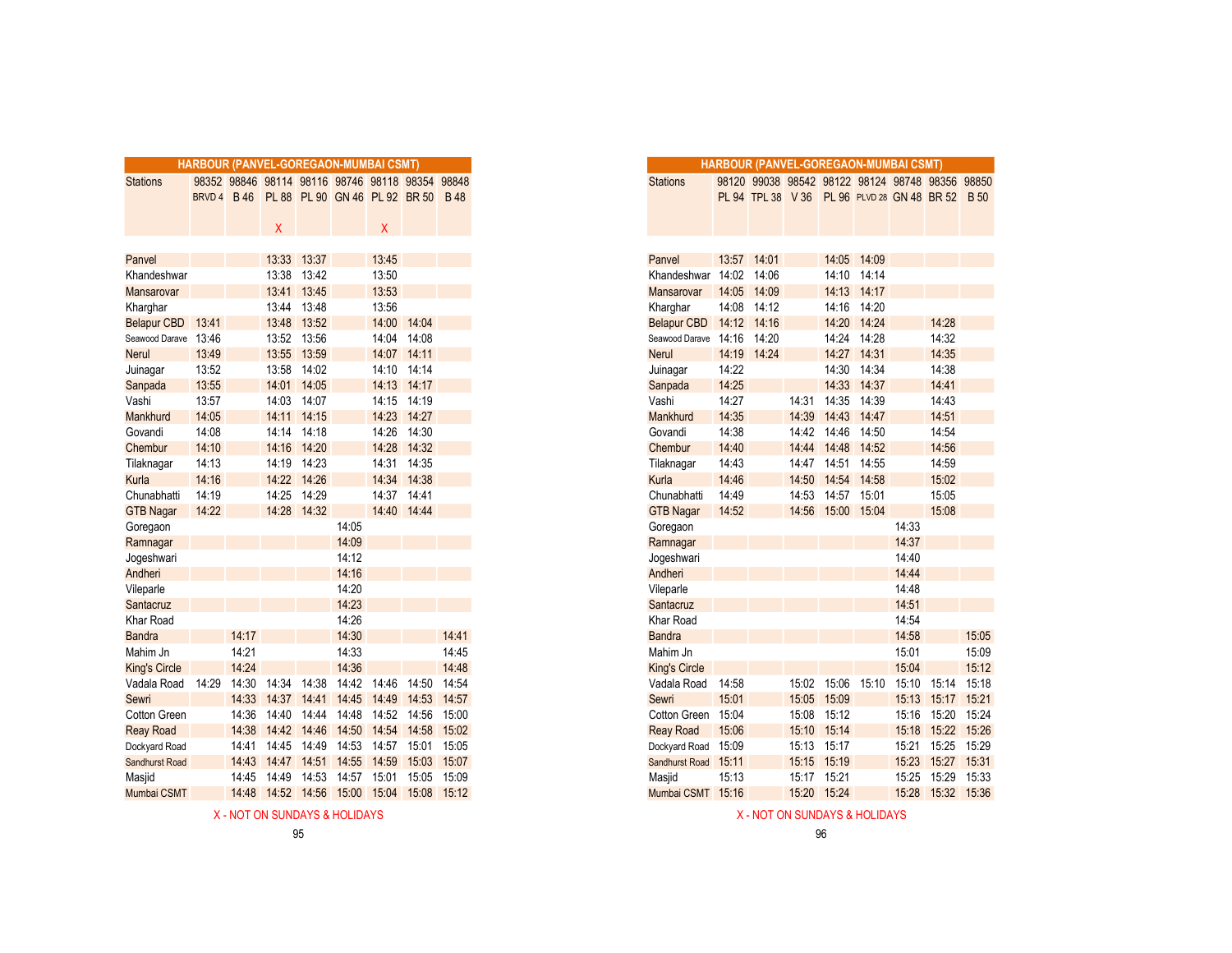|                         |       |             |       |             |       | <b>HARBOUR (PANVEL-GOREGAON-MUMBAI CSMT)</b> |                                                      |             |
|-------------------------|-------|-------------|-------|-------------|-------|----------------------------------------------|------------------------------------------------------|-------------|
| <b>Stations</b>         |       |             |       |             |       |                                              | 98126 99040 98128 98750 98130 98132 98134 98544      |             |
|                         |       |             |       |             |       |                                              | PL 98 TPL 40 PL 100 GN 50 PLVD 30 PL 102 PL 104 V 38 |             |
|                         |       |             |       |             |       |                                              |                                                      |             |
|                         |       |             |       |             |       |                                              |                                                      | X.          |
|                         |       |             |       |             |       |                                              |                                                      |             |
| Panvel                  | 14:20 | 14:24       | 14:31 |             |       | 14:35 14:41                                  | 14:45                                                |             |
| Khandeshwar 14:25       |       | 14:29       | 14:36 |             | 14:40 | 14:46                                        | 14:50                                                |             |
| <b>Mansarovar</b>       | 14:28 | 14:32       | 14:39 |             | 14:43 | 14:49                                        | 14:53                                                |             |
| Kharghar                | 14:31 | 14:35       | 14:42 |             | 14:46 | 14:52                                        | 14:56                                                |             |
| Belapur CBD 14:35 14:39 |       |             | 14:46 |             | 14:50 | 14:56                                        | 15:00                                                |             |
| Seawood Darave 14:39    |       | 14:43       | 14:50 |             | 14:54 | 15:00 15:04                                  |                                                      |             |
| <b>Nerul</b>            |       | 14:42 14:47 | 14:53 |             | 14:57 | 15:03                                        | 15:07                                                |             |
| Juinagar                | 14:45 |             | 14:56 |             | 15:00 | 15:06                                        | 15:10                                                |             |
| Sanpada                 | 14:48 |             | 14:59 |             | 15:03 | 15:09                                        | 15:13                                                |             |
| Vashi                   | 14:50 |             | 15:01 |             | 15:05 | 15:11                                        | 15:15                                                | 15:19       |
| Mankhurd                | 14:58 |             | 15:09 |             | 15:13 |                                              | 15:19 15:23 15:27                                    |             |
| Govandi                 | 15:01 |             | 15:12 |             | 15:16 | 15:22                                        | 15:26 15:30                                          |             |
| Chembur                 | 15:03 |             | 15:14 |             | 15:18 | 15:24                                        | 15:28                                                | 15:32       |
| Tilaknagar              | 15:06 |             | 15:17 |             | 15:21 | 15:27                                        | 15:31                                                | 15:35       |
| Kurla                   | 15:09 |             | 15:20 |             | 15:24 | 15:30                                        | 15:34                                                | 15:38       |
| Chunabhatti             | 15:12 |             | 15:23 |             | 15:27 | 15:33                                        |                                                      | 15:37 15:41 |
| <b>GTB Nagar</b>        | 15:15 |             | 15:26 |             |       |                                              | 15:30 15:36 15:40 15:44                              |             |
| Goregaon                |       |             |       | 14:59       |       |                                              |                                                      |             |
| Ramnagar                |       |             |       | 15:03       |       |                                              |                                                      |             |
| Jogeshwari              |       |             |       | 15:06       |       |                                              |                                                      |             |
| Andheri                 |       |             |       | 15:10       |       |                                              |                                                      |             |
| Vileparle               |       |             |       | 15:14       |       |                                              |                                                      |             |
| Santacruz               |       |             |       | 15:17       |       |                                              |                                                      |             |
| Khar Road               |       |             |       | 15:20       |       |                                              |                                                      |             |
| <b>Bandra</b>           |       |             |       | 15:24       |       |                                              |                                                      |             |
| Mahim Jn                |       |             |       | 15:27       |       |                                              |                                                      |             |
| <b>King's Circle</b>    |       |             |       | 15:30       |       |                                              |                                                      |             |
| Vadala Road             | 15:22 |             |       | 15:32 15:36 | 15:36 | 15:42                                        | 15:46                                                | 15:50       |
| Sewri                   | 15:25 |             | 15:35 | 15:39       |       | 15:45                                        | 15:49                                                | 15:53       |
| Cotton Green            | 15:28 |             | 15:38 | 15:42       |       | 15:48                                        | 15:52                                                | 15:56       |
| <b>Reay Road</b>        | 15:30 |             | 15:40 | 15:44       |       | 15:50                                        | 15:54                                                | 15:58       |
| Dockyard Road           | 15:33 |             | 15:43 | 15:47       |       | 15:53                                        | 15:57                                                | 16:01       |
| Sandhurst Road 15:35    |       |             | 15:45 | 15:49       |       | 15:55                                        | 15:59                                                | 16:03       |
| Masjid                  | 15:37 |             | 15:47 | 15:51       |       | 15:57                                        | 16:01                                                | 16:05       |
| Mumbai CSMT 15:40       |       |             | 15:50 | 15:54       |       | 16:00                                        | 16:04                                                | 16:08       |

|                      |       |       |       |       | HARBOUR (PANVEL-GOREGAON-MUMBAI CSMT) |       |                                                      |       |
|----------------------|-------|-------|-------|-------|---------------------------------------|-------|------------------------------------------------------|-------|
| <b>Stations</b>      |       |       |       |       |                                       |       | 98126 99040 98128 98750 98130 98132 98134 98544      |       |
|                      |       |       |       |       |                                       |       | PL 98 TPL 40 PL 100 GN 50 PLVD 30 PL 102 PL 104 V 38 |       |
|                      |       |       |       |       |                                       |       |                                                      |       |
|                      |       |       |       |       |                                       |       |                                                      | X.    |
| Panvel               | 14:20 | 14:24 | 14:31 |       | 14:35                                 | 14:41 | 14:45                                                |       |
| Khandeshwar          | 14:25 | 14:29 | 14:36 |       | 14:40                                 | 14:46 | 14:50                                                |       |
| Mansarovar           | 14:28 | 14:32 | 14:39 |       | 14:43                                 | 14:49 | 14:53                                                |       |
| Kharghar             | 14:31 | 14:35 | 14:42 |       | 14:46                                 | 14:52 | 14:56                                                |       |
| <b>Belapur CBD</b>   | 14:35 | 14:39 | 14:46 |       | 14:50                                 | 14:56 | 15:00                                                |       |
| Seawood Darave       | 14:39 | 14:43 | 14:50 |       | 14:54                                 | 15:00 | 15:04                                                |       |
| Nerul                | 14:42 | 14:47 | 14:53 |       | 14:57                                 | 15:03 | 15:07                                                |       |
| Juinagar             | 14:45 |       | 14:56 |       | 15:00                                 | 15:06 | 15:10                                                |       |
| Sanpada              | 14:48 |       | 14:59 |       | 15:03                                 | 15:09 | 15:13                                                |       |
| Vashi                | 14:50 |       | 15:01 |       | 15:05                                 | 15:11 | 15:15                                                | 15:19 |
| Mankhurd             | 14:58 |       | 15:09 |       | 15:13                                 | 15:19 | 15:23                                                | 15:27 |
| Govandi              | 15:01 |       | 15:12 |       | 15:16                                 |       | 15:22 15:26                                          | 15:30 |
| Chembur              | 15:03 |       | 15:14 |       | 15:18                                 |       | 15:24 15:28                                          | 15:32 |
| Tilaknagar           | 15:06 |       | 15:17 |       | 15:21                                 | 15:27 | 15:31                                                | 15:35 |
| Kurla                | 15:09 |       | 15:20 |       | 15:24                                 | 15:30 | 15:34                                                | 15:38 |
| Chunabhatti          | 15:12 |       | 15:23 |       | 15:27                                 | 15:33 | 15:37                                                | 15:41 |
| <b>GTB Nagar</b>     | 15:15 |       | 15:26 |       |                                       |       | 15:30  15:36  15:40  15:44                           |       |
| Goregaon             |       |       |       | 14:59 |                                       |       |                                                      |       |
| Ramnagar             |       |       |       | 15:03 |                                       |       |                                                      |       |
| Jogeshwari           |       |       |       | 15:06 |                                       |       |                                                      |       |
| Andheri              |       |       |       | 15:10 |                                       |       |                                                      |       |
| Vileparle            |       |       |       | 15:14 |                                       |       |                                                      |       |
| Santacruz            |       |       |       | 15:17 |                                       |       |                                                      |       |
| Khar Road            |       |       |       | 15:20 |                                       |       |                                                      |       |
| <b>Bandra</b>        |       |       |       | 15:24 |                                       |       |                                                      |       |
| Mahim Jn             |       |       |       | 15:27 |                                       |       |                                                      |       |
| <b>King's Circle</b> |       |       |       | 15:30 |                                       |       |                                                      |       |
| Vadala Road          | 15:22 |       | 15:32 | 15:36 | 15:36                                 | 15:42 | 15:46                                                | 15:50 |
| <b>Sewri</b>         | 15:25 |       | 15:35 | 15:39 |                                       | 15:45 | 15:49                                                | 15:53 |
| Cotton Green         | 15:28 |       | 15:38 | 15:42 |                                       | 15:48 | 15:52                                                | 15:56 |
| <b>Reay Road</b>     | 15:30 |       | 15:40 | 15:44 |                                       | 15:50 | 15:54 15:58                                          |       |
| Dockyard Road        | 15:33 |       | 15:43 | 15:47 |                                       |       | 15:53 15:57 16:01                                    |       |
| Sandhurst Road 15:35 |       |       | 15:45 | 15:49 |                                       | 15:55 | 15:59                                                | 16:03 |
| Masjid               | 15:37 |       | 15:47 | 15:51 |                                       | 15:57 | 16:01                                                | 16:05 |
| Mumbai CSMT 15:40    |       |       | 15:50 | 15:54 |                                       | 16:00 | 16:04 16:08                                          |       |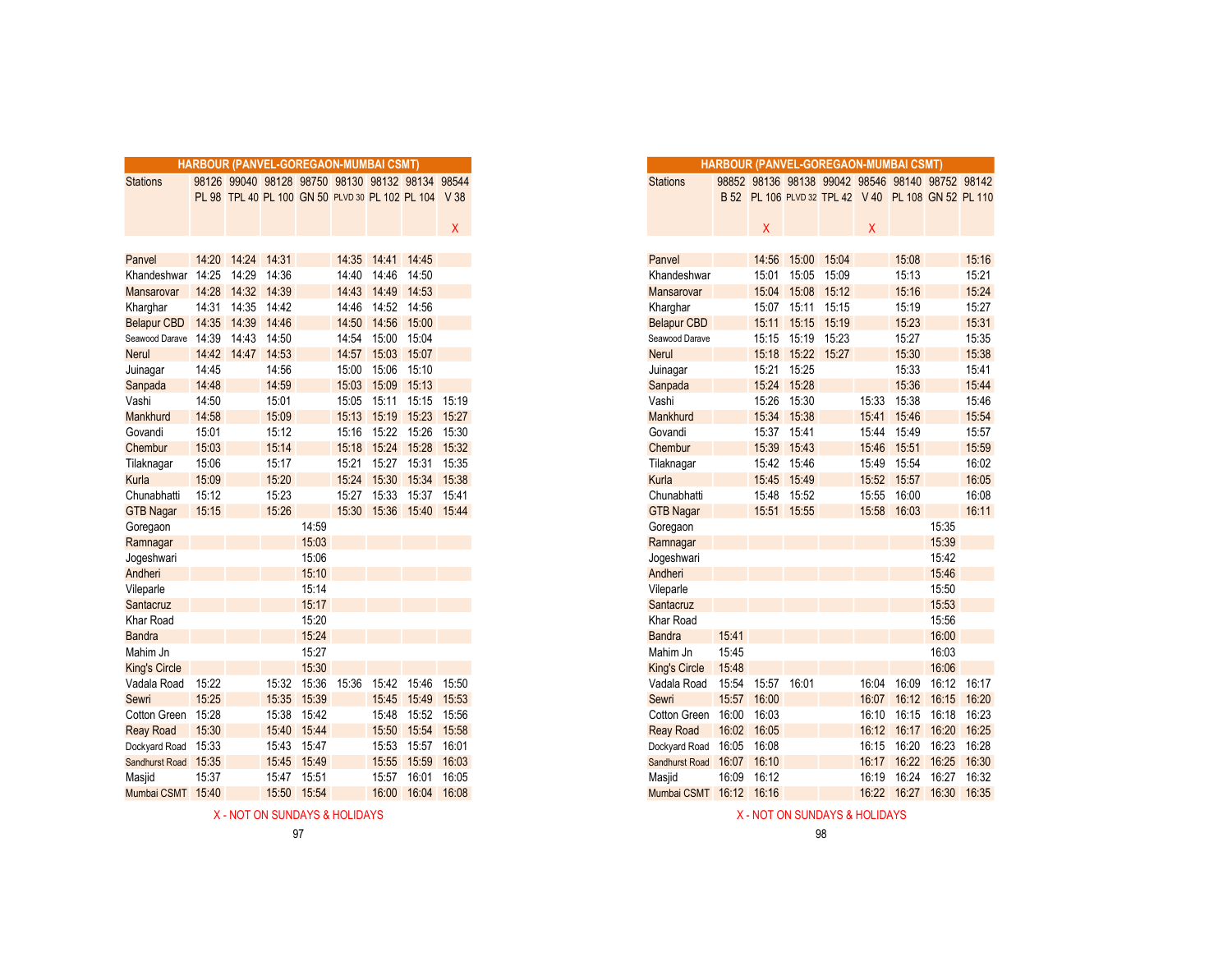|                      |       |       |       |       | <b>HARBOUR (PANVEL-GOREGAON-MUMBAI CSMT)</b> |       |                                                  |             |
|----------------------|-------|-------|-------|-------|----------------------------------------------|-------|--------------------------------------------------|-------------|
| <b>Stations</b>      |       |       |       |       |                                              |       | 98144 98548 98854 98146 98358 99044 98754 98550  |             |
|                      |       |       |       |       |                                              |       | PL 112 VVD 8 B 54 PL 114 BR 54 TPL 44 GN 54 V 42 |             |
|                      |       |       |       |       |                                              |       |                                                  |             |
|                      |       | X     |       |       |                                              |       |                                                  |             |
|                      |       |       |       |       |                                              |       |                                                  |             |
| Panvel               | 15:20 |       |       | 15:28 |                                              | 15:36 |                                                  |             |
| Khandeshwar          | 15:25 |       |       | 15:33 |                                              | 15:41 |                                                  |             |
| Mansarovar           | 15:28 |       |       | 15:36 |                                              | 15:44 |                                                  |             |
| Kharghar             | 15:31 |       |       | 15:39 |                                              | 15:47 |                                                  |             |
| <b>Belapur CBD</b>   | 15:35 |       |       | 15:43 | 15:47                                        | 15:51 |                                                  |             |
| Seawood Darave       | 15:39 |       |       | 15:47 | 15:51                                        | 15:55 |                                                  |             |
| <b>Nerul</b>         | 15:42 |       |       | 15:50 | 15:54                                        | 15:59 |                                                  |             |
| Juinagar             | 15:45 |       |       | 15:53 | 15:57                                        |       |                                                  |             |
| Sanpada              | 15:48 |       |       | 15:56 | 16:00                                        |       |                                                  |             |
| Vashi                | 15:50 | 15:54 |       | 15:58 | 16:02                                        |       |                                                  | 16:11       |
| Mankhurd             | 15:58 | 16:02 |       | 16:06 | 16:10                                        |       |                                                  | 16:19       |
| Govandi              | 16:01 | 16:05 |       | 16:09 | 16:13                                        |       |                                                  | 16:22       |
| Chembur              | 16:03 | 16:07 |       | 16:11 | 16:15                                        |       |                                                  | 16:24       |
| Tilaknagar           | 16:06 | 16:10 |       | 16:14 | 16:18                                        |       |                                                  | 16:27       |
| Kurla                | 16:09 | 16:13 |       | 16:17 | 16:21                                        |       |                                                  | 16:30       |
| Chunabhatti          | 16:12 | 16:16 |       | 16:20 | 16:24                                        |       |                                                  | 16:33       |
| <b>GTB Nagar</b>     | 16:15 | 16:19 |       | 16:23 | 16:27                                        |       |                                                  | 16:36       |
| Goregaon             |       |       |       |       |                                              |       | 16:01                                            |             |
| Ramnagar             |       |       |       |       |                                              |       | 16:05                                            |             |
| Jogeshwari           |       |       |       |       |                                              |       | 16:08                                            |             |
| Andheri              |       |       |       |       |                                              |       | 16:12                                            |             |
| Vileparle            |       |       |       |       |                                              |       | 16:16                                            |             |
| Santacruz            |       |       |       |       |                                              |       | 16:19                                            |             |
| <b>Khar Road</b>     |       |       |       |       |                                              |       | 16:22                                            |             |
| <b>Bandra</b>        |       |       | 16:12 |       |                                              |       | 16:26                                            |             |
| Mahim Jn             |       |       | 16:16 |       |                                              |       | 16:29                                            |             |
| <b>King's Circle</b> |       |       | 16:19 |       |                                              |       | 16:32                                            |             |
| Vadala Road          | 16:21 | 16:26 | 16:25 | 16:29 | 16:33                                        |       | 16:38                                            | 16:42       |
| Sewri                | 16:24 |       | 16:28 | 16:32 | 16:36                                        |       | 16:41                                            | 16:45       |
| Cotton Green         | 16:27 |       | 16:31 | 16:35 | 16:39                                        |       | 16:44                                            | 16:48       |
| <b>Reay Road</b>     | 16:29 |       | 16:33 | 16:37 | 16:41                                        |       | 16:46                                            | 16:50       |
| Dockyard Road        | 16:32 |       | 16:36 | 16:40 | 16:44                                        |       | 16:49                                            | 16:53       |
| Sandhurst Road       | 16:34 |       | 16:38 | 16:42 | 16:46                                        |       | 16:51                                            | 16:55       |
| Masjid               | 16:36 |       | 16:40 | 16:44 | 16:48                                        |       | 16:53                                            | 16:57       |
| Mumbai CSMT 16:39    |       |       | 16:43 |       | 16:47 16:51                                  |       |                                                  | 16:56 17:00 |

|                                |                | <b>HARBOUR (PANVEL-GOREGAON-MUMBAI CSMT)</b> |       |                |             |                |                                                  |             |
|--------------------------------|----------------|----------------------------------------------|-------|----------------|-------------|----------------|--------------------------------------------------|-------------|
| <b>Stations</b>                |                |                                              |       |                |             |                | 98144 98548 98854 98146 98358 99044 98754 98550  |             |
|                                |                |                                              |       |                |             |                | PL 112 VVD 8 B 54 PL 114 BR 54 TPL 44 GN 54 V 42 |             |
|                                |                |                                              |       |                |             |                |                                                  |             |
|                                |                | Χ                                            |       |                |             |                |                                                  |             |
|                                |                |                                              |       |                |             |                |                                                  |             |
| Panvel                         | 15:20<br>15:25 |                                              |       | 15:28          |             | 15:36          |                                                  |             |
| Khandeshwar                    |                |                                              |       | 15:33          |             | 15:41          |                                                  |             |
| Mansarovar                     | 15:28<br>15:31 |                                              |       | 15:36<br>15:39 |             | 15:44<br>15:47 |                                                  |             |
| Kharghar<br><b>Belapur CBD</b> | 15:35          |                                              |       | 15:43          | 15:47       | 15:51          |                                                  |             |
|                                | 15:39          |                                              |       | 15:47          | 15:51       | 15:55          |                                                  |             |
| Seawood Darave<br>Nerul        | 15:42          |                                              |       | 15:50          | 15:54 15:59 |                |                                                  |             |
| Juinagar                       | 15:45          |                                              |       | 15:53 15:57    |             |                |                                                  |             |
| Sanpada                        | 15:48          |                                              |       | 15:56          | 16:00       |                |                                                  |             |
| Vashi                          | 15:50          | 15:54                                        |       | 15:58          | 16:02       |                |                                                  | 16:11       |
| Mankhurd                       | 15:58          | 16:02                                        |       | 16:06          | 16:10       |                |                                                  | 16:19       |
| Govandi                        | 16:01          | 16:05                                        |       | 16:09          | 16:13       |                |                                                  | 16:22       |
| Chembur                        | 16:03          | 16:07                                        |       | 16:11          | 16:15       |                |                                                  | 16:24       |
| Tilaknagar                     | 16:06          | 16:10                                        |       | 16:14          | 16:18       |                |                                                  | 16:27       |
| Kurla                          | 16:09          | 16:13                                        |       | 16:17          | 16:21       |                |                                                  | 16:30       |
| Chunabhatti                    | 16:12          | 16:16                                        |       | 16:20          | 16:24       |                |                                                  | 16:33       |
| <b>GTB Nagar</b>               | 16:15 16:19    |                                              |       |                | 16:23 16:27 |                |                                                  | 16:36       |
| Goregaon                       |                |                                              |       |                |             |                | 16:01                                            |             |
| Ramnagar                       |                |                                              |       |                |             |                | 16:05                                            |             |
| Jogeshwari                     |                |                                              |       |                |             |                | 16:08                                            |             |
| Andheri                        |                |                                              |       |                |             |                | 16:12                                            |             |
| Vileparle                      |                |                                              |       |                |             |                | 16:16                                            |             |
| Santacruz                      |                |                                              |       |                |             |                | 16:19                                            |             |
| Khar Road                      |                |                                              |       |                |             |                | 16:22                                            |             |
| <b>Bandra</b>                  |                |                                              | 16:12 |                |             |                | 16:26                                            |             |
| Mahim Jn                       |                |                                              | 16:16 |                |             |                | 16:29                                            |             |
| <b>King's Circle</b>           |                |                                              | 16:19 |                |             |                | 16:32                                            |             |
| Vadala Road                    | 16:21 16:26    |                                              | 16:25 | 16:29          | 16:33       |                | 16:38                                            | 16:42       |
| Sewri                          | 16:24          |                                              | 16:28 | 16:32          | 16:36       |                |                                                  | 16:41 16:45 |
| Cotton Green                   | 16:27          |                                              | 16:31 | 16:35          | 16:39       |                | 16:44                                            | 16:48       |
| <b>Reay Road</b>               | 16:29          |                                              | 16:33 | 16:37          | 16:41       |                | 16:46                                            | 16:50       |
| Dockyard Road                  | 16:32          |                                              | 16:36 | 16:40          | 16:44       |                | 16:49                                            | 16:53       |
| <b>Sandhurst Road</b>          | 16:34          |                                              | 16:38 | 16:42          | 16:46       |                | 16:51                                            | 16:55       |
| Masjid                         | 16:36          |                                              | 16:40 | 16:44          | 16:48       |                | 16:53                                            | 16:57       |
| Mumbai CSMT                    | 16:39          |                                              | 16:43 | 16:47          | 16:51       |                | 16:56                                            | 17:00       |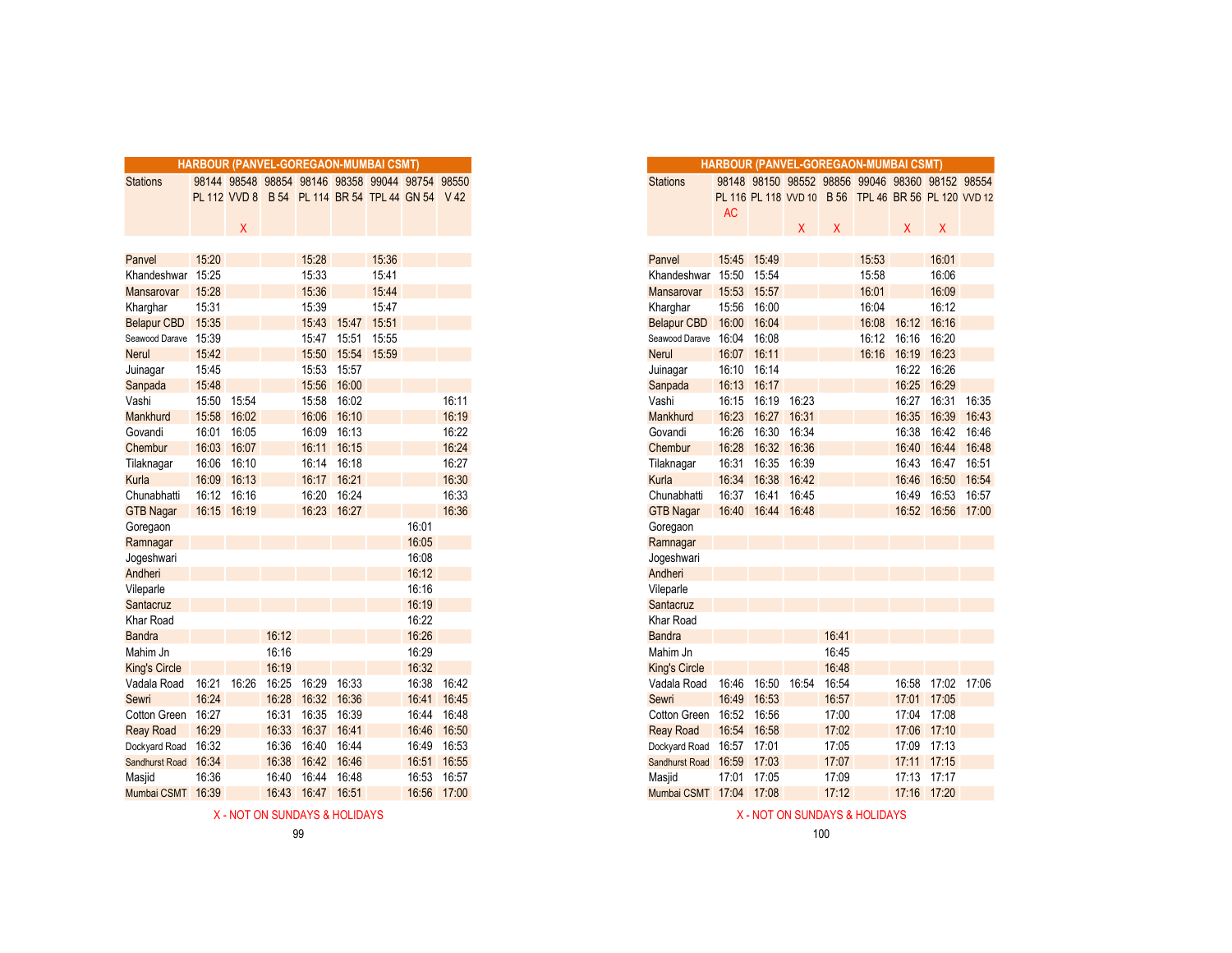|                            | HARBOUR (PANVEL-GOREGAON-MUMBAI CSMT) |             |           |       |                   |                                                   |       |       |
|----------------------------|---------------------------------------|-------------|-----------|-------|-------------------|---------------------------------------------------|-------|-------|
| <b>Stations</b>            |                                       |             |           |       |                   | 98756 98154 99048 98556 98362 98156 98858 98558   |       |       |
|                            |                                       |             |           |       |                   | GN 56 PL 122 TPL 48 V 44 BR 58 PL 124 B 58 VVD 14 |       |       |
|                            |                                       |             | <b>AC</b> |       |                   |                                                   |       |       |
|                            |                                       |             | X         |       |                   | X                                                 |       |       |
|                            |                                       |             |           |       |                   |                                                   |       |       |
| Panvel                     |                                       | 16:10       | 16:14     |       |                   | 16:22                                             |       |       |
| Khandeshwar                |                                       | 16:15       | 16:19     |       |                   | 16:27                                             |       |       |
| Mansarovar                 |                                       | 16:18       | 16:22     |       |                   | 16:30                                             |       |       |
| Kharghar                   |                                       | 16:21       | 16:25     |       |                   | 16:33                                             |       |       |
| <b>Belapur CBD</b>         |                                       | 16:25       | 16:29     |       | 16:33             | 16:37                                             |       |       |
| Seawood Darave             |                                       | 16:29       | 16:33     |       | 16:37             | 16:41                                             |       |       |
| <b>Nerul</b>               |                                       | 16:32       | 16:37     |       | 16:40             | 16:44                                             |       |       |
| Juinagar                   |                                       | 16:35       |           |       | 16:43             | 16:47                                             |       |       |
| Sanpada                    |                                       | 16:38       |           |       | 16:46             | 16:50                                             |       |       |
| Vashi                      |                                       | 16:40       |           |       | 16:44 16:48       | 16:52                                             |       | 16:55 |
| Mankhurd                   |                                       | 16:48       |           | 16:52 | 16:56             | 17:00                                             |       | 17:03 |
| Govandi                    |                                       | 16:51       |           | 16:55 |                   | 16:59 17:03                                       |       | 17:06 |
| Chembur                    |                                       | 16:53       |           |       | 16:57 17:01 17:05 |                                                   |       | 17:08 |
| Tilaknagar                 |                                       | 16:56       |           | 17:00 | 17:04             | 17:08                                             |       | 17:11 |
| Kurla                      |                                       | 16:59       |           | 17:03 | 17:07             | 17:11                                             |       | 17:14 |
| Chunabhatti                |                                       | 17:02       |           | 17:06 | 17:10             | 17:14                                             |       | 17:17 |
| <b>GTB Nagar</b>           |                                       | 17:05       |           |       | 17:09 17:13 17:17 |                                                   |       | 17:20 |
| Goregaon                   | 16:29                                 |             |           |       |                   |                                                   |       |       |
| Ramnagar                   | 16:33                                 |             |           |       |                   |                                                   |       |       |
| Jogeshwari                 | 16:36                                 |             |           |       |                   |                                                   |       |       |
| Andheri                    | 16:40                                 |             |           |       |                   |                                                   |       |       |
| Vileparle                  | 16:44                                 |             |           |       |                   |                                                   |       |       |
| Santacruz                  | 16:47                                 |             |           |       |                   |                                                   |       |       |
| Khar Road                  | 16:50                                 |             |           |       |                   |                                                   |       |       |
| <b>Bandra</b>              | 16:54                                 |             |           |       |                   |                                                   | 17:13 |       |
| Mahim Jn                   | 16:57                                 |             |           |       |                   |                                                   | 17:17 |       |
| <b>King's Circle</b>       | 17:00                                 |             |           |       |                   |                                                   | 17:20 |       |
| Vadala Road                | 17:06 17:11                           |             |           | 17:15 | 17:19 17:23       |                                                   | 17:26 | 17:26 |
| Sewri                      | 17:09                                 | 17:14       |           | 17:18 | 17:22 17:26       |                                                   | 17:29 |       |
| Cotton Green 17:12 17:17   |                                       |             |           | 17:21 | 17:25             | 17:29                                             | 17:32 |       |
| <b>Reay Road</b>           | 17:14                                 | 17:19       |           | 17:23 | 17:27             | 17:31                                             | 17:34 |       |
| Dockyard Road 17:17 17:22  |                                       |             |           | 17:26 | 17:30             | 17:34                                             | 17:37 |       |
| Sandhurst Road 17:19 17:24 |                                       |             |           | 17:28 |                   | 17:32 17:36                                       | 17:39 |       |
| Masjid                     |                                       | 17:21 17:26 |           | 17:30 | 17:34             | 17:38                                             | 17:41 |       |
| Mumbai CSMT 17:24          |                                       | 17:30       |           | 17:33 | 17:37             | 17:41 17:44                                       |       |       |

X - NOT ON SUNDAYS & HOLIDAYS ASSOCIATED AND A SUNDAYS ASSOCIATED ASSOCIATED ASSOCIATED AND A SUNDAYS ASSOCIATED AND A SUNDAYS ASSOCIATED AND A SUNDAYS ASSOCIATED AND A SUNDAYS ASSOCIATED AND A SUNDAYS ASSOCIATED AND A SUN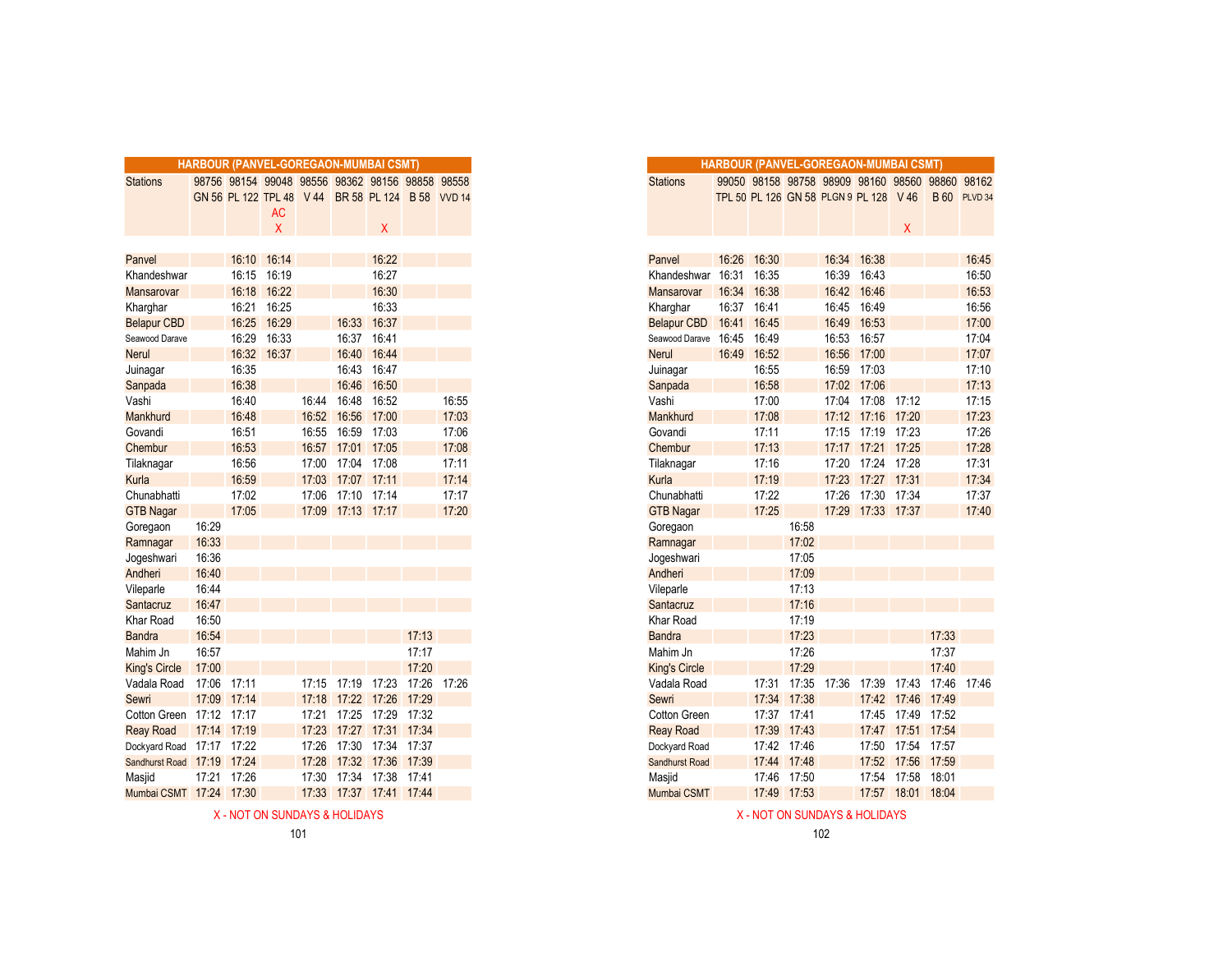|                               |             |                         |             |       | HARBOUR (PANVEL-GOREGAON-MUMBAI CSMT) |             |                                                    |       |
|-------------------------------|-------------|-------------------------|-------------|-------|---------------------------------------|-------------|----------------------------------------------------|-------|
| <b>Stations</b>               |             |                         |             |       |                                       |             | 98364 98164 98562 98911 98760 98166 99052 98564    |       |
|                               |             |                         |             |       |                                       |             | BR 60 PL 130 V 48 PLGN 11 GN 60 PL 132 TPL 52 V 50 |       |
|                               |             |                         |             |       |                                       |             |                                                    |       |
|                               |             |                         |             |       |                                       |             |                                                    |       |
|                               |             |                         |             |       |                                       |             |                                                    |       |
| Panvel                        |             | 16:53                   |             | 17:01 |                                       |             | 17:07 17:12                                        |       |
| Khandeshwar                   |             | 16:58                   |             | 17:06 |                                       |             | 17:12 17:17                                        |       |
| Mansarovar                    |             | 17:01                   |             | 17:09 |                                       |             | 17:15 17:20                                        |       |
| Kharghar                      |             | 17:04                   |             | 17:12 |                                       | 17:18       | 17:23                                              |       |
| <b>Belapur CBD</b>            | 17:04 17:08 |                         |             | 17:16 |                                       |             | 17:22 17:27                                        |       |
| Seawood Darave 17:08 17:12    |             |                         |             | 17:20 |                                       | 17:26       | 17:31                                              |       |
| <b>Nerul</b>                  |             | 17:11 17:15             |             | 17:23 |                                       |             | 17:29 17:35                                        |       |
| Juinagar                      |             | 17:14 17:18             |             | 17:26 |                                       | 17:32       |                                                    |       |
| Sanpada                       | 17:17       | 17:21                   |             | 17:29 |                                       | 17:35       |                                                    |       |
| Vashi                         | 17:19       | 17:23                   | 17:27       | 17:31 |                                       | 17:37       |                                                    | 17:44 |
| Mankhurd                      | 17:27       |                         | 17:31 17:35 | 17:39 |                                       | 17:45       |                                                    | 17:52 |
| Govandi                       | 17:30       | 17:34 17:38             |             | 17:42 |                                       | 17:48       |                                                    | 17:55 |
| Chembur                       | 17:32       | 17:36 17:40 17:44       |             |       |                                       | 17:50       |                                                    | 17:57 |
| Tilaknagar                    | 17:35       | 17:39                   | 17:43 17:47 |       |                                       | 17:53       |                                                    | 18:00 |
| Kurla                         | 17:38       |                         | 17:42 17:46 | 17:50 |                                       | 17:56       |                                                    | 18:03 |
| Chunabhatti                   | 17:41       | 17:45                   | 17:49       | 17:53 |                                       | 17:59       |                                                    | 18:06 |
| <b>GTB Nagar</b>              |             | 17:44 17:48 17:52 17:56 |             |       |                                       | 18:02       |                                                    | 18:09 |
| Goregaon                      |             |                         |             |       | 17:25                                 |             |                                                    |       |
| Ramnagar                      |             |                         |             |       | 17:29                                 |             |                                                    |       |
| Jogeshwari                    |             |                         |             |       | 17:32                                 |             |                                                    |       |
| Andheri                       |             |                         |             |       | 17:36                                 |             |                                                    |       |
| Vileparle                     |             |                         |             |       | 17:40                                 |             |                                                    |       |
| Santacruz                     |             |                         |             |       | 17:43                                 |             |                                                    |       |
| Khar Road                     |             |                         |             |       | 17:46                                 |             |                                                    |       |
| <b>Bandra</b>                 |             |                         |             |       | 17:50                                 |             |                                                    |       |
| Mahim Jn                      |             |                         |             |       | 17:53                                 |             |                                                    |       |
| <b>King's Circle</b>          |             |                         |             |       | 17:56                                 |             |                                                    |       |
| Vadala Road                   |             | 17:50 17:54 17:58       |             | 18:02 | 18:02                                 | 18:08       |                                                    | 18:15 |
| Sewri                         |             | 17:53 17:57             | 18:01       |       | 18:05                                 | 18:11       |                                                    | 18:18 |
| Cotton Green 17:56            |             | 18:00                   | 18:04       |       | 18:08                                 | 18:14       |                                                    | 18:21 |
| <b>Reay Road</b>              |             | 17:58 18:02             | 18:06       |       | 18:10                                 | 18:16       |                                                    | 18:23 |
| Dockyard Road                 | 18:01       | 18:05                   | 18:09       |       | 18:13                                 | 18:19       |                                                    | 18:26 |
| Sandhurst Road 18:03          |             | 18:07                   | 18:11       |       | 18:15                                 | 18:21       |                                                    | 18:28 |
| Masjid                        | 18:05       | 18:09                   | 18:13       |       |                                       | 18:17 18:23 |                                                    | 18:30 |
| Mumbai CSMT 18:08 18:12 18:16 |             |                         |             |       | 18:20                                 | 18:26       |                                                    | 18:33 |
|                               |             |                         |             |       |                                       |             |                                                    |       |

|             |                         |       |       | RBOUR (PANVEL-GOREGAON-MUMBAI CSMT) |             |                                                    |       |
|-------------|-------------------------|-------|-------|-------------------------------------|-------------|----------------------------------------------------|-------|
|             |                         |       |       |                                     |             | 98364 98164 98562 98911 98760 98166 99052 98564    |       |
|             |                         |       |       |                                     |             | BR 60 PL 130 V 48 PLGN 11 GN 60 PL 132 TPL 52 V 50 |       |
|             |                         |       |       |                                     |             |                                                    |       |
|             |                         |       |       |                                     |             |                                                    |       |
|             |                         |       |       |                                     |             |                                                    |       |
|             | 16:53                   |       | 17:01 |                                     |             | 17:07 17:12                                        |       |
|             | 16:58                   |       | 17:06 |                                     |             | 17:12 17:17                                        |       |
|             | 17:01                   |       | 17:09 |                                     |             | 17:15 17:20                                        |       |
|             | 17:04                   |       | 17:12 |                                     |             | 17:18 17:23                                        |       |
| 17:04 17:08 |                         |       | 17:16 |                                     |             | 17:22 17:27                                        |       |
|             | 17:08 17:12             |       | 17:20 |                                     | 17:26       | 17:31                                              |       |
|             | 17:11 17:15             |       | 17:23 |                                     | 17:29       | 17:35                                              |       |
| 17:14 17:18 |                         |       | 17:26 |                                     | 17:32       |                                                    |       |
| 17:17 17:21 |                         |       | 17:29 |                                     | 17:35       |                                                    |       |
|             | 17:19 17:23 17:27       |       | 17:31 |                                     | 17:37       |                                                    | 17:44 |
|             | 17:27 17:31 17:35       |       | 17:39 |                                     | 17:45       |                                                    | 17:52 |
| 17:30       | 17:34 17:38             |       | 17:42 |                                     | 17:48       |                                                    | 17:55 |
|             | 17:32 17:36 17:40       |       | 17:44 |                                     | 17:50       |                                                    | 17:57 |
|             | 17:35 17:39 17:43       |       | 17:47 |                                     | 17:53       |                                                    | 18:00 |
| 17:38       | 17:42 17:46             |       | 17:50 |                                     | 17:56       |                                                    | 18:03 |
| 17:41       | 17:45 17:49 17:53       |       |       |                                     | 17:59       |                                                    | 18:06 |
|             | 17:44 17:48 17:52 17:56 |       |       |                                     | 18:02       |                                                    | 18:09 |
|             |                         |       |       | 17:25                               |             |                                                    |       |
|             |                         |       |       | 17:29                               |             |                                                    |       |
|             |                         |       |       | 17:32                               |             |                                                    |       |
|             |                         |       |       | 17:36                               |             |                                                    |       |
|             |                         |       |       | 17:40                               |             |                                                    |       |
|             |                         |       |       | 17:43                               |             |                                                    |       |
|             |                         |       |       | 17:46                               |             |                                                    |       |
|             |                         |       |       | 17:50                               |             |                                                    |       |
|             |                         |       |       | 17:53                               |             |                                                    |       |
|             |                         |       |       | 17:56                               |             |                                                    |       |
|             | 17:50 17:54 17:58       |       |       | 18:02 18:02                         | 18:08       |                                                    | 18:15 |
| 17:53       | 17:57 18:01             |       |       | 18:05                               | 18:11       |                                                    | 18:18 |
| 17:56       | 18:00                   | 18:04 |       | 18:08                               | 18:14       |                                                    | 18:21 |
| 17:58       | 18:02 18:06             |       |       |                                     | 18:10 18:16 |                                                    | 18:23 |
| 18:01       | 18:05 18:09             |       |       |                                     | 18:13 18:19 |                                                    | 18:26 |
|             | 18:03 18:07 18:11       |       |       |                                     | 18:15 18:21 |                                                    | 18:28 |
| 18:05       | 18:09                   | 18:13 |       |                                     | 18:17 18:23 |                                                    | 18:30 |
|             | 18:08 18:12 18:16       |       |       | 18:20                               | 18:26       |                                                    | 18:33 |
|             |                         |       |       |                                     |             |                                                    |       |

X - NOT ON SUNDAYS & HOLIDAYS X - NOT ON SUN & HOLIDAYS \$3 coaches CSMT end for ladies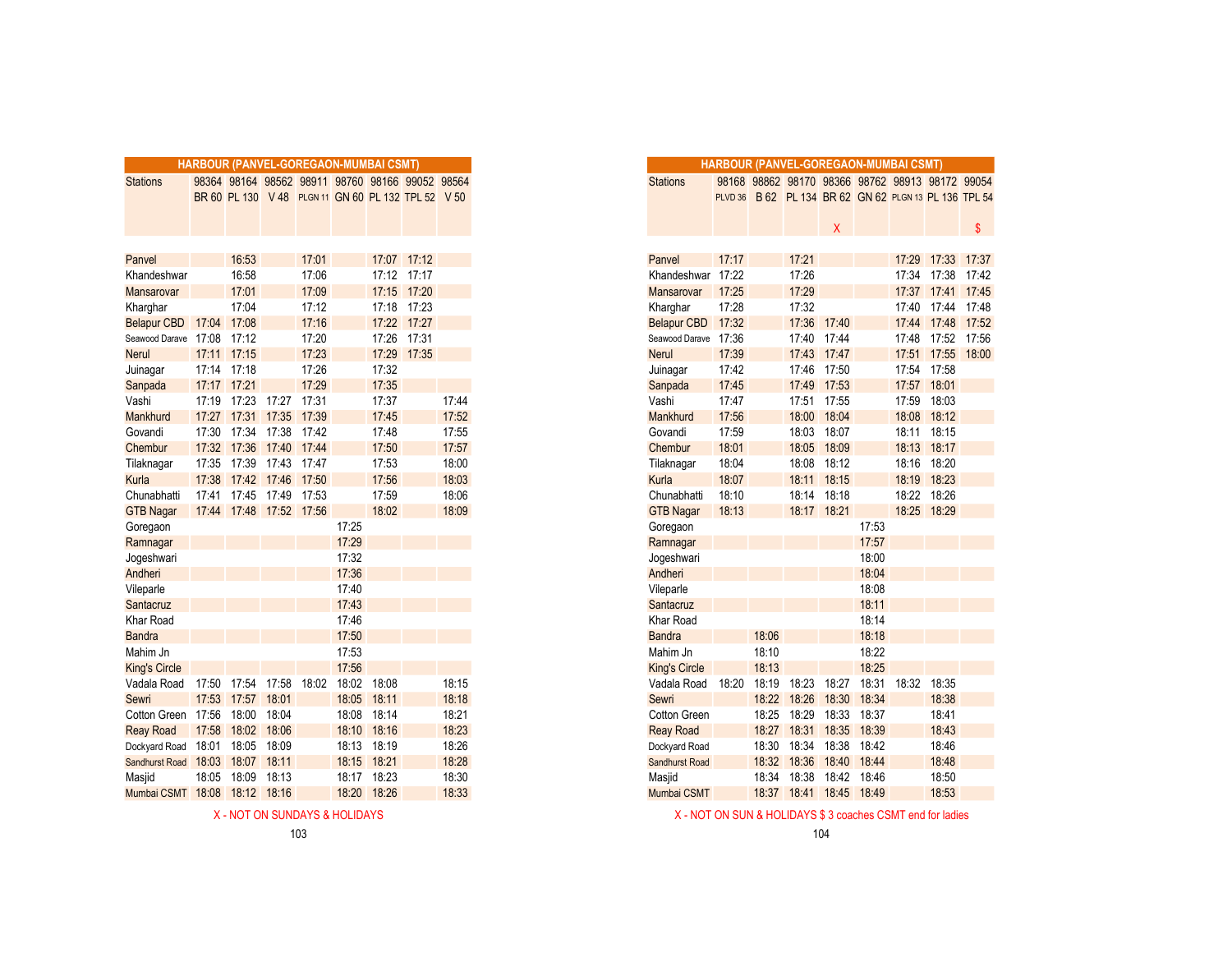|                      |                 |             |       |       | HARBOUR (PANVEL-GOREGAON-MUMBAI CSMT)           |       |             |       |
|----------------------|-----------------|-------------|-------|-------|-------------------------------------------------|-------|-------------|-------|
| <b>Stations</b>      |                 |             |       |       | 98566 98368 98864 98174 98176 98764 98568 99056 |       |             |       |
|                      | V <sub>52</sub> | <b>BR64</b> |       |       | B 64 PLVD 38 PL 138 GN 64 V 54 TPL 56           |       |             |       |
|                      |                 |             |       |       |                                                 |       |             |       |
|                      | X               |             |       | X     |                                                 |       | X           |       |
|                      |                 |             |       |       |                                                 |       |             |       |
| Panvel               |                 |             |       | 17:46 | 17:50                                           |       |             | 17:57 |
| Khandeshwar          |                 |             |       |       | 17:51 17:55                                     |       |             | 18:02 |
| Mansarovar           |                 |             |       |       | 17:54 17:58                                     |       |             | 18:05 |
| Kharghar             |                 |             |       | 17:57 | 18:01                                           |       |             | 18:08 |
| <b>Belapur CBD</b>   |                 | 17:56       |       | 18:01 | 18:05                                           |       |             | 18:12 |
| Seawood Darave       |                 | 18:00       |       | 18:05 | 18:09                                           |       |             | 18:16 |
| Nerul                |                 | 18:03       |       | 18:08 | 18:12                                           |       |             | 18:20 |
| Juinagar             |                 | 18:06       |       |       | 18:11 18:15                                     |       |             |       |
| Sanpada              |                 | 18:09       |       | 18:14 | 18:18                                           |       |             |       |
| Vashi                | 18:07           | 18:11       |       | 18:16 | 18:20                                           |       | 18:26       |       |
| Mankhurd             | 18:16           | 18:20       |       | 18:24 | 18:28                                           |       | 18:35       |       |
| Govandi              | 18:19           | 18:23       |       | 18:27 | 18:31                                           |       | 18:38       |       |
| Chembur              | 18:21           | 18:25       |       | 18:29 | 18:33                                           |       | 18:40       |       |
| Tilaknagar           | 18:24           | 18:28       |       | 18:32 | 18:36                                           |       | 18:43       |       |
| Kurla                | 18:27           | 18:31       |       | 18:35 | 18:39                                           |       | 18:46       |       |
| Chunabhatti          | 18:30           | 18:34       |       | 18:38 | 18:42                                           |       | 18:49       |       |
| <b>GTB Nagar</b>     | 18:33 18:37     |             |       | 18:41 | 18:45                                           |       | 18:52       |       |
| Goregaon             |                 |             |       |       |                                                 | 18:14 |             |       |
| Ramnagar             |                 |             |       |       |                                                 | 18:18 |             |       |
| Jogeshwari           |                 |             |       |       |                                                 | 18:21 |             |       |
| Andheri              |                 |             |       |       |                                                 | 18:26 |             |       |
| Vileparle            |                 |             |       |       |                                                 | 18:30 |             |       |
| Santacruz            |                 |             |       |       |                                                 | 18:33 |             |       |
| <b>Khar Road</b>     |                 |             |       |       |                                                 | 18:36 |             |       |
| <b>Bandra</b>        |                 |             | 18:34 |       |                                                 | 18:41 |             |       |
| Mahim Jn             |                 |             | 18:38 |       |                                                 | 18:45 |             |       |
| <b>King's Circle</b> |                 |             | 18:41 |       |                                                 | 18:48 |             |       |
| Vadala Road          | 18:39           | 18:43       | 18:47 | 18:47 | 18:51                                           | 18:55 | 18:59       |       |
| Sewri                | 18:42           | 18:46       | 18:50 |       | 18:54                                           | 18:58 | 19:02       |       |
| Cotton Green         | 18:45           | 18:49       | 18:53 |       | 18:57                                           | 19:01 | 19:05       |       |
| <b>Reay Road</b>     | 18:47           | 18:51       | 18:55 |       | 18:59                                           | 19:03 | 19:07       |       |
| Dockyard Road        | 18:50           | 18:54       | 18:58 |       | 19:02                                           | 19:06 | 19:10       |       |
| Sandhurst Road       | 18:52           | 18:56       | 19:00 |       | 19:04                                           | 19:08 | 19:12       |       |
| Masjid               | 18:54           | 18:58       | 19:02 |       | 19:06                                           | 19:10 | 19:14       |       |
| Mumbai CSMT          | 18:57           | 19:01       | 19:05 |       | 19:09                                           |       | 19:13 19:17 |       |

|                      |       |             |       | HARBOUR (PANVEL-GOREGAON-MUMBAI CSMT)            |             |       |       |       |
|----------------------|-------|-------------|-------|--------------------------------------------------|-------------|-------|-------|-------|
| <b>Stations</b>      |       |             |       | 98566 98368 98864 98174 98176 98764 98568 99056  |             |       |       |       |
|                      |       |             |       | V 52 BR 64 B 64 PLVD 38 PL 138 GN 64 V 54 TPL 56 |             |       |       |       |
|                      |       |             |       |                                                  |             |       |       |       |
|                      | X     |             |       | X.                                               |             |       | X.    |       |
|                      |       |             |       |                                                  |             |       |       |       |
| Panvel               |       |             |       |                                                  | 17:46 17:50 |       |       | 17:57 |
| Khandeshwar          |       |             |       |                                                  | 17:51 17:55 |       |       | 18:02 |
| <b>Mansarovar</b>    |       |             |       |                                                  | 17:54 17:58 |       |       | 18:05 |
| Kharghar             |       |             |       | 17:57                                            | 18:01       |       |       | 18:08 |
| <b>Belapur CBD</b>   |       | 17:56       |       | 18:01                                            | 18:05       |       |       | 18:12 |
| Seawood Darave       |       | 18:00       |       |                                                  | 18:05 18:09 |       |       | 18:16 |
| <b>Nerul</b>         |       | 18:03       |       | 18:08                                            | 18:12       |       |       | 18:20 |
| Juinagar             |       | 18:06       |       | 18:11                                            | 18:15       |       |       |       |
| Sanpada              |       | 18:09       |       | 18:14                                            | 18:18       |       |       |       |
| Vashi                | 18:07 | 18:11       |       | 18:16                                            | 18:20       |       | 18:26 |       |
| <b>Mankhurd</b>      | 18:16 | 18:20       |       |                                                  | 18:24 18:28 |       | 18:35 |       |
| Govandi              |       | 18:19 18:23 |       | 18:27                                            | 18:31       |       | 18:38 |       |
| Chembur              | 18:21 | 18:25       |       | 18:29                                            | 18:33       |       | 18:40 |       |
| Tilaknagar           | 18:24 | 18:28       |       | 18:32                                            | 18:36       |       | 18:43 |       |
| Kurla                | 18:27 | 18:31       |       | 18:35                                            | 18:39       |       | 18:46 |       |
| Chunabhatti          | 18:30 | 18:34       |       | 18:38                                            | 18:42       |       | 18:49 |       |
| <b>GTB Nagar</b>     |       | 18:33 18:37 |       |                                                  | 18:41 18:45 |       | 18:52 |       |
| Goregaon             |       |             |       |                                                  |             | 18:14 |       |       |
| Ramnagar             |       |             |       |                                                  |             | 18:18 |       |       |
| Jogeshwari           |       |             |       |                                                  |             | 18:21 |       |       |
| Andheri              |       |             |       |                                                  |             | 18:26 |       |       |
| Vileparle            |       |             |       |                                                  |             | 18:30 |       |       |
| Santacruz            |       |             |       |                                                  |             | 18:33 |       |       |
| Khar Road            |       |             |       |                                                  |             | 18:36 |       |       |
| <b>Bandra</b>        |       |             | 18:34 |                                                  |             | 18:41 |       |       |
| Mahim Jn             |       |             | 18:38 |                                                  |             | 18:45 |       |       |
| <b>King's Circle</b> |       |             | 18:41 |                                                  |             | 18:48 |       |       |
| Vadala Road          | 18:39 | 18:43       |       | 18:47 18:47                                      | 18:51       | 18:55 | 18:59 |       |
| Sewri                |       | 18:42 18:46 | 18:50 |                                                  | 18:54       | 18:58 | 19:02 |       |
| Cotton Green         | 18:45 | 18:49       | 18:53 |                                                  | 18:57       | 19:01 | 19:05 |       |
| <b>Reay Road</b>     | 18:47 | 18:51       | 18:55 |                                                  | 18:59       | 19:03 | 19:07 |       |
| Dockyard Road        | 18:50 | 18:54       | 18:58 |                                                  | 19:02       | 19:06 | 19:10 |       |
| Sandhurst Road       | 18:52 | 18:56       | 19:00 |                                                  | 19:04       | 19:08 | 19:12 |       |
| Masjid               | 18:54 | 18:58       | 19:02 |                                                  | 19:06       | 19:10 | 19:14 |       |
| Mumbai CSMT 18:57    |       | 19:01       | 19:05 |                                                  | 19:09       | 19:13 | 19:17 |       |

X - NOT ON SUNDAYS & HOLIDAYS TO A SUNDAYS & HOLIDAYS & HOLIDAYS & S coaches CSMT end for ladies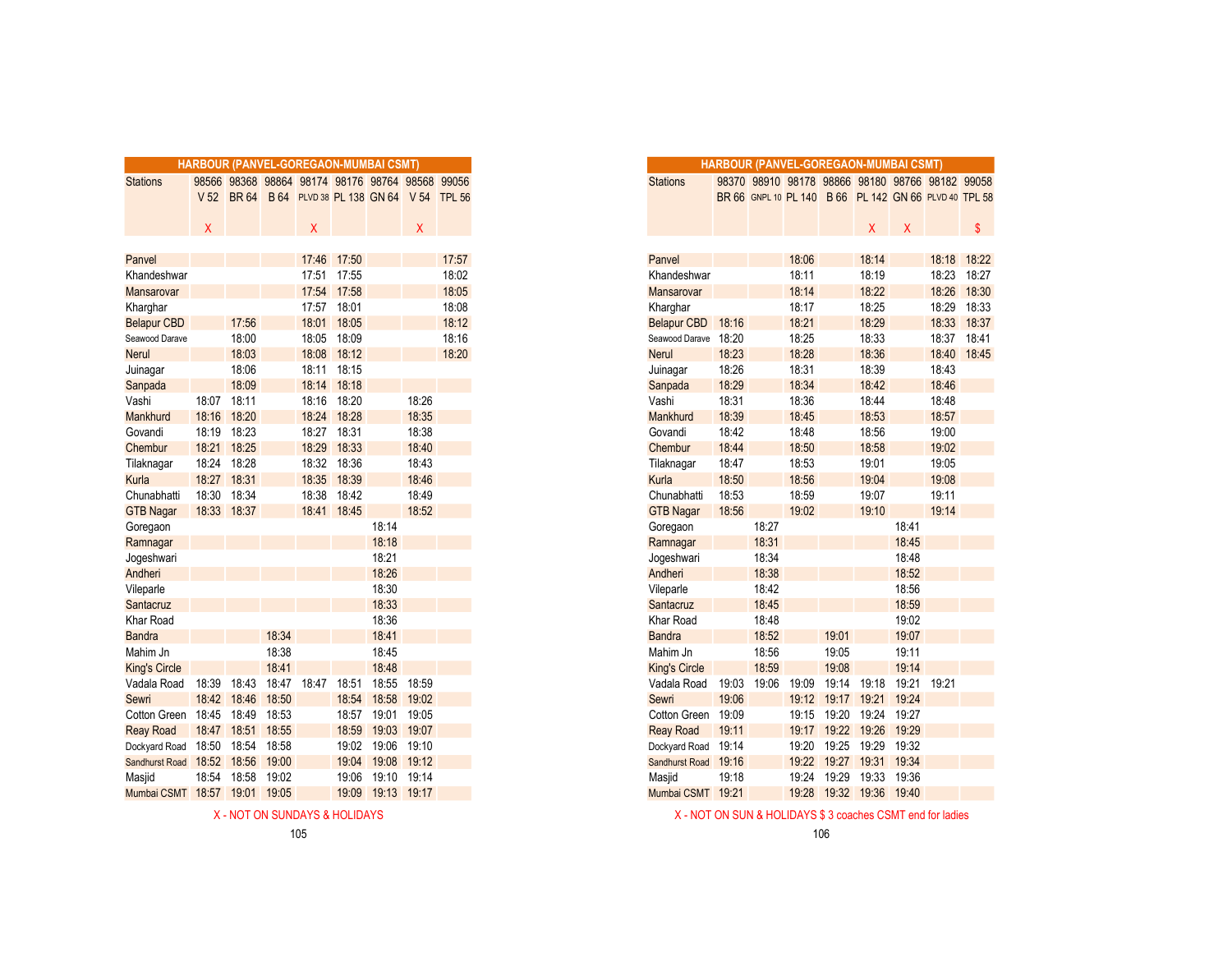|                               | HARBOUR (PANVEL-GOREGAON-MUMBAI CSMT) |             |       |                                                 |           |       |                |             |
|-------------------------------|---------------------------------------|-------------|-------|-------------------------------------------------|-----------|-------|----------------|-------------|
| <b>Stations</b>               |                                       |             |       | 98570 98372 98868 98915 98184 98912 98186 98572 |           |       |                |             |
|                               | V <sub>56</sub>                       | <b>BR68</b> |       | B 68 PLGN 15 PL 144 GNPL 12 PL 146 V 58         |           |       |                |             |
|                               |                                       |             |       |                                                 | <b>AC</b> |       |                |             |
|                               |                                       | X           |       |                                                 |           |       |                |             |
|                               |                                       |             |       | 18:33                                           | 18:37     |       | 18:41          |             |
| Panvel<br>Khandeshwar         |                                       |             |       | 18:38                                           | 18:42     |       | 18:46          |             |
| Mansarovar                    |                                       |             |       |                                                 | 18:45     |       |                |             |
| Kharghar                      |                                       |             |       | 18:41<br>18:44                                  | 18:48     |       | 18:49<br>18:52 |             |
| <b>Belapur CBD</b>            |                                       | 18:44       |       | 18:48                                           | 18:52     |       | 18:56          |             |
| Seawood Darave                |                                       | 18:48       |       | 18:52                                           | 18:56     |       | 19:00          |             |
| <b>Nerul</b>                  |                                       | 18:51       |       | 18:55                                           | 18:59     |       | 19:03          |             |
| Juinagar                      |                                       | 18:54       |       | 18:58                                           | 19:02     |       | 19:06          |             |
| Sanpada                       |                                       | 18:57       |       | 19:01                                           | 19:05     |       | 19:09          |             |
| Vashi                         | 18:54                                 | 18:59       |       | 19:03                                           | 19:07     |       | 19:11 19:15    |             |
| Mankhurd                      | 19:03                                 | 19:07       |       | 19:11                                           | 19:15     |       | 19:19          | 19:23       |
| Govandi                       | 19:06                                 | 19:10       |       | 19:14                                           | 19:18     |       | 19:22          | 19:26       |
| Chembur                       | 19:08                                 | 19:12       |       | 19:16                                           | 19:20     |       | 19:24          | 19:28       |
| Tilaknagar                    |                                       | 19:11 19:15 |       | 19:19                                           | 19:23     |       | 19:27          | 19:31       |
| Kurla                         |                                       | 19:14 19:18 |       | 19:22                                           | 19:26     |       | 19:30          | 19:34       |
| Chunabhatti                   | 19:17                                 | 19:21       |       | 19:25                                           | 19:29     |       | 19:33          | 19:37       |
| <b>GTB Nagar</b>              | 19:20 19:24                           |             |       | 19:28                                           | 19:32     |       |                | 19:36 19:40 |
| Goregaon                      |                                       |             |       |                                                 |           | 18:55 |                |             |
| Ramnagar                      |                                       |             |       |                                                 |           | 19:00 |                |             |
| Jogeshwari                    |                                       |             |       |                                                 |           | 19:03 |                |             |
| Andheri                       |                                       |             |       |                                                 |           | 19:08 |                |             |
| Vileparle                     |                                       |             |       |                                                 |           | 19:12 |                |             |
| Santacruz                     |                                       |             |       |                                                 |           | 19:16 |                |             |
| Khar Road                     |                                       |             |       |                                                 |           | 19:19 |                |             |
| <b>Bandra</b>                 |                                       |             | 19:22 |                                                 |           | 19:26 |                |             |
| Mahim Jn                      |                                       |             | 19:25 |                                                 |           | 19:29 |                |             |
| <b>King's Circle</b>          |                                       |             | 19:28 |                                                 |           | 19:32 |                |             |
| Vadala Road                   | 19:26                                 | 19:30       | 19:34 | 19:35                                           | 19:38     | 19:38 | 19:42          | 19:46       |
| Sewri                         | 19:29                                 | 19:33       | 19:37 |                                                 | 19:41     |       | 19:45          | 19:49       |
| Cotton Green                  | 19:32                                 | 19:36       | 19:40 |                                                 | 19:44     |       | 19:48          | 19:52       |
| <b>Reay Road</b>              |                                       | 19:34 19:38 | 19:42 |                                                 | 19:46     |       | 19:50          | 19:54       |
| Dockyard Road                 | 19:37                                 | 19:41       | 19:45 |                                                 | 19:49     |       | 19:53          | 19:57       |
| Sandhurst Road 19:39          |                                       | 19:43       | 19:47 |                                                 | 19:51     |       | 19:55          | 19:59       |
| Masjid                        | 19:41                                 | 19:45       | 19:49 |                                                 | 19:53     |       | 19:57          | 20:01       |
| Mumbai CSMT 19:44 19:48 19:52 |                                       |             |       |                                                 | 19:56     |       |                | 20:00 20:04 |

|                      |                 |             |       |       | <b>HARBOUR (PANVEL-GOREGAON-MUMBAI CSMT)</b>    |       |             |             |
|----------------------|-----------------|-------------|-------|-------|-------------------------------------------------|-------|-------------|-------------|
| <b>Stations</b>      |                 |             |       |       | 98570 98372 98868 98915 98184 98912 98186 98572 |       |             |             |
|                      | V <sub>56</sub> | <b>BR68</b> |       |       | B 68 PLGN 15 PL 144 GNPL 12 PL 146 V 58         |       |             |             |
|                      |                 |             |       |       | <b>AC</b>                                       |       |             |             |
|                      |                 | Χ           |       |       |                                                 |       |             |             |
|                      |                 |             |       |       |                                                 |       |             |             |
| Panvel               |                 |             |       | 18:33 | 18:37                                           |       | 18:41       |             |
| Khandeshwar          |                 |             |       | 18:38 | 18:42                                           |       | 18:46       |             |
| Mansarovar           |                 |             |       | 18:41 | 18:45                                           |       | 18:49       |             |
| Kharghar             |                 |             |       | 18:44 | 18:48                                           |       | 18:52       |             |
| <b>Belapur CBD</b>   |                 | 18:44       |       | 18:48 | 18:52                                           |       | 18:56       |             |
| Seawood Darave       |                 | 18:48       |       |       | 18:52 18:56                                     |       | 19:00       |             |
| Nerul                |                 | 18:51       |       | 18:55 | 18:59                                           |       | 19:03       |             |
| Juinagar             |                 | 18:54       |       | 18:58 | 19:02                                           |       | 19:06       |             |
| Sanpada              |                 | 18:57       |       | 19:01 | 19:05                                           |       | 19:09       |             |
| Vashi                | 18:54           | 18:59       |       | 19:03 | 19:07                                           |       | 19:11       | 19:15       |
| Mankhurd             | 19:03           | 19:07       |       | 19:11 | 19:15                                           |       | 19:19       | 19:23       |
| Govandi              | 19:06           | 19:10       |       |       | 19:14 19:18                                     |       | 19:22 19:26 |             |
| Chembur              | 19:08           | 19:12       |       | 19:16 | 19:20                                           |       | 19:24       | 19:28       |
| Tilaknagar           | 19:11           | 19:15       |       | 19:19 | 19:23                                           |       | 19:27       | 19:31       |
| Kurla                |                 | 19:14 19:18 |       | 19:22 | 19:26                                           |       | 19:30       | 19:34       |
| Chunabhatti          | 19:17 19:21     |             |       | 19:25 | 19:29                                           |       | 19:33 19:37 |             |
| <b>GTB Nagar</b>     |                 | 19:20 19:24 |       |       | 19:28 19:32                                     |       |             | 19:36 19:40 |
| Goregaon             |                 |             |       |       |                                                 | 18:55 |             |             |
| Ramnagar             |                 |             |       |       |                                                 | 19:00 |             |             |
| Jogeshwari           |                 |             |       |       |                                                 | 19:03 |             |             |
| Andheri              |                 |             |       |       |                                                 | 19:08 |             |             |
| Vileparle            |                 |             |       |       |                                                 | 19:12 |             |             |
| Santacruz            |                 |             |       |       |                                                 | 19:16 |             |             |
| Khar Road            |                 |             |       |       |                                                 | 19:19 |             |             |
| <b>Bandra</b>        |                 |             | 19:22 |       |                                                 | 19:26 |             |             |
| Mahim Jn             |                 |             | 19:25 |       |                                                 | 19:29 |             |             |
| <b>King's Circle</b> |                 |             | 19:28 |       |                                                 | 19:32 |             |             |
| Vadala Road          | 19:26           | 19:30       | 19:34 | 19:35 | 19:38                                           | 19:38 | 19:42 19:46 |             |
| Sewri                | 19:29           | 19:33       | 19:37 |       | 19:41                                           |       | 19:45       | 19:49       |
| Cotton Green         | 19:32           | 19:36       | 19:40 |       | 19:44                                           |       | 19:48       | 19:52       |
| <b>Reay Road</b>     | 19:34           | 19:38       | 19:42 |       | 19:46                                           |       | 19:50 19:54 |             |
| Dockyard Road        | 19:37           | 19:41       | 19:45 |       | 19:49                                           |       | 19:53 19:57 |             |
| Sandhurst Road       | 19:39           | 19:43       | 19:47 |       | 19:51                                           |       | 19:55       | 19:59       |
| Masjid               | 19:41           | 19:45       | 19:49 |       | 19:53                                           |       | 19:57       | 20:01       |
| Mumbai CSMT 19:44    |                 | 19:48       | 19:52 |       | 19:56                                           |       | 20:00       | 20:04       |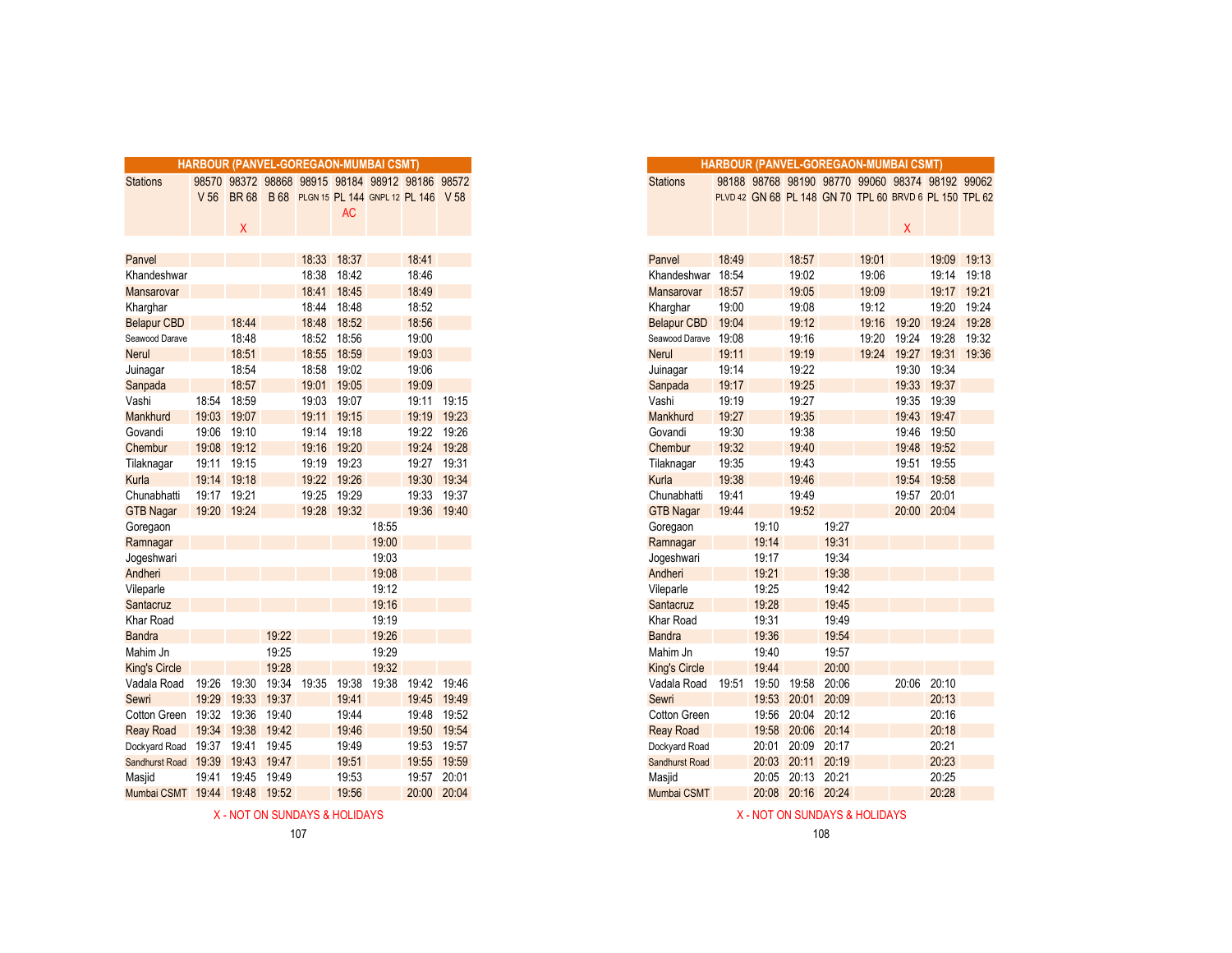|                       |       |       |       |             | <b>HARBOUR (PANVEL-GOREGAON-MUMBAI CSMT)</b> |       |                                                       |       |
|-----------------------|-------|-------|-------|-------------|----------------------------------------------|-------|-------------------------------------------------------|-------|
| <b>Stations</b>       |       |       |       |             |                                              |       | 98870 98194 98914 91396 98196 98772 99064 98917       |       |
|                       |       |       |       |             |                                              |       | B 70 PL 152 GNPL 14 WGN 6 PL 154 GN 72 TPL 64 PLGN 17 |       |
|                       |       |       |       |             |                                              |       |                                                       |       |
|                       |       |       |       |             |                                              |       |                                                       |       |
|                       |       |       |       |             |                                              |       |                                                       |       |
| Panvel                |       | 19:17 |       |             | 19:24                                        |       | 19:31                                                 | 19:35 |
| Khandeshwar           |       | 19:22 |       |             | 19:29                                        |       | 19:36                                                 | 19:40 |
| Mansarovar            |       | 19:25 |       |             | 19:32                                        |       | 19:39                                                 | 19:43 |
| Kharghar              |       | 19:28 |       |             | 19:35                                        |       | 19:42                                                 | 19:46 |
| <b>Belapur CBD</b>    |       | 19:32 |       |             | 19:39                                        |       | 19:46                                                 | 19:50 |
| Seawood Darave        |       | 19:36 |       |             | 19:43                                        |       | 19:50                                                 | 19:54 |
| <b>Nerul</b>          |       | 19:39 |       |             | 19:46                                        |       | 19:54                                                 | 19:57 |
| Juinagar              |       | 19:42 |       |             | 19:49                                        |       |                                                       | 20:00 |
| Sanpada               |       | 19:45 |       |             | 19:52                                        |       |                                                       | 20:03 |
| Vashi                 |       | 19:47 |       |             | 19:54                                        |       |                                                       | 20:05 |
| Mankhurd              |       | 19:55 |       |             | 20:02                                        |       |                                                       | 20:13 |
| Govandi               |       | 19:58 |       |             | 20:05                                        |       |                                                       | 20:16 |
| Chembur               |       | 20:00 |       |             | 20:07                                        |       |                                                       | 20:18 |
| Tilaknagar            |       | 20:03 |       |             | 20:10                                        |       |                                                       | 20:21 |
| Kurla                 |       | 20:06 |       |             | 20:13                                        |       |                                                       | 20:24 |
| Chunabhatti           |       | 20:09 |       |             | 20:16                                        |       |                                                       | 20:27 |
| <b>GTB Nagar</b>      |       | 20:12 |       |             | 20:19                                        |       |                                                       | 20:30 |
| Goregaon              |       |       |       | 19:40 19:45 |                                              | 19:56 |                                                       |       |
| Ramnagar              |       |       |       | 19:44 19:49 |                                              | 20:00 |                                                       |       |
| Jogeshwari            |       |       | 19:47 | 19:52       |                                              | 20:03 |                                                       |       |
| Andheri               |       |       | 19:51 | 19:56       |                                              | 20:07 |                                                       |       |
| Vileparle             |       |       | 19:55 | 20:00       |                                              | 20:11 |                                                       |       |
| Santacruz             |       |       | 19:58 | 20:03       |                                              | 20:14 |                                                       |       |
| Khar Road             |       |       | 20:01 | 20:06       |                                              | 20:17 |                                                       |       |
| <b>Bandra</b>         | 20:02 |       | 20:06 | 20:10       |                                              | 20:21 |                                                       |       |
| Mahim Jn              | 20:05 |       | 20:09 | 20:13       |                                              | 20:24 |                                                       |       |
| <b>King's Circle</b>  | 20:08 |       |       | 20:12 20:16 |                                              | 20:27 |                                                       |       |
| Vadala Road           | 20:14 | 20:18 | 20:18 | 20:21       | 20:25                                        | 20:33 |                                                       | 20:36 |
| Sewri                 | 20:17 | 20:21 |       |             | 20:24 20:28                                  | 20:36 |                                                       |       |
| Cotton Green 20:20    |       | 20:24 |       | 20:27       | 20:31                                        | 20:39 |                                                       |       |
| <b>Reay Road</b>      | 20:22 | 20:26 |       | 20:29       | 20:33                                        | 20:41 |                                                       |       |
| Dockyard Road 20:25   |       | 20:29 |       | 20:32       | 20:36                                        | 20:44 |                                                       |       |
| <b>Sandhurst Road</b> | 20:27 | 20:31 |       | 20:34       | 20:38                                        | 20:46 |                                                       |       |
| Masjid                | 20:29 | 20:33 |       | 20:36       | 20:40                                        | 20:48 |                                                       |       |
| Mumbai CSMT 20:32     |       | 20:36 |       | 20:39       | 20:44                                        | 20:51 |                                                       |       |
|                       |       |       |       |             |                                              |       |                                                       |       |

|    | HARBOUR (PANVEL-GOREGAON-MUMBAI CSMT) |                                                       |       |             |             |       |       |             |
|----|---------------------------------------|-------------------------------------------------------|-------|-------------|-------------|-------|-------|-------------|
|    |                                       | 98870 98194 98914 91396 98196 98772 99064 98917       |       |             |             |       |       |             |
|    |                                       | B 70 PL 152 GNPL 14 WGN 6 PL 154 GN 72 TPL 64 PLGN 17 |       |             |             |       |       |             |
|    |                                       |                                                       |       |             |             |       |       |             |
|    |                                       |                                                       |       |             |             |       |       |             |
|    |                                       |                                                       |       |             |             |       |       |             |
|    |                                       | 19:17                                                 |       |             | 19:24       |       |       | 19:31 19:35 |
| ar |                                       | 19:22                                                 |       |             | 19:29       |       |       | 19:36 19:40 |
|    |                                       | 19:25                                                 |       |             | 19:32       |       |       | 19:39 19:43 |
|    |                                       | 19:28                                                 |       |             | 19:35       |       | 19:42 | 19:46       |
| D  |                                       | 19:32                                                 |       |             | 19:39       |       |       | 19:46 19:50 |
| ve |                                       | 19:36                                                 |       |             | 19:43       |       |       | 19:50 19:54 |
|    |                                       | 19:39                                                 |       |             | 19:46       |       |       | 19:54 19:57 |
|    |                                       | 19:42                                                 |       |             | 19:49       |       |       | 20:00       |
|    |                                       | 19:45                                                 |       |             | 19:52       |       |       | 20:03       |
|    |                                       | 19:47                                                 |       |             | 19:54       |       |       | 20:05       |
|    |                                       | 19:55                                                 |       |             | 20:02       |       |       | 20:13       |
|    |                                       | 19:58                                                 |       |             | 20:05       |       |       | 20:16       |
|    |                                       | 20:00                                                 |       |             | 20:07       |       |       | 20:18       |
|    |                                       | 20:03                                                 |       |             | 20:10       |       |       | 20:21       |
|    |                                       | 20:06                                                 |       |             | 20:13       |       |       | 20:24       |
|    |                                       | 20:09                                                 |       |             | 20:16       |       |       | 20:27       |
|    |                                       | 20:12                                                 |       |             | 20:19       |       |       | 20:30       |
|    |                                       |                                                       |       | 19:40 19:45 |             | 19:56 |       |             |
|    |                                       |                                                       |       | 19:44 19:49 |             | 20:00 |       |             |
|    |                                       |                                                       | 19:47 | 19:52       |             | 20:03 |       |             |
|    |                                       |                                                       |       | 19:51 19:56 |             | 20:07 |       |             |
|    |                                       |                                                       |       | 19:55 20:00 |             | 20:11 |       |             |
|    |                                       |                                                       |       | 19:58 20:03 |             | 20:14 |       |             |
|    |                                       |                                                       | 20:01 | 20:06       |             | 20:17 |       |             |
|    | 20:02                                 |                                                       |       | 20:06 20:10 |             | 20:21 |       |             |
|    | 20:05                                 |                                                       |       | 20:09 20:13 |             | 20:24 |       |             |
|    | 20:08                                 |                                                       |       | 20:12 20:16 |             | 20:27 |       |             |
| d  | 20:14                                 | 20:18                                                 | 20:18 | 20:21       | 20:25       | 20:33 |       | 20:36       |
|    | 20:17                                 | 20:21                                                 |       |             | 20:24 20:28 | 20:36 |       |             |
|    | en 20:20                              | 20:24                                                 |       | 20:27       | 20:31       | 20:39 |       |             |
|    |                                       | 20:22 20:26                                           |       | 20:29       | 20:33       | 20:41 |       |             |
| эd | 20:25                                 | 20:29                                                 |       |             | 20:32 20:36 | 20:44 |       |             |
| ad | 20:27                                 | 20:31                                                 |       | 20:34       | 20:38       | 20:46 |       |             |
|    | 20:29                                 | 20:33                                                 |       | 20:36       | 20:40       | 20:48 |       |             |
|    | T 20:32                               | 20:36                                                 |       | 20:39       | 20:44 20:51 |       |       |             |

X - NOT ON SUNDAYS & HOLIDAYS AND SUNDAYS A HOLIDAYS AND SUNDAYS A HOLIDAYS A HOLIDAYS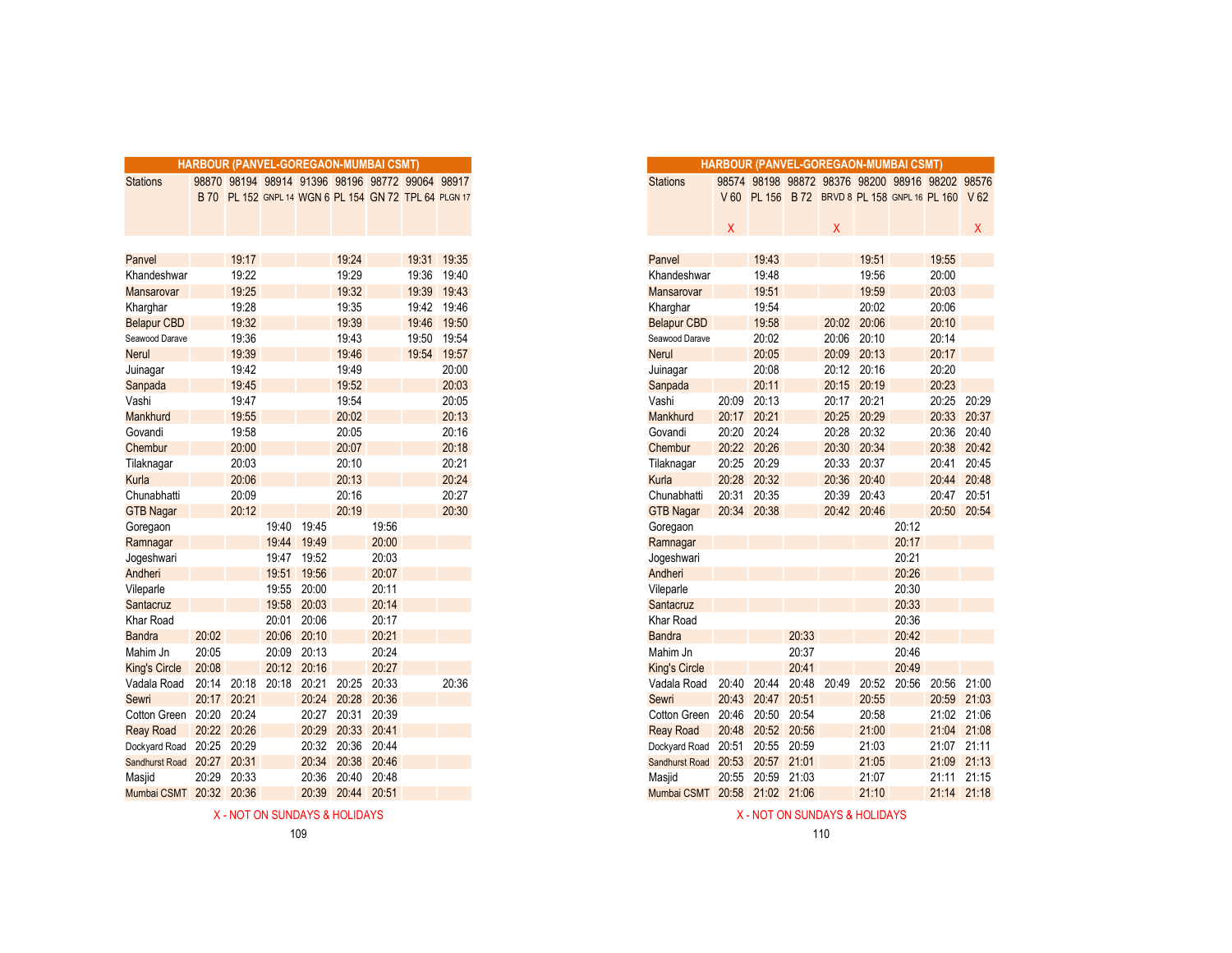|                                           |       |       |       | <b>HARBOUR (PANVEL-GOREGAON-MUMBAI CSMT)</b>       |       |             |       |             |
|-------------------------------------------|-------|-------|-------|----------------------------------------------------|-------|-------------|-------|-------------|
| <b>Stations</b>                           |       |       |       | 98378 98774 98204 98874 98380 98578 99066 98206    |       |             |       |             |
|                                           |       |       |       | BRVD 10 GN 74 PL 162 B 74 BR 70 V 64 TPL 66 PL 164 |       |             |       |             |
|                                           |       |       |       |                                                    |       |             |       |             |
|                                           |       |       |       |                                                    | X     | Χ           |       |             |
|                                           |       |       |       |                                                    |       |             |       |             |
| Panvel                                    |       |       | 20:07 |                                                    |       |             | 20:19 | 20:23       |
| Khandeshwar                               |       |       | 20:12 |                                                    |       |             | 20:24 | 20:28       |
| Mansarovar                                |       |       | 20:15 |                                                    |       |             | 20:27 | 20:31       |
| Kharghar                                  |       |       | 20:18 |                                                    |       |             | 20:30 | 20:34       |
| Belapur CBD 20:18                         |       |       | 20:22 |                                                    | 20:30 |             | 20:34 | 20:38       |
| Seawood Darave 20:22                      |       |       | 20:26 |                                                    | 20:34 |             | 20:38 | 20:42       |
| <b>Nerul</b>                              | 20:25 |       | 20:29 |                                                    | 20:37 |             |       | 20:42 20:45 |
| Juinagar                                  | 20:28 |       | 20:32 |                                                    | 20:40 |             |       | 20:48       |
| Sanpada                                   | 20:31 |       | 20:35 |                                                    | 20:43 |             |       | 20:51       |
| Vashi                                     | 20:33 |       | 20:37 |                                                    | 20:45 | 20:49       |       | 20:53       |
| Mankhurd                                  | 20:41 |       | 20:45 |                                                    | 20:53 | 20:57       |       | 21:01       |
| Govandi                                   | 20:44 |       | 20:48 |                                                    |       | 20:56 21:00 |       | 21:04       |
| Chembur                                   | 20:46 |       | 20:50 |                                                    |       | 20:58 21:02 |       | 21:06       |
| Tilaknagar                                | 20:49 |       | 20:53 |                                                    |       | 21:01 21:05 |       | 21:09       |
| Kurla                                     | 20:52 |       | 20:56 |                                                    |       | 21:04 21:08 |       | 21:12       |
| Chunabhatti                               | 20:55 |       | 20:59 |                                                    |       | 21:07 21:11 |       | 21:15       |
| <b>GTB Nagar</b>                          | 20:58 |       | 21:02 |                                                    |       | 21:10 21:14 |       | 21:18       |
| Goregaon                                  |       | 20:26 |       |                                                    |       |             |       |             |
| Ramnagar                                  |       | 20:30 |       |                                                    |       |             |       |             |
| Jogeshwari                                |       | 20:33 |       |                                                    |       |             |       |             |
| Andheri                                   |       | 20:37 |       |                                                    |       |             |       |             |
| Vileparle                                 |       | 20:41 |       |                                                    |       |             |       |             |
| Santacruz                                 |       | 20:44 |       |                                                    |       |             |       |             |
| Khar Road                                 |       | 20:47 |       |                                                    |       |             |       |             |
| <b>Bandra</b>                             |       | 20:51 |       | 20:59                                              |       |             |       |             |
| Mahim Jn                                  |       | 20:55 |       | 21:03                                              |       |             |       |             |
| <b>King's Circle</b>                      |       | 20:58 |       | 21:06                                              |       |             |       |             |
| Vadala Road 21:05 21:04 21:08 21:12 21:16 |       |       |       |                                                    |       | 21:20       |       | 21:24       |
| Sewri                                     |       |       |       | 21:07 21:11 21:15 21:19 21:23                      |       |             |       | 21:27       |
| Cotton Green                              |       |       |       | 21:10 21:14 21:18 21:22 21:26                      |       |             |       | 21:30       |
| <b>Reay Road</b>                          |       |       |       | 21:12 21:16 21:20 21:24 21:28                      |       |             |       | 21:32       |
| Dockyard Road                             |       | 21:15 |       | 21:19 21:23 21:27 21:31                            |       |             |       | 21:35       |
| Sandhurst Road                            |       |       |       | 21:17 21:21 21:25 21:29                            |       | 21:33       |       | 21:37       |
| Masjid                                    |       |       |       | 21:19 21:23 21:27 21:31 21:35                      |       |             |       | 21:39       |
| Mumbai CSMT                               |       |       |       | 21:22 21:26 21:30 21:34 21:38                      |       |             |       | 21:42       |

|       |                   | RBOUR (PANVEL-GOREGAON-MUMBAI CSMT) |       |                   |                           |                                                    |             |
|-------|-------------------|-------------------------------------|-------|-------------------|---------------------------|----------------------------------------------------|-------------|
|       |                   |                                     |       |                   |                           | 98378 98774 98204 98874 98380 98578 99066 98206    |             |
|       |                   |                                     |       |                   |                           | BRVD 10 GN 74 PL 162 B 74 BR 70 V 64 TPL 66 PL 164 |             |
|       |                   |                                     |       |                   |                           |                                                    |             |
|       |                   |                                     |       | X                 | $\boldsymbol{\mathsf{X}}$ |                                                    |             |
|       |                   | 20:07                               |       |                   |                           |                                                    | 20:19 20:23 |
|       |                   | 20:12                               |       |                   |                           |                                                    | 20:24 20:28 |
|       |                   | 20:15                               |       |                   |                           |                                                    | 20:27 20:31 |
|       |                   | 20:18                               |       |                   |                           |                                                    | 20:30 20:34 |
| 20:18 |                   | 20:22                               |       | 20:30             |                           |                                                    | 20:34 20:38 |
| 20:22 |                   | 20:26                               |       | 20:34             |                           | 20:38                                              | 20:42       |
| 20:25 |                   | 20:29                               |       | 20:37             |                           |                                                    | 20:42 20:45 |
| 20:28 |                   | 20:32                               |       | 20:40             |                           |                                                    | 20:48       |
| 20:31 |                   | 20:35                               |       | 20:43             |                           |                                                    | 20:51       |
| 20:33 |                   | 20:37                               |       | 20:45 20:49       |                           |                                                    | 20:53       |
| 20:41 |                   | 20:45                               |       | 20:53             | 20:57                     |                                                    | 21:01       |
| 20:44 |                   | 20:48                               |       |                   | 20:56 21:00               |                                                    | 21:04       |
| 20:46 |                   | 20:50                               |       |                   | 20:58 21:02               |                                                    | 21:06       |
| 20:49 |                   | 20:53                               |       |                   | 21:01 21:05               |                                                    | 21:09       |
| 20:52 |                   | 20:56                               |       | 21:04 21:08       |                           |                                                    | 21:12       |
| 20:55 |                   | 20:59                               |       | 21:07 21:11       |                           |                                                    | 21:15       |
| 20:58 |                   | 21:02                               |       |                   | 21:10 21:14               |                                                    | 21:18       |
|       | 20:26             |                                     |       |                   |                           |                                                    |             |
|       | 20:30             |                                     |       |                   |                           |                                                    |             |
|       | 20:33             |                                     |       |                   |                           |                                                    |             |
|       | 20:37<br>20:41    |                                     |       |                   |                           |                                                    |             |
|       | 20:44             |                                     |       |                   |                           |                                                    |             |
|       | 20:47             |                                     |       |                   |                           |                                                    |             |
|       | 20:51             |                                     | 20:59 |                   |                           |                                                    |             |
|       | 20:55             |                                     | 21:03 |                   |                           |                                                    |             |
|       | 20:58             |                                     | 21:06 |                   |                           |                                                    |             |
|       | 21:05 21:04 21:08 |                                     |       | 21:12 21:16 21:20 |                           |                                                    | 21:24       |
|       |                   | 21:07 21:11                         |       | 21:15 21:19 21:23 |                           |                                                    | 21:27       |
|       |                   | 21:10 21:14 21:18 21:22 21:26       |       |                   |                           |                                                    | 21:30       |
|       |                   | 21:12 21:16 21:20 21:24 21:28       |       |                   |                           |                                                    | 21:32       |
|       |                   | 21:15 21:19 21:23 21:27 21:31       |       |                   |                           |                                                    | 21:35       |
|       |                   | 21:17 21:21 21:25 21:29 21:33       |       |                   |                           |                                                    | 21:37       |
|       |                   | 21:19 21:23 21:27 21:31 21:35       |       |                   |                           |                                                    | 21:39       |
|       |                   | 21:22 21:26 21:30 21:34 21:38       |       |                   |                           |                                                    | 21:42       |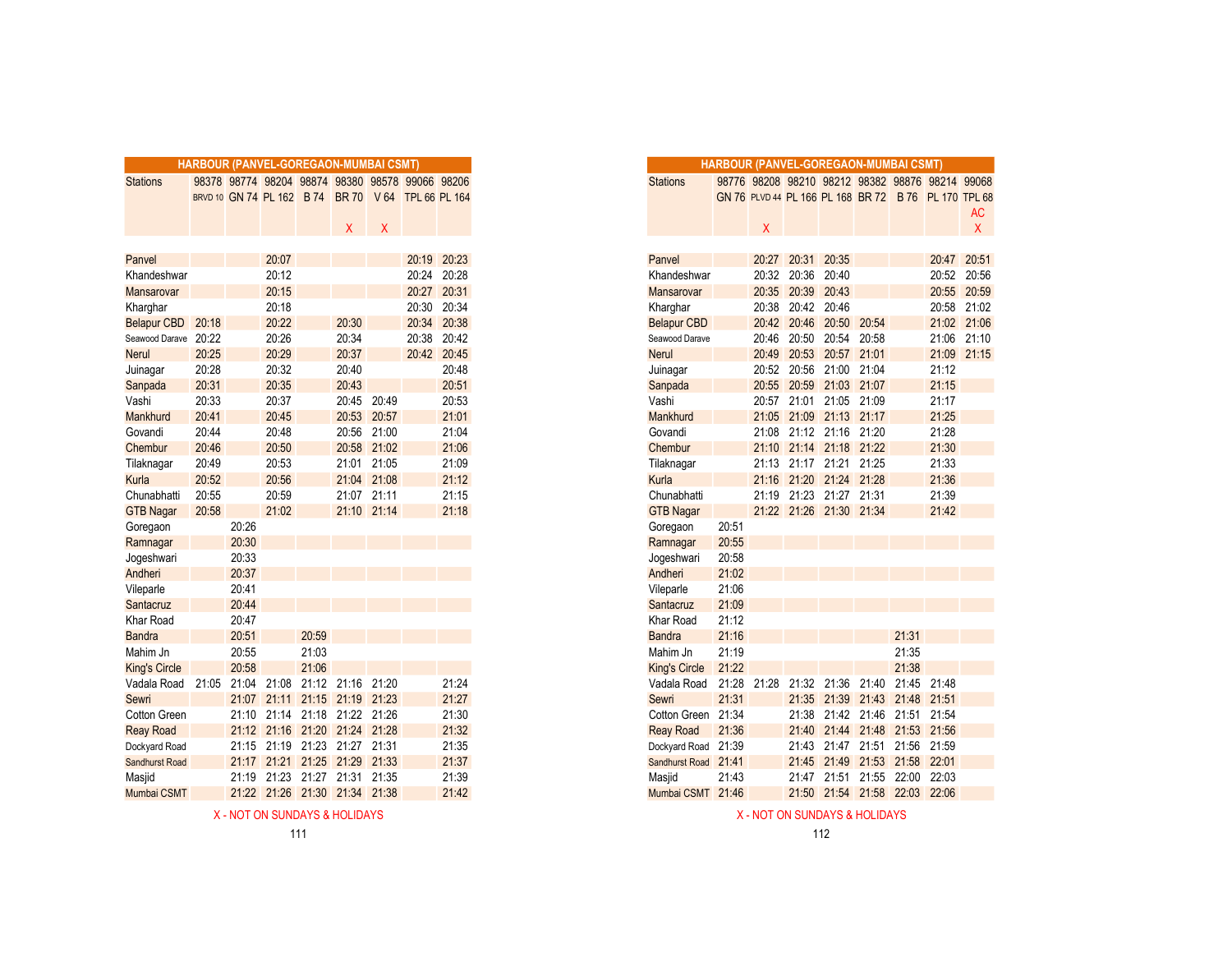|                               |       |                   |             |       | HARBOUR (PANVEL-GOREGAON-MUMBAI CSMT)               |             |                   |             |
|-------------------------------|-------|-------------------|-------------|-------|-----------------------------------------------------|-------------|-------------------|-------------|
| <b>Stations</b>               |       |                   |             |       | 98778 98216 98384 98918 98218 98878 98220 98780     |             |                   |             |
|                               |       |                   |             |       | GN 78 PL 172 BR 74 GNPL 18 PL 174 B 78 PL 176 GN 80 |             |                   |             |
|                               |       |                   |             |       |                                                     |             |                   |             |
|                               |       |                   | Χ           |       |                                                     |             |                   |             |
|                               |       |                   |             |       |                                                     |             |                   |             |
| Panvel                        |       | 20:57             |             |       | 21:05                                               |             | 21:15             |             |
| Khandeshwar                   |       | 21:02             |             |       | 21:10                                               |             | 21:20             |             |
| Mansarovar                    |       | 21:05             |             |       | 21:13                                               |             | 21:23             |             |
| Kharghar                      |       | 21:08             |             |       | 21:16                                               |             | 21:26             |             |
| <b>Belapur CBD</b>            |       | 21:12             | 21:16       |       | 21:20                                               |             | 21:30             |             |
| Seawood Darave                |       |                   | 21:16 21:20 |       | 21:24                                               |             | 21:34             |             |
| <b>Nerul</b>                  |       |                   | 21:19 21:23 |       | 21:27                                               |             | 21:37             |             |
| Juinagar                      |       |                   | 21:22 21:26 |       | 21:30                                               |             | 21:40             |             |
| Sanpada                       |       | 21:25             | 21:29       |       | 21:33                                               |             | 21:43             |             |
| Vashi                         |       | 21:27             | 21:31       |       | 21:35                                               |             | 21:45             |             |
| Mankhurd                      |       | 21:35             | 21:39       |       | 21:43                                               |             | 21:53             |             |
| Govandi                       |       |                   | 21:38 21:42 |       | 21:46                                               |             | 21:56             |             |
| Chembur                       |       |                   | 21:40 21:44 |       | 21:48                                               |             | 21:58             |             |
| Tilaknagar                    |       |                   | 21:43 21:47 |       | 21:51                                               |             | 22:01             |             |
| Kurla                         |       | 21:46             | 21:50       |       | 21:54                                               |             | 22:04             |             |
| Chunabhatti                   |       | 21:49             | 21:53       |       | 21:57                                               |             | 22:07             |             |
| <b>GTB Nagar</b>              |       |                   | 21:52 21:56 |       | 22:00                                               |             | 22:10             |             |
| Goregaon                      | 21:15 |                   |             | 21:28 |                                                     |             |                   | 21:43       |
| Ramnagar                      | 21:19 |                   |             | 21:32 |                                                     |             |                   | 21:47       |
| Jogeshwari                    | 21:22 |                   |             | 21:35 |                                                     |             |                   | 21:50       |
| Andheri                       | 21:26 |                   |             | 21:39 |                                                     |             |                   | 21:54       |
| Vileparle                     | 21:30 |                   |             | 21:43 |                                                     |             |                   | 21:58       |
| Santacruz                     | 21:33 |                   |             | 21:46 |                                                     |             |                   | 22:01       |
| Khar Road                     | 21:36 |                   |             | 21:50 |                                                     |             |                   | 22:04       |
| <b>Bandra</b>                 | 21:40 |                   |             | 21:56 |                                                     | 22:00       |                   | 22:08       |
| Mahim Jn                      | 21:43 |                   |             | 22:00 |                                                     | 22:03       |                   | 22:11       |
| <b>King's Circle</b>          | 21:46 |                   |             | 22:03 |                                                     | 22:06       |                   | 22:14       |
| Vadala Road                   |       | 21:52 21:58       | 22:02       | 22:11 | 22:06                                               | 22:12       | 22:16             | 22:20       |
| Sewri                         |       | 21:55 22:01       | 22:05       |       |                                                     | 22:09 22:15 |                   | 22:19 22:23 |
| Cotton Green 21:58            |       |                   | 22:04 22:08 |       |                                                     |             | 22:12 22:18 22:22 | 22:26       |
| <b>Reay Road</b>              |       | 22:00 22:06 22:10 |             |       | 22:14                                               |             | 22:20 22:24       | 22:28       |
| Dockyard Road 22:03           |       | 22:09             | 22:13       |       |                                                     | 22:17 22:23 | 22:27             | 22:31       |
| Sandhurst Road 22:05          |       | 22:11             | 22:15       |       | 22:19                                               | 22:25       | 22:29             | 22:33       |
| Masjid                        |       | 22:07 22:13       | 22:17       |       | 22:21                                               | 22:27       | 22:31             | 22:35       |
| Mumbai CSMT 22:10 22:16 22:20 |       |                   |             |       | 22:24                                               |             | 22:30 22:34 22:38 |             |

|       |             |              |             |       | <b>RBOUR (PANVEL-GOREGAON-MUMBAI CSMT)</b> |                                                     |       |
|-------|-------------|--------------|-------------|-------|--------------------------------------------|-----------------------------------------------------|-------|
|       |             |              |             |       |                                            | 98778 98216 98384 98918 98218 98878 98220 98780     |       |
|       |             |              |             |       |                                            | GN 78 PL 172 BR 74 GNPL 18 PL 174 B 78 PL 176 GN 80 |       |
|       |             |              |             |       |                                            |                                                     |       |
|       |             | $\mathsf{X}$ |             |       |                                            |                                                     |       |
|       |             |              |             |       |                                            |                                                     |       |
|       | 20:57       |              |             | 21:05 |                                            | 21:15                                               |       |
|       | 21:02       |              |             | 21:10 |                                            | 21:20                                               |       |
|       | 21:05       |              |             | 21:13 |                                            | 21:23                                               |       |
|       | 21:08       |              |             | 21:16 |                                            | 21:26                                               |       |
|       | 21:12 21:16 |              |             | 21:20 |                                            | 21:30                                               |       |
|       | 21:16 21:20 |              |             | 21:24 |                                            | 21:34                                               |       |
|       | 21:19 21:23 |              |             | 21:27 |                                            | 21:37                                               |       |
|       | 21:22 21:26 |              |             | 21:30 |                                            | 21:40                                               |       |
|       | 21:25 21:29 |              |             | 21:33 |                                            | 21:43                                               |       |
|       | 21:27 21:31 |              |             | 21:35 |                                            | 21:45                                               |       |
|       | 21:35 21:39 |              |             | 21:43 |                                            | 21:53                                               |       |
|       | 21:38 21:42 |              |             | 21:46 |                                            | 21:56                                               |       |
|       | 21:40 21:44 |              |             | 21:48 |                                            | 21:58                                               |       |
|       | 21:43 21:47 |              |             | 21:51 |                                            | 22:01                                               |       |
|       | 21:46 21:50 |              |             | 21:54 |                                            | 22:04                                               |       |
|       | 21:49 21:53 |              |             | 21:57 |                                            | 22:07                                               |       |
|       | 21:52 21:56 |              |             | 22:00 |                                            | 22:10                                               |       |
| 21:15 |             |              | 21:28       |       |                                            |                                                     | 21:43 |
| 21:19 |             |              | 21:32       |       |                                            |                                                     | 21:47 |
| 21:22 |             |              | 21:35       |       |                                            |                                                     | 21:50 |
| 21:26 |             |              | 21:39       |       |                                            |                                                     | 21:54 |
| 21:30 |             |              | 21:43       |       |                                            |                                                     | 21:58 |
| 21:33 |             |              | 21:46       |       |                                            |                                                     | 22:01 |
| 21:36 |             |              | 21:50       |       |                                            |                                                     | 22:04 |
| 21:40 |             |              | 21:56       |       | 22:00                                      |                                                     | 22:08 |
| 21:43 |             |              | 22:00       |       | 22:03                                      |                                                     | 22:11 |
| 21:46 |             |              | 22:03       |       | 22:06                                      |                                                     | 22:14 |
|       | 21:52 21:58 | 22:02        | 22:11 22:06 |       |                                            | 22:12 22:16                                         | 22:20 |
| 21:55 | 22:01 22:05 |              |             | 22:09 |                                            | 22:15 22:19 22:23                                   |       |
| 21:58 | 22:04 22:08 |              |             |       |                                            | 22:12 22:18 22:22 22:26                             |       |
| 22:00 | 22:06 22:10 |              |             | 22:14 |                                            | 22:20 22:24 22:28                                   |       |
| 22:03 | 22:09 22:13 |              |             |       |                                            | 22:17 22:23 22:27 22:31                             |       |
| 22:05 | 22:11 22:15 |              |             | 22:19 |                                            | 22:25 22:29 22:33                                   |       |
| 22:07 | 22:13 22:17 |              |             | 22:21 |                                            | 22:27 22:31 22:35                                   |       |
| 22:10 | 22:16 22:20 |              |             | 22:24 | 22:30                                      | 22:34                                               | 22:38 |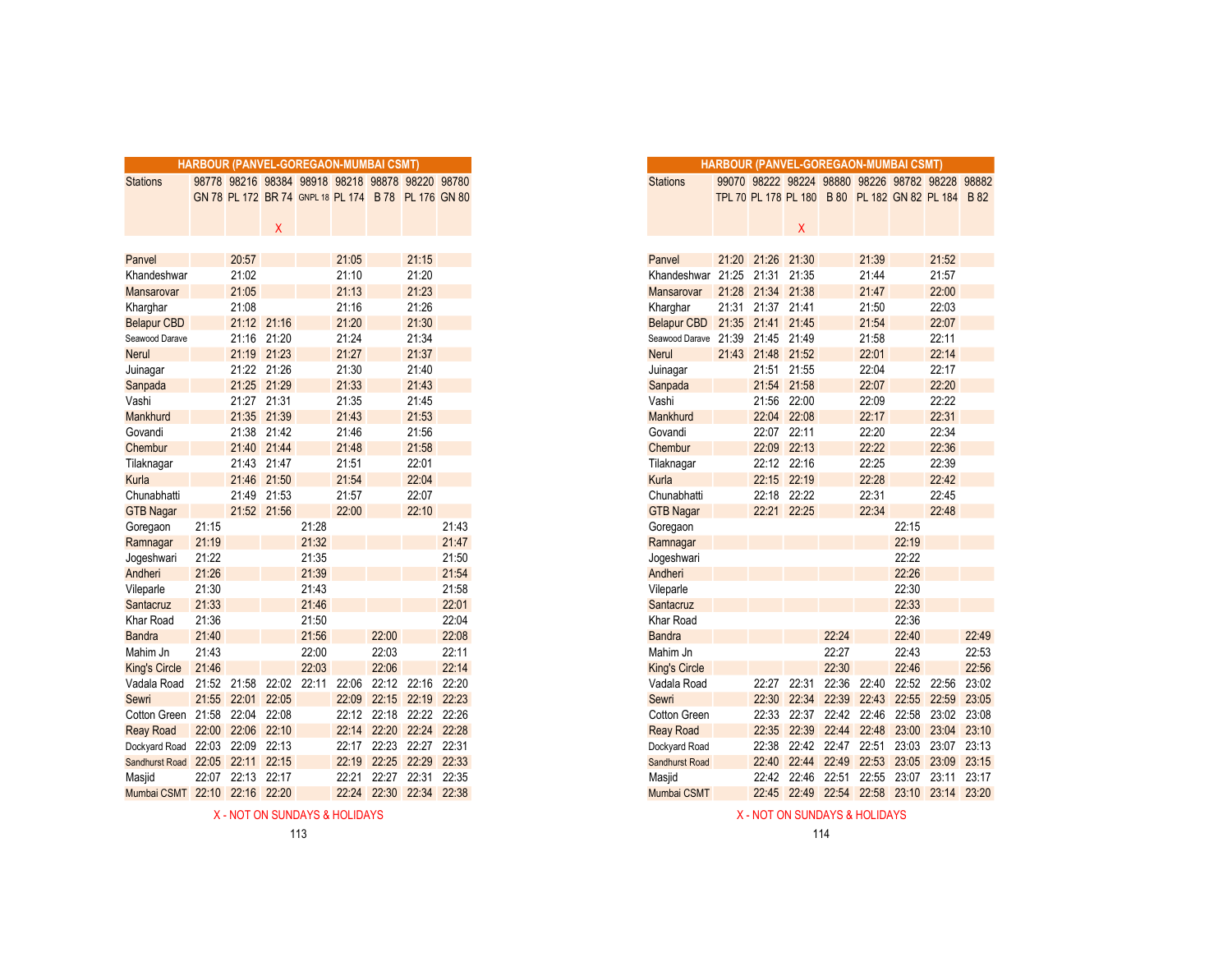|                      |       |             |       | <b>HARBOUR (PANVEL-GOREGAON-MUMBAI CSMT)</b>        |             |       |             |       |
|----------------------|-------|-------------|-------|-----------------------------------------------------|-------------|-------|-------------|-------|
| <b>Stations</b>      |       |             |       | 98230 99072 98784 98232 98234 98884 98236 98786     |             |       |             |       |
|                      |       |             |       | PL 186 TPL 72 GN 84 PL 188 PL 190 B 84 PL 192 GN 86 |             |       |             |       |
|                      |       |             |       |                                                     |             |       |             |       |
|                      | X     |             |       |                                                     |             |       |             |       |
|                      |       |             |       |                                                     |             |       |             |       |
| Panvel               | 22:07 | 22:15       |       | 22:19                                               | 22:23       |       | 22:35       |       |
| Khandeshwar          | 22:12 | 22:20       |       | 22:24                                               | 22:28       |       | 22:40       |       |
| <b>Mansarovar</b>    | 22:15 | 22:23       |       | 22:27                                               | 22:31       |       | 22:43       |       |
| Kharghar             | 22:18 | 22:26       |       | 22:30                                               | 22:34       |       | 22:46       |       |
| Belapur CBD 22:22    |       | 22:30       |       | 22:34                                               | 22:38       |       | 22:50       |       |
| Seawood Darave 22:26 |       | 22:34       |       | 22:38                                               | 22:42       |       | 22:54       |       |
| <b>Nerul</b>         |       | 22:29 22:38 |       |                                                     | 22:42 22:46 |       | 22:57       |       |
| Juinagar             | 22:32 |             |       |                                                     | 22:45 22:49 |       | 23:00       |       |
| Sanpada              | 22:35 |             |       | 22:48                                               | 22:52       |       | 23:03       |       |
| Vashi                | 22:37 |             |       | 22:50                                               | 22:54       |       | 23:05       |       |
| Mankhurd             | 22:45 |             |       | 22:58                                               | 23:02       |       | 23:13       |       |
| Govandi              | 22:48 |             |       |                                                     | 23:01 23:05 |       | 23:16       |       |
| Chembur              | 22:50 |             |       | 23:03                                               | 23:07       |       | 23:18       |       |
| Tilaknagar           | 22:53 |             |       | 23:06                                               | 23:10       |       | 23:21       |       |
| Kurla                | 22:56 |             |       | 23:09                                               | 23:13       |       | 23:24       |       |
| Chunabhatti          | 22:59 |             |       | 23:12                                               | 23:16       |       | 23:27       |       |
| <b>GTB Nagar</b>     | 23:02 |             |       |                                                     | 23:15 23:19 |       | 23:30       |       |
| Goregaon             |       |             | 22:40 |                                                     |             |       |             | 23:06 |
| Ramnagar             |       |             | 22:44 |                                                     |             |       |             | 23:10 |
| Jogeshwari           |       |             | 22:47 |                                                     |             |       |             | 23:13 |
| Andheri              |       |             | 22:51 |                                                     |             |       |             | 23:17 |
| Vileparle            |       |             | 22:55 |                                                     |             |       |             | 23:21 |
| Santacruz            |       |             | 22:58 |                                                     |             |       |             | 23:24 |
| Khar Road            |       |             | 23:01 |                                                     |             |       |             | 23:27 |
| <b>Bandra</b>        |       |             | 23:05 |                                                     |             | 23:16 |             | 23:31 |
| Mahim Jn             |       |             | 23:08 |                                                     |             | 23:20 |             | 23:34 |
| <b>King's Circle</b> |       |             | 23:11 |                                                     |             | 23:23 |             | 23:37 |
| Vadala Road          | 23:08 |             |       | 23:17 23:21                                         | 23:25       | 23:29 | 23:36       | 23:43 |
| Sewri                | 23:11 |             | 23:20 | 23:24                                               | 23:28       |       | 23:32 23:39 | 23:46 |
| Cotton Green 23:14   |       |             | 23:23 | 23:27                                               | 23:31       | 23:35 | 23:42 23:49 |       |
| <b>Reay Road</b>     | 23:16 |             | 23:25 | 23:29                                               | 23:33       | 23:37 | 23:44       | 23:51 |
| Dockyard Road 23:19  |       |             | 23:28 | 23:32                                               | 23:36       | 23:40 | 23:47       | 23:54 |
| Sandhurst Road       | 23:21 |             | 23:30 | 23:34                                               | 23:38       |       | 23:42 23:49 | 23:56 |
| Masjid               | 23:23 |             | 23:32 | 23:36                                               | 23:40       | 23:44 | 23:51       | 23:58 |
| Mumbai CSMT          | 23:26 |             | 23:35 | 23:39                                               | 23:43       | 23:47 | 23:54       | 00:01 |

|                           |       |       | <b>RBOUR (PANVEL-GOREGAON-MUMBAI CSMT)</b> |             |       |                                                     |       |
|---------------------------|-------|-------|--------------------------------------------|-------------|-------|-----------------------------------------------------|-------|
|                           |       |       |                                            |             |       | 98230 99072 98784 98232 98234 98884 98236 98786     |       |
|                           |       |       |                                            |             |       | PL 186 TPL 72 GN 84 PL 188 PL 190 B 84 PL 192 GN 86 |       |
|                           |       |       |                                            |             |       |                                                     |       |
| $\boldsymbol{\mathsf{X}}$ |       |       |                                            |             |       |                                                     |       |
|                           |       |       |                                            |             |       |                                                     |       |
| 22:07                     | 22:15 |       | 22:19                                      | 22:23       |       | 22:35                                               |       |
| 22:12 22:20               |       |       | 22:24 22:28                                |             |       | 22:40                                               |       |
| 22:15                     | 22:23 |       | 22:27                                      | 22:31       |       | 22:43                                               |       |
| 22:18                     | 22:26 |       | 22:30 22:34                                |             |       | 22:46                                               |       |
| 22:22 22:30               |       |       | 22:34 22:38                                |             |       | 22:50                                               |       |
| 22:26 22:34               |       |       | 22:38 22:42                                |             |       | 22:54                                               |       |
| 22:29 22:38               |       |       | 22:42 22:46                                |             |       | 22:57                                               |       |
| 22:32                     |       |       | 22:45 22:49                                |             |       | 23:00                                               |       |
| 22:35                     |       |       | 22:48 22:52                                |             |       | 23:03                                               |       |
| 22:37                     |       |       |                                            | 22:50 22:54 |       | 23:05                                               |       |
| 22:45                     |       |       |                                            | 22:58 23:02 |       | 23:13                                               |       |
| 22:48                     |       |       | 23:01                                      | 23:05       |       | 23:16                                               |       |
| 22:50                     |       |       | 23:03                                      | 23:07       |       | 23:18                                               |       |
| 22:53                     |       |       | 23:06 23:10                                |             |       | 23:21                                               |       |
| 22:56                     |       |       | 23:09 23:13                                |             |       | 23:24                                               |       |
| 22:59                     |       |       | 23:12 23:16                                |             |       | 23:27                                               |       |
| 23:02                     |       |       |                                            | 23:15 23:19 |       | 23:30                                               |       |
|                           |       | 22:40 |                                            |             |       |                                                     | 23:06 |
|                           |       | 22:44 |                                            |             |       |                                                     | 23:10 |
|                           |       | 22:47 |                                            |             |       |                                                     | 23:13 |
|                           |       | 22:51 |                                            |             |       |                                                     | 23:17 |
|                           |       | 22:55 |                                            |             |       |                                                     | 23:21 |
|                           |       | 22:58 |                                            |             |       |                                                     | 23:24 |
|                           |       | 23:01 |                                            |             |       |                                                     | 23:27 |
|                           |       | 23:05 |                                            |             | 23:16 |                                                     | 23:31 |
|                           |       | 23:08 |                                            |             | 23:20 |                                                     | 23:34 |
|                           |       | 23:11 |                                            |             | 23:23 |                                                     | 23:37 |
| 23:08                     |       | 23:17 | 23:21                                      | 23:25       | 23:29 | 23:36                                               | 23:43 |
| 23:11                     |       |       | 23:20 23:24                                |             |       | 23:28 23:32 23:39 23:46                             |       |
| 23:14                     |       |       | 23:23 23:27 23:31                          |             |       | 23:35 23:42 23:49                                   |       |
| 23:16                     |       | 23:25 | 23:29                                      |             |       | 23:33 23:37 23:44 23:51                             |       |
| 23:19                     |       | 23:28 | 23:32 23:36                                |             |       | 23:40 23:47 23:54                                   |       |
| 23:21                     |       | 23:30 |                                            |             |       | 23:34 23:38 23:42 23:49 23:56                       |       |
| 23:23                     |       | 23:32 | 23:36 23:40                                |             | 23:44 | 23:51 23:58                                         |       |
| 23:26                     |       |       |                                            |             |       | 23:35 23:39 23:43 23:47 23:54 00:01                 |       |